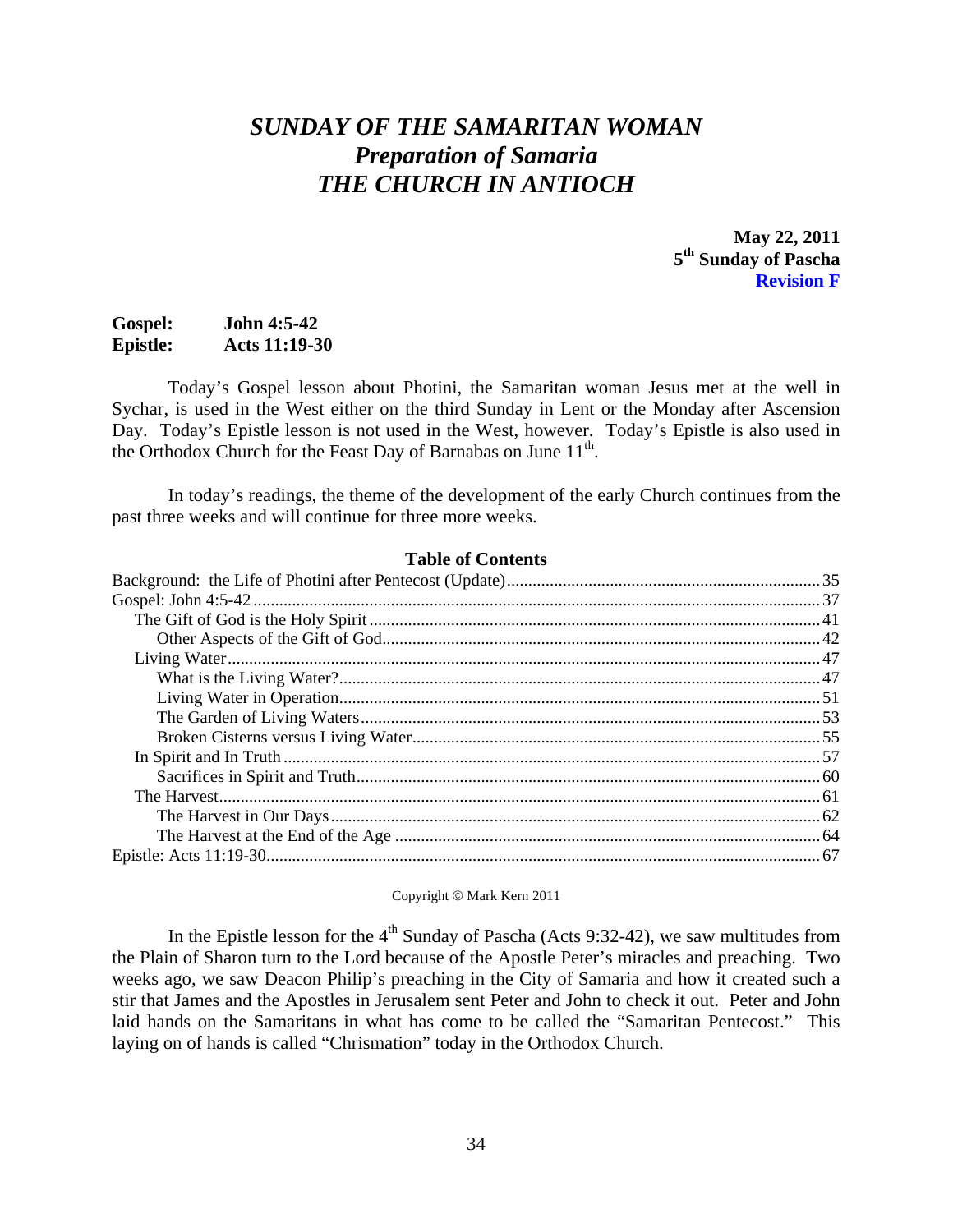<span id="page-1-0"></span>In today's Gospel lesson, we step back a few years to the little town of Sychar<sup>[1](#page-1-1)</sup> near the city of Samaria. [Samaria is the name given both to the city of Samaria and the region or province of Samaria]. Peter's miracles near the Plain of Sharon from last week took place in the late 30's AD. Deacon Philip's work in the city of Samaria took place around 32-33 AD. Today's Gospel lesson took place in mid-27 AD.

The occasion for this Gospel lesson is a growing conflict with the Pharisees (John 4:1-3). In order to let things cool down a little, Jesus left town. This later became a pattern: "It was necessary that the Word of God should be spoken to you (the Jews) first; but since you reject it, and judge yourselves unworthy of everlasting life, behold, we turn to the Gentiles" (Acts 13:46).

# **Background: the Life of Photini after Pentecost (Update)**

To understand the implication of some parts of today's Gospel lesson, let us look ahead to what Photini and her family did with their lives and then return to the Gospel lesson to see the seeds of her life beginning to grow from her conversation with Jesus.

With regard to this, Jerome noted<sup>[2](#page-1-2)</sup> the effect that Photini had on the people of Sychar: she brought salvation to many due to her tenacity to know the truth.

"Neither the close company of the banquet, the dipping of the sop nor the Lord's gracious kiss could save Judas from betraying as man Him whom he had known as the Son of God. Could anyone have been viler than the woman of Samaria? Yet not only did she herself believe, but after her six husbands she found one Lord. Not only did she recognize Messiah by the well, whom the Jews failed to recognize in the temple, she brought salvation to many. While the Apostles were away buying food, she refreshed the Savior's hunger and relieved His weariness."

After Pentecost<sup>[3](#page-1-3)</sup>, Photini is credited with preaching the Gospel in a number of places, but principally in Carthage, having been sent there with her son Joseph by the Apostles. Epaenetus, one of the Seventy, became Bishop of Carthage, perhaps while Photini was there. From Romans 16:5, we can infer that the Apostle Paul ran across Epaenetus on his second missionary journey, that Epaenetus was very helpful to Paul, and that Paul sent him on ahead to Rome (where Epaenetus was when Paul wrote Romans).

Meanwhile, Photini's eldest son Victor was a general in the Roman army and won many campaigns for the Emperor Nero around the world. In the mid 60s AD, Nero ordered General Victor to return to Italy to arrest and punish Christians. The duke, Sebastianos, who brought

<span id="page-1-1"></span><sup>&</sup>lt;sup>1</sup> See <http://www.edwardfudge.com/sychar.html>. Although called "Jacob's Well" from Jesus' time forward (John 4:6, 12), the Old Testament does not mention its origin specifically. The Genesis saga does say that Jacob purchased land at the village of Shechem, modern Nablus, very near this Samarian site of Sychar, now known as Askar (Gen. 33:19; Joshua 24:32; John 4:5). But the authenticity of this well is undisputed. Samaritans, Muslims, Christians and Jews all agree that this is the place where this story took place. 2

<span id="page-1-2"></span> $<sup>2</sup>$  Jerome, Letter to Rustics, CXXV, 1.</sup>

<span id="page-1-3"></span><sup>&</sup>lt;sup>3</sup>For further details, see <http://ocafs.oca.org/FeastSaintsViewer.asp?SID=4&ID=1&FSID=100846> and Holy Apostles Convent, The Great Synaxaristes of the Orthodox Church, February 26, Holy Apostles Convent, Buena Vista CO, 81211.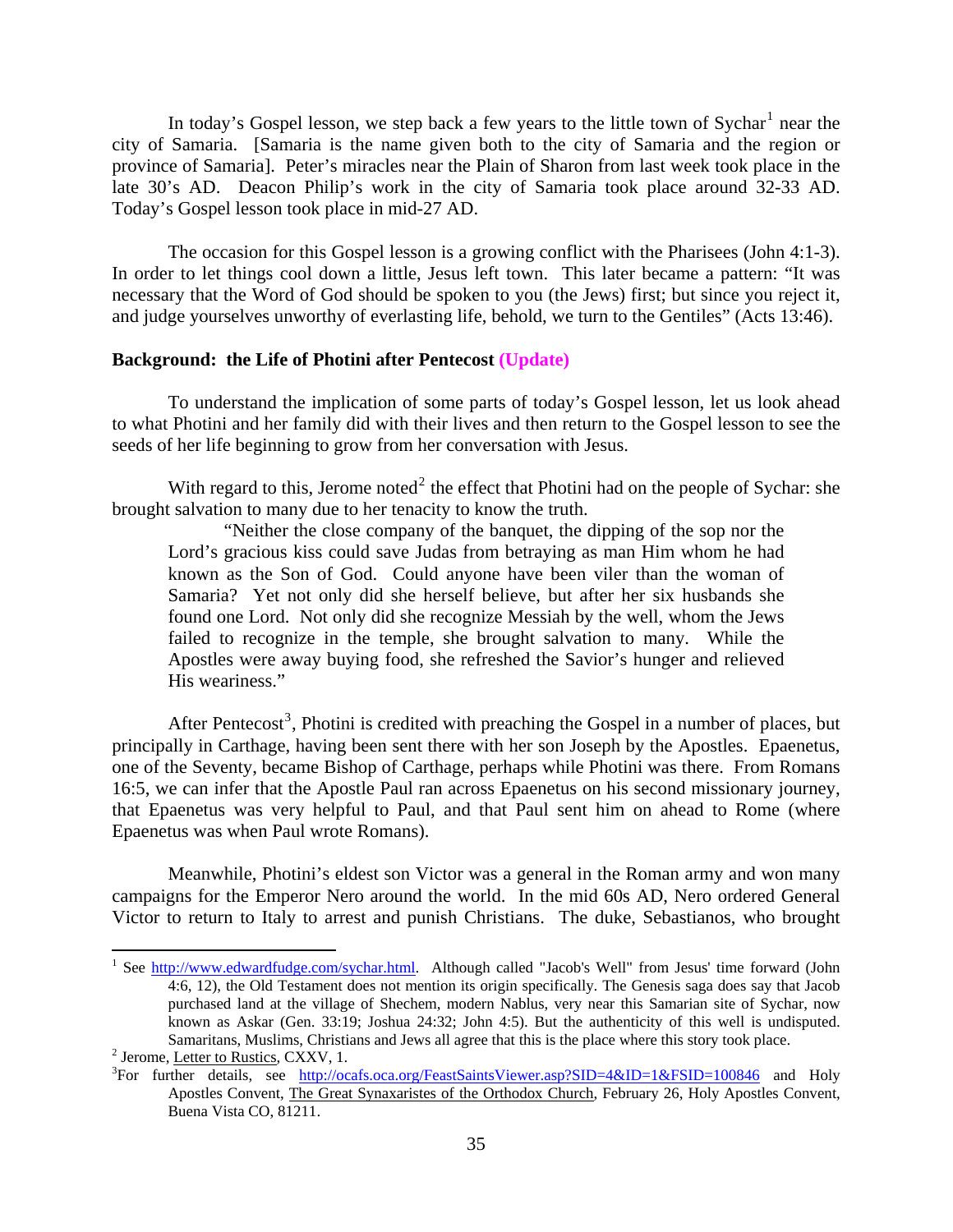Nero's decree to Victor, begged Victor to follow the Emperor's decrees since he and Victor were friends. Victor, on the other hand, brought Sebastianos to the faith and baptized him. This created quite a scandal when the duke and one of Nero's top generals began preaching Christ all over Italy.



# **Figure 1 St. Photina[4](#page-2-0)**

Nero was infuriated and began a roundup of Christians all over the empire. Photini, her five sisters, and a large entourage of Christians journeyed to Rome of their own accord to appear before Nero. When Nero questioned them, Photini replied, "We came so that we might instruct you to believe in Christ."

Nero then began a series of tortures and temptations to try to break the faith of Photini, her sons, her sisters and the duke. First he had their finger joints smashed with iron balls. Neither had any effect; they were healed overnight and appeared whole the next morning. Nero also tried to cut off their hands, but the executioners couldn't do it. He further ordered his chief shaman to give them all a strong poison; nothing happened to anyone and the shaman believed and was beheaded.

<span id="page-2-0"></span><sup>&</sup>lt;sup>4</sup> From the OCA web site <u>http://ocafs.oca.org/FeastSaintsViewer.asp?SID=4&ID=1&FSID=100846</u>. Photini's name is spelled either Photini, Photina or Photine by different authors. In Russian, she is Svetlana.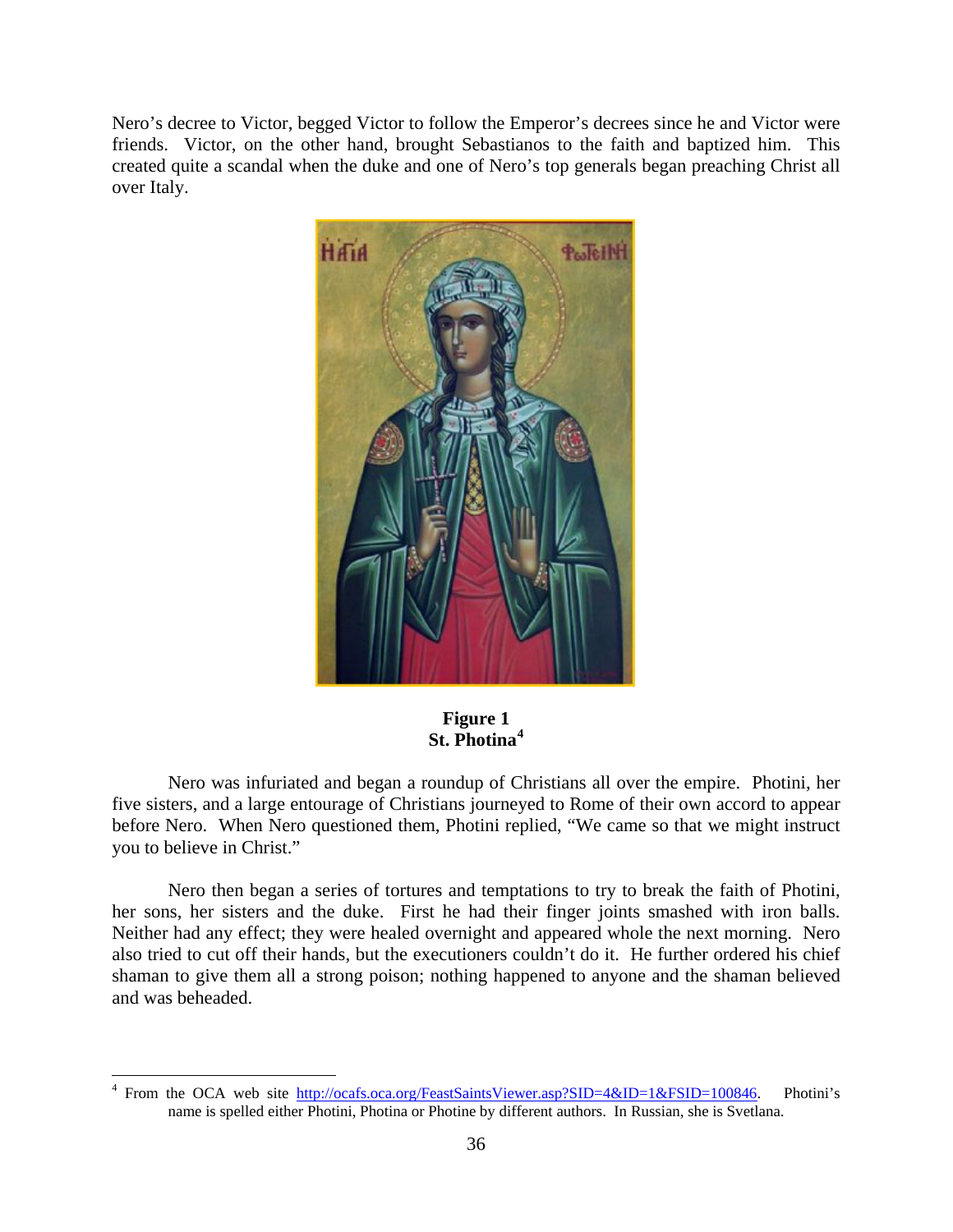<span id="page-3-0"></span>Nero then tried to bribe the women with gold and fancy clothing, and sent his daughter Domnina to show the women all the wealth they would receive if they denied Christ. Domnina, however, had heard about Christ and had wanted to be baptized. This Photini did, along with 100 maidservants of Domnina. Photini then asked Domnina to distribute all the gold, etc., that Nero was offering them to the poor.

Nero also tried placing Photini and her family in a furnace; then he poured molten lead on their backs; then he locked them in a room with poisonous snakes. With each torture, the Christians gave thanks to God for the opportunity to suffer for His sake. And each time as they emerged unharmed, bystanders by the hundreds went away as believers and desired to be baptized. Sometimes the soldiers who performed the tortures were injured themselves because of the severity of what they did; Photini prayed for them and healed them. And they believed also.

Finally, the entire family, plus the duke, were skinned alive and either beheaded or drawn and quartered. Photini herself was skinned and then drowned in a well.

Because of her faith and perseverance, her evangelism and all the people that came to believe because of her, Photini was referred to in the early church as Equal to the Apostles.

From this, we can see that Photini was a very influential lady, was very strong in her convictions and was able to focus attention on the things she was speaking about. These abilities are also apparent in today's Gospel lesson. Given that Photini's martyrdom was in the late 60's during the reign of Nero, she was probably still a relatively young woman when Jesus met her at the well.

#### **Gospel: John 4:5-42**

 $\overline{a}$ 

In today's Gospel lesson, Jesus was traveling north from Judea to Galilee and went through Samaria. The time was May (John 4:35) of the first year of Jesus' public ministry (27 AD) and Jesus and the Twelve were now baptizing more disciples than John the Baptist (John 4:1-2). To get away from the Pharisees, Jesus headed North with His disciples. They arrived in Sychar (modern Nablus) about noon (the  $6<sup>th</sup>$  hour) on a hot day and Jesus' disciples including the women (Luke 8:3, who were later called the Myrrh-Bearing Women), went into the city to buy food. Jesus, being wearied from the journey, sat down next to the well<sup>[5](#page-3-1)</sup> and asked Photini for a drink.

John Chrysostom asked a question about this. Later when Jesus sent the Twelve Apostles out two-by-two, He told them not to go to the Samaritans or to the Gentiles. Why does He talk to the Samaritan woman now? The answer is that Jesus never told His disciples to reject the Samaritans if they come to them; He only told them not to go to Samaria yet.

<span id="page-3-1"></span><sup>&</sup>lt;sup>5</sup> This well was located where Simeon and Levi had massacred Shechem and Hamor over the treatment of their only sister Dinah (Genesis 34). See John Chrysostom, Homilies on John, XXXI, 2. The well was also a very deep well fed by underground springs, and its water is fresh and cool. The depth of the well to the water level has varied over the years, from 240' in 670 AD to 67' in 1881 to 125' today. The water is moving and not from a cistern. For further information, see <http://www.edwardfudge.com/sychar.html>.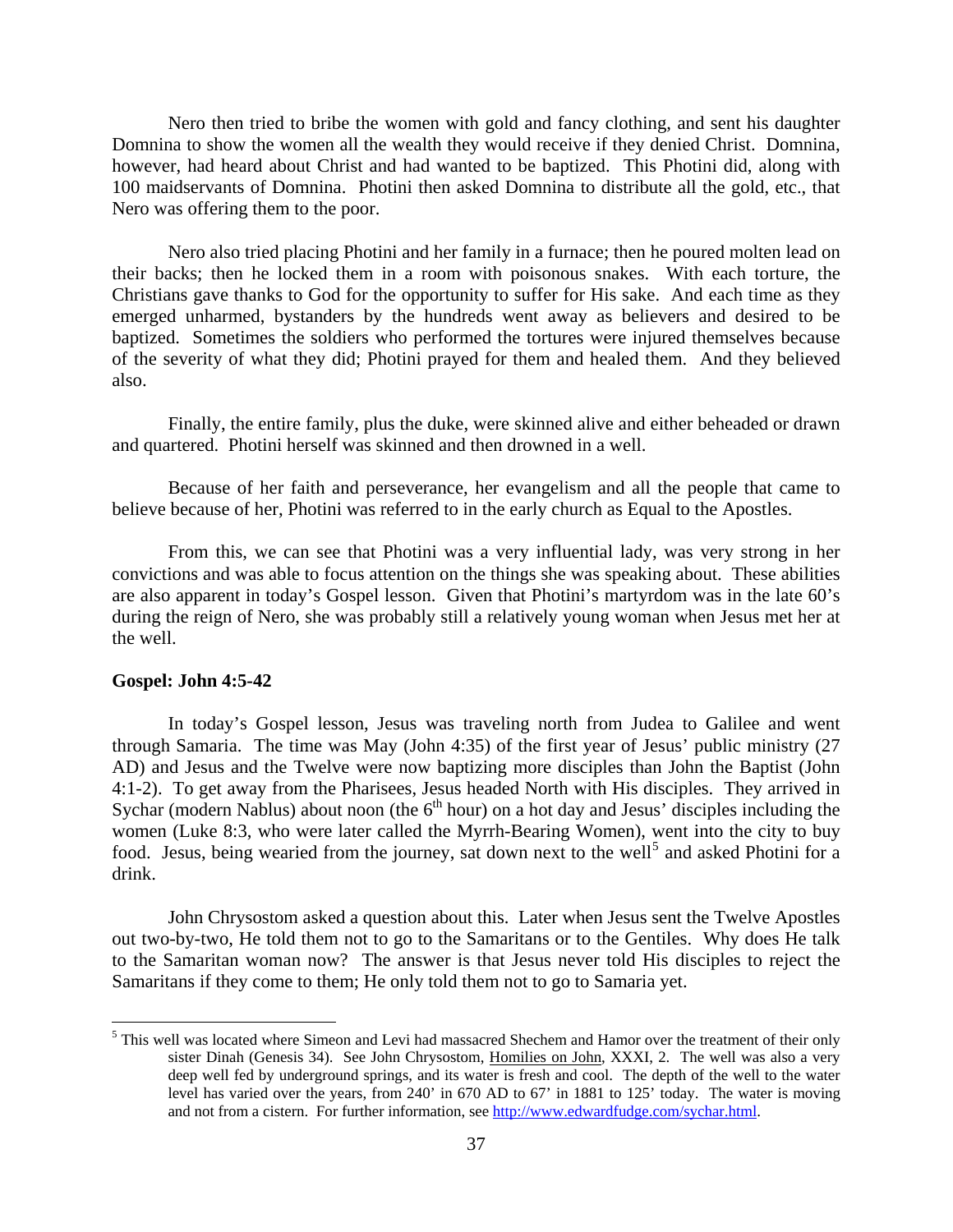Photini was surprised that a Jew would even speak to her. Jesus elevated the conversation by suggesting Photini ask Him for living water (meaning the Holy Spirit). John Chrysostom noticed  $\delta$  Photini's polite reverence. She could have said, "If you had that living water, you would not have asked me, but would rather have provided for yourself. You are just a boaster". But she said nothing like this; she answers with much gentleness, both at first and afterwards. Photini initially mistook Jesus' reference to living water for running water<sup>[7](#page-4-1)</sup>.

John Chrysostom noted<sup>[8](#page-4-2)</sup> that Photini had more insight and more patience to understand the things of God than the Jewish leaders. She can see that He has no bucket or a long rope to get water out of the well; but she inquires what water He is speaking of, and how He can be greater than the Patriarch Jacob.

"She implies that she had a notion of better water, but that she never found it, and didn't clearly know what it was. The sense of her words is this: 'You can't assert that Jacob gave us this well, and used another himself; for he and his children drank of this one, which they would not have done if they had had another and a better. The water of this well is not in Your power to give me, and You can't have another and a better, unless You are greater than Jacob. Where is that water which you promise that you will give us?' The Jews did not speak with Him this mildly, and yet He spoke to them on the same subject, making mention of the same water (John 7:38), but they just didn't get it. And when He made mention of Abraham, they even attempted to stone Him (John 8:52-59). Not so does this woman approach Him; but with much gentleness, in the midst of the heat, at noon, with much patience, she listens to everything, and doesn't even think of what the Jews said. She could have said, 'This fellow is mad, and beside himself; he has tied me to this well, giving me nothing but big words'; no, she endures and perseveres until she has found what she seeks."

Jesus then went one step farther by asking Photini to call her husband, since her husband needed to share in the Gift also. When she admitted that she had no husband, Jesus proceeded to tell her that He knew all about her promiscuous lifestyle. She then tried to deflect Jesus' ability to look right through her by referring to the differences between Samaritans and Jews symbolized by the location of their temples (Mt. Gerazim visible in the distance versus Mt. Zion in Jerusalem). Jesus cut right through that argument by saying that while salvation is of the Jews, true worship of God is in spirit and truth and is geographic independent.

The lights were turning on inside Photini by now and she mentioned that the Samaritans also are waiting for the Messiah who "will tell us all things" (John 4:25). Jesus said, "I AM is the one speaking to you" (John 4:26). The name "I AM" is referred to in Hebrew tradition as THE NAME or Yahweh and is the Name God gave for Himself in speaking with Moses at the burning bush (Exodus 3:14). Modern Jews do not even pronounce the Name of God but simply

<u>.</u>

<span id="page-4-0"></span> $^6$  John Chrysostom, <u>Homilies on John</u>, XXXI, 4.

<span id="page-4-1"></span><sup>&</sup>lt;sup>7</sup> There is a play on words here between living water and running water, where the same word is used in Hebrew for both.<br><sup>8</sup> John Chrysostom, <u>Homilies on John</u>, XXXI, 4.

<span id="page-4-2"></span>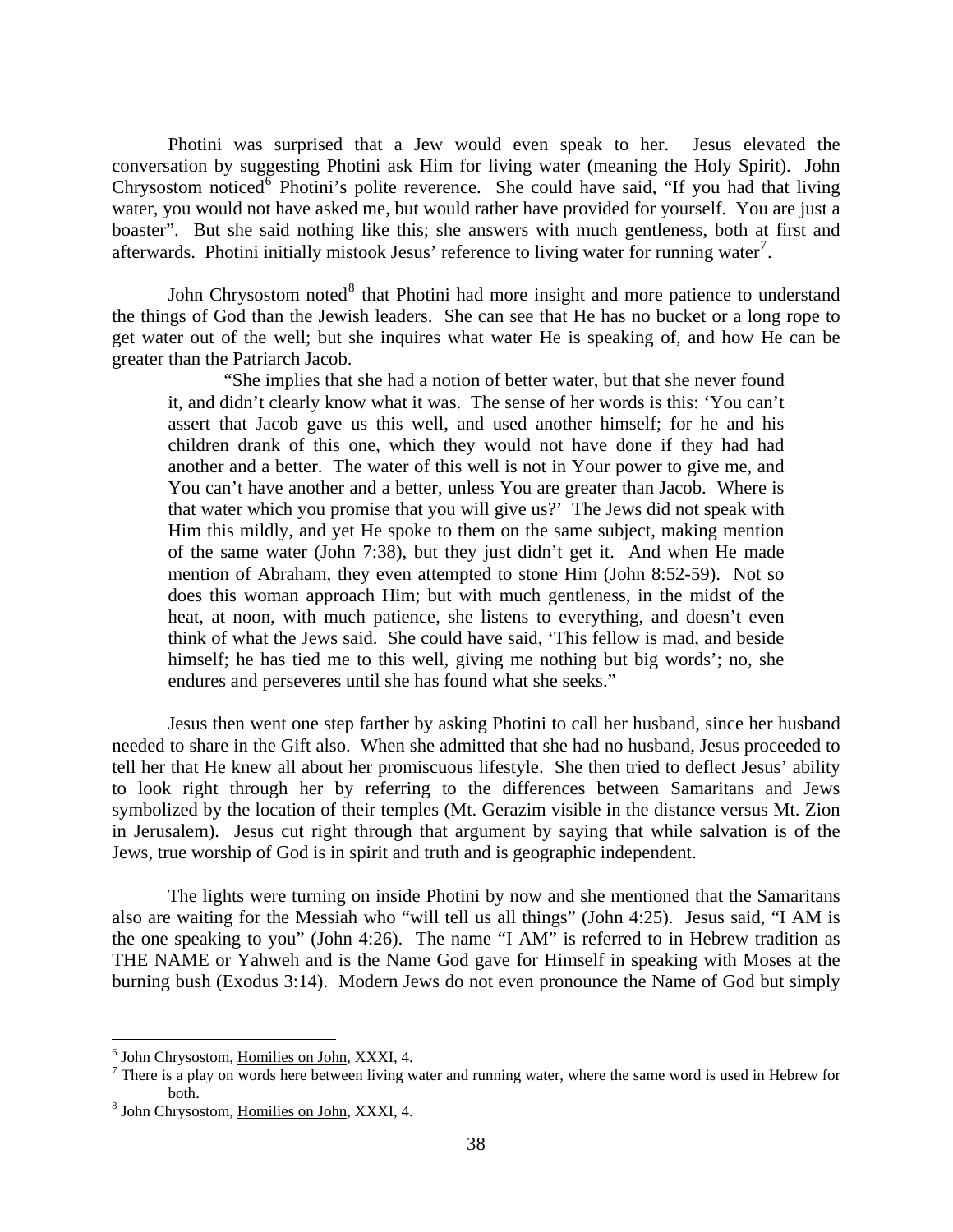refer to Him as "Ha Shem" which means THE NAME. What Jesus was saying to Photini is that He is not only the Messiah (or the Anointed One) but He is also God Incarnate.

John Chrysostom compared<sup>[9](#page-5-0)</sup> Photini's response to Jesus' words to that of Nicodemus. Not only did Photini receive Him immediately, but she did the work of an Apostle in bringing out the whole town of Sychar.

"Photini immediately believed, showing she was much wiser than Nicodemus; not only wiser, but manlier. When Nicodemus heard such things, he neither invited any others to this hearing, nor spoke openly himself. But Photini exhibited the actions of an Apostle, preaching the Gospel to all, calling them to Jesus, and drawing a whole city out to Him. Nicodemus when he had heard said, 'How can these things be?' (John 3:8-9) When Christ set before him a clear illustration -- that of 'the wind' -- he did not even so receive the Word. But Photini not so; at first she doubted, but afterwards receiving the Word not by any regular demonstration, but in the form of an assertion, she immediately embraced it."

Just then, the disciples came with some food and Photini left her water pot and ran into the city. John Chrysostom noted<sup>[10](#page-5-1)</sup> that Photini did exactly what the Apostles did when they were called by Jesus: they left everything. Jesus stood watching Photini go from house to house in Sychar telling everyone to come, see and meet the Messiah. Since Sychar was built on a hillside, this was easy for Jesus to see.

Meanwhile the disciples urged Jesus to have something to eat. Jesus just kept watching Photini and said that, "I have food that you don't know about" (John 4:32, compare Matthew 4:4, Deuteronomy 8:3). Jesus' food was doing the Will of His Father. As they were talking, He pointed to the people of Sychar coming down the hill to talk to Him and said that the fields were already white for harvest even though harvest time was still four months away.

John Chrysostom noted<sup>[11](#page-5-2)</sup> that Photini had now tasted of the well of living water that Jesus had mentioned, and the men of Sychar picked that up. She didn't conceal the rebuke which Jesus had given her for her past life; but she parades her life, and brings it forward before all the men, so as to attract and capture everyone.

Jesus said that He was sending His disciples to reap this harvest even though they did not sow or labor to bring this harvest to maturity (John 4:.38). Others had labored and the disciples had entered into their labors (John 4:38) in order that the sower and the reaper may rejoice together (John 4:36).

John Chrysostom stated<sup>[12](#page-5-3)</sup> that the Prophets did the sowing at Sychar, which was a far more difficult task. The reaping by the Apostles was a much easier and much more pleasant task, but both rejoice together.

<span id="page-5-1"></span><span id="page-5-0"></span>

<sup>&</sup>lt;sup>9</sup> John Chrysostom, <u>Homilies on John,</u> XXXII, 1.<br><sup>10</sup> John Chrysostom, <u>Homilies on John</u>, XXXIV, 1.<br><sup>11</sup> John Chrysostom, <u>Homilies on John,</u> XXXIV, 2.<br><sup>12</sup> John Chrysostom, <u>Homilies on John,</u> XXXIV, 2.

<span id="page-5-2"></span>

<span id="page-5-3"></span>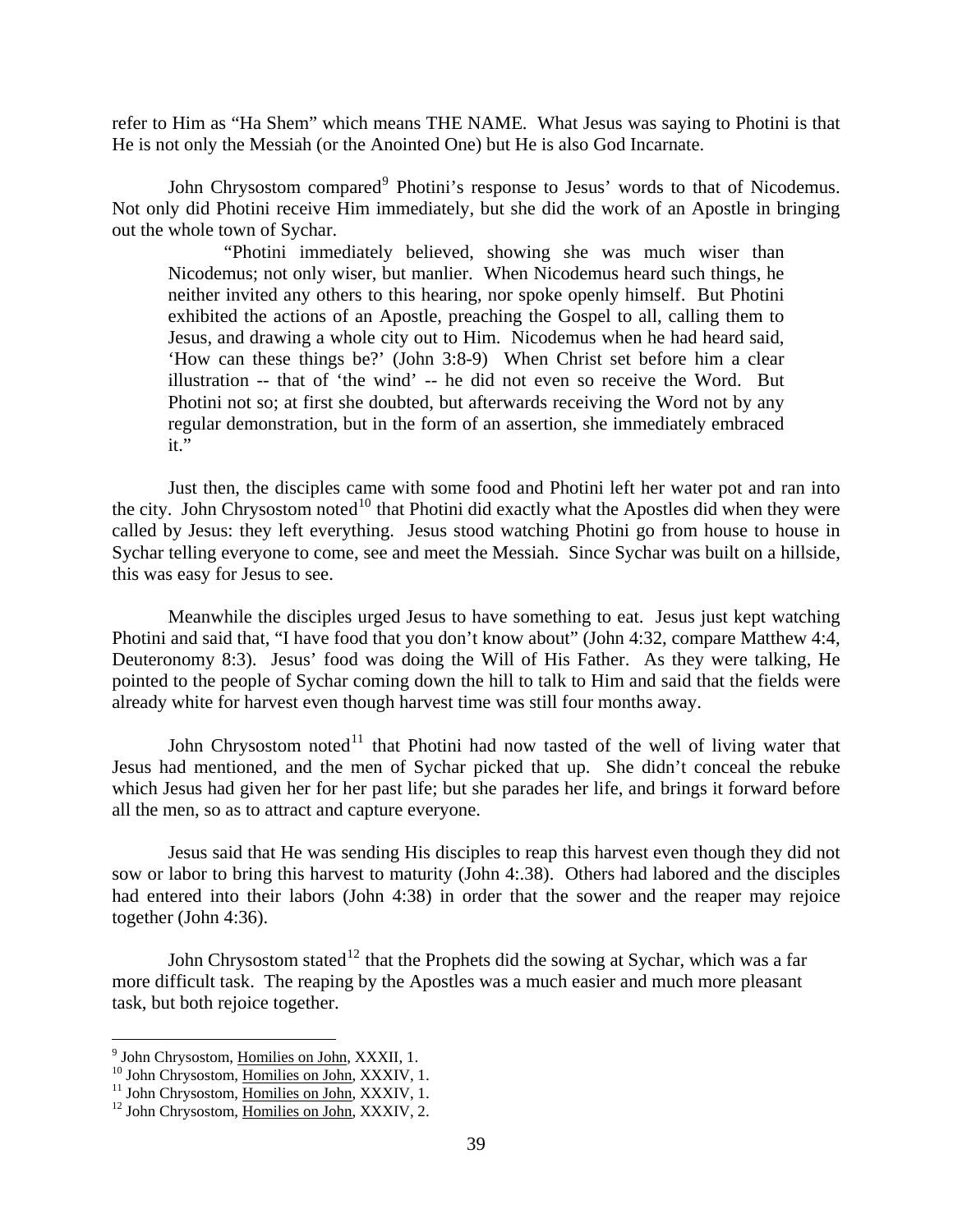"The Prophets are the ones who sowed but they didn't reap, the Apostles did. Yet on this account they are not deprived of the pleasure and recompense of their labors, but they rejoice and are glad with us, although they don't reap with us. For harvest is not as much work as sowing. Jesus therefore has kept the Apostles for that in which the labor is less and the pleasure greater. In harvest the return is large, the labor not so great; everyone wants to help. By these arguments Jesus desired to prove that 'the wish of the Prophets is that all men should come to Me'. This also the Law was engaged in affecting; and for this the Prophets sowed, that they might produce this fruit."

Similarly we are reaping today what the Apostles sowed almost 2000 years ago; and both they and we rejoice together. Their work in sowing the seeds of the Kingdom of God after Pentecost was very difficult and most of the Twelve ended up being crucified for their efforts. John Chrysostom stated<sup>[13](#page-6-0)</sup> that the sowing by the Prophets was still more difficult than that of the Apostles, perhaps because they didn't have as many Gifts at their disposal.

From our perspective, this harvest of the people of Sychar seems to come completely out of the blue. Some Samaritan villages would not receive Jesus or His disciples at all since they were Jews. James and John (Zebedee) at a later time asked Jesus if they should call down fire from heaven to consume a Samaritan village that wouldn't receive them (Luke 9:51-56). What occurred that this Samaritan village was ready?

Photini certainly had a hand in it. Many of the Samaritans believed just because of her word of testimony (John 4:39). Many more believed when they heard Him themselves. But Photini certainly was persuasive to get them all to come and listen! From this viewpoint, she was very influential even though her personal life was a mess.

While the Scripture doesn't mention it, the disciples may have baptized all those Samaritans, including Photini, during the two days they stayed in Sychar. They had been baptizing many people before they left Judea (John 4:1-2) and it was just natural that they do the same in Sychar.

After his incident, Photini never remarried but remained celibate the rest of her life as did many of the disciples including the Myrrh-Bearing women from two weeks ago. We can also presume that Photini did not all of a sudden quiet down after her baptism. She probably spread the word around the whole area. When Deacon Philip (Acts 8:5-6) began preaching 7-8 years later in the city of Samaria (about 7 miles from Sychar), Photini and the people of Sychar may have already prepared the people there to receive him. And again the Apostles reaped a harvest that they did not sow or bring to maturity.

This often happens with us also; the Word goes out and doesn't return to Him empty (Isaiah 55:8-12, 2 Corinthians 9:6-11). Sometimes we have an impact on people by our words and example quite out of proportion to what we think.

<span id="page-6-0"></span><sup>&</sup>lt;sup>13</sup> John Chrysostom, Homilies on John, XXXIV, 2.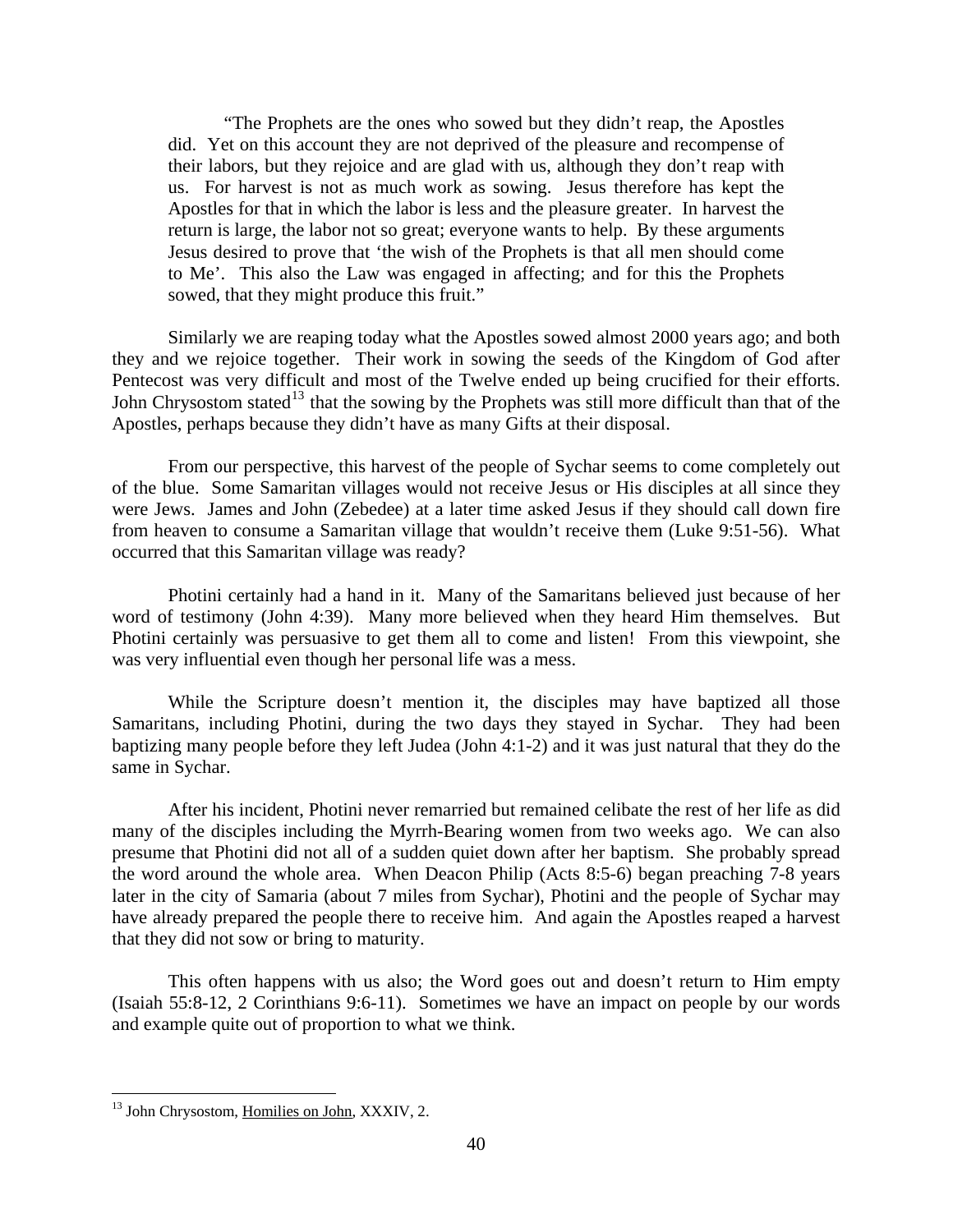#### <span id="page-7-0"></span>**The Gift of God is the Holy Spirit**

In speaking with Photini at the well in Sychar, Jesus said, "If you knew the gift of God, and who it is who says to you, 'Give Me a drink,' you would have asked Him, and He would have given you living water" (John 4:10). What does Jesus mean here by "The Gift of God"? This is not just "a Gift of God", but "The Gift of God", implying something specific.

In the time of David and Solomon, a common perception was that economic prosperity was "The Gift of God" (Ecclesiastes 3:12, 5:19). However God had said, "If you diligently obey the voice of the Lord your God, to observe carefully all His commandments which I command you today, that the Lord your God will set you high above all nations of the earth" (Deuteronomy 28:1). The economic prosperity was a result of godliness, not just a result of living in Israel.

In a different part of Samaria, not too far from Sychar, just following the work of Deacon Philip, The Apostle Peter had an encounter with the sorcerer Simon Magus. "When Simon Magus saw that through the laying on of the Apostles' hands, the Holy Spirit was given, he offered them money, saying, 'Give me this power also, that anyone on whom I lay hands may receive the Holy Spirit'. But Peter said to him, 'Your money perish with you, because you thought that the gift of God could be purchased with money!'" (Acts 8:18-20) Thus "The Gift of God" is the Holy Spirit.

This becomes clearer from other comments from the Apostles. "The wages of sin *is*  death, but the gift of God *is* eternal life in Christ Jesus our Lord" (Romans 6:23). "By grace you have been saved through faith, and that not of yourselves; *it is* the gift of God, not of works, lest anyone should boast" (Ephesians 2:8-9). "Therefore I remind you to stir up the gift of God which is in you through the laying on of my hands" (2 Timothy 1:6).

John Chrysostom pointed out<sup>[14](#page-7-1)</sup> that Paul did not say that the wages of good deeds were eternal life but the Gift of God. This Gift of God changed them for the better by Who He is.

"After saying that the wages of sin is death (Romans 6:23), Paul changes the order. He does not say the wages of good deeds was eternal life, but 'the gift of God'. He shows that it was not of themselves that they were freed, nor was it a due they received, neither a return, nor a recompense of labors; by grace all these things came about. This cause was superior in that He did not free them only; he did not just change their condition for a better; He did it without any labor or trouble on their part. He not only freed them, but also gave them much more than before."

Irenaeus of Lyons stated<sup>[15](#page-7-2)</sup> that the Gift of God, the Holy Spirit, has been entrusted to the Church like breath was to the first created man. Those who do not partake or join themselves to the Church dig broken cisterns and drink putrid water from the mud.

"The preaching of the Church is everywhere consistent, continues in an even course, and receives testimony from the prophets, apostles, and all the

<span id="page-7-1"></span><sup>&</sup>lt;sup>14</sup> John Chrysostom, Homilies on Romans, XII, v.23.

<span id="page-7-2"></span> $15$  Irenaeus of Lyons,  $\overline{\text{Against Heresies}}$ , III, xxiv, 1.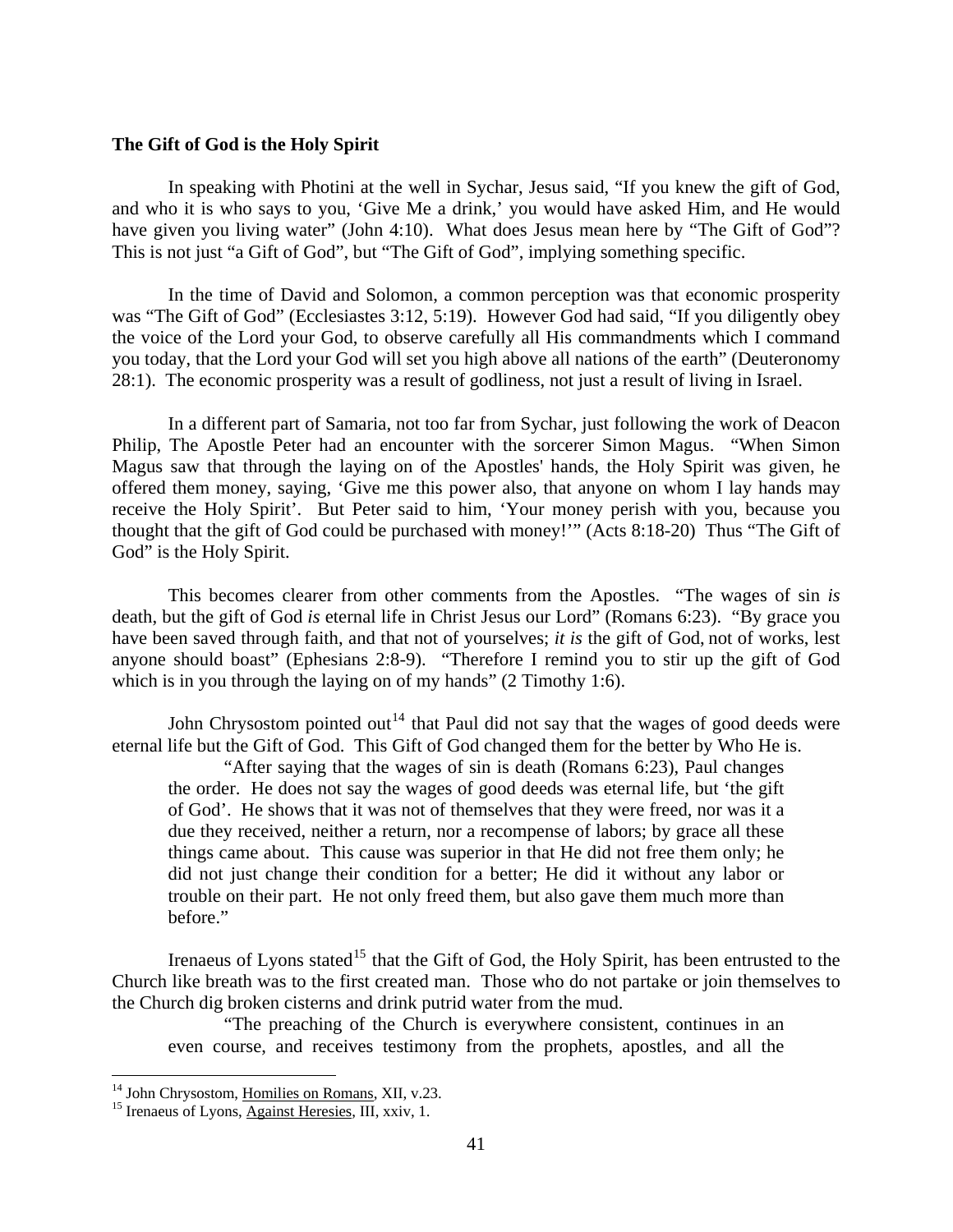<span id="page-8-0"></span>disciples through those in the beginning, the middle, and the end, and through the entire dispensation of God. This is a well-grounded system which tends to man's salvation, namely, our Faith. We preserve the Faith, which we received from the Church, and which always, by the Spirit of God, renews its youth, like some precious deposit in an excellent vessel. This gift of God has been entrusted to the Church, as breath was to the first created man, for this purpose, that all the members receiving it may be enlivened. The means of communion with Christ has been distributed throughout it; that is, the Holy Spirit, the earnest of incorruption, the means of confirming our faith, and the ladder of ascent to God. 'For in the Church', Paul said, 'God has set apostles, prophets, teachers' (1 Corinthians 12:28), and all the other means through which the Spirit works. All those, who do not partake and who do not join themselves to the Church, defraud themselves of life through their perverse opinions and infamous behavior. Where the Church is, there is the Spirit of God; and where the Spirit of God is, there is the Church, and every kind of grace; but the Spirit is truth. Those, therefore, who do not partake of Him, are neither nourished into life from the mother's breasts, nor do they enjoy that fountain which issues from the body of Christ. They dig for themselves broken cisterns (Jeremiah 2:13) out of earthly trenches, and drink putrid water out of the mud, fleeing from the faith of the Church lest they be convicted; rejecting the Spirit, they are not instructed."

Early Apostolic tradition also linked<sup>[16](#page-8-1)</sup> the Gift of God with the giving of the Holy Spirit, as this commentary on Simon Magus' attempt to purchase the laying on of hands indicates. The devil tried to trick Peter into a lack of respect for the Gift of God, just like he tricked Adam.

"When Simon Magus saw that the Spirit was given to believers by the imposition of our hands, he took money, and offered it to us, saying, 'Give me this power also, that anyone on whom I lay hands may receive the Holy Spirit' (Acts 8:19). He desired just like the devil deprived Adam of that immortality which was promised him by his tasting of the tree, so also that Simon might entice us by the receiving of money. He wanted to cut us off from the gift of God, that so by exchange we might sell to him for money the inestimable gift of the Spirit. We were all troubled at this offer and Peter, with a fixed attention on that malicious serpent which was in him, said, 'Let your money perish with you, because you thought that the gift of God could be purchased with money! You have neither part nor portion in this matter, for your heart is not right in the sight of God. Repent therefore of this your wickedness, and pray God if perhaps the thought of your heart may be forgiven you. For I see that you are poisoned by bitterness and bound by iniquity'" (Acts 8:20-23).

# **The Free Gift of God Requires Effort on Our Part**

 $\overline{a}$ 

We sometimes think of the free Gift of God as needing no effort on our part. Jesus said, "Come to Me, all *you* who labor and are heavy laden, and I will give you rest. Take My yoke upon you and learn from Me, for I am gentle and lowly in heart, and you will find rest for your

<span id="page-8-1"></span><sup>&</sup>lt;sup>16</sup> "Constitutions of the Holy Apostles", VI, ii, 7, in Roberts and Donaldson, ed., <u>Ante-Nicene Fathers</u>, Volume 7, Hendrickson Press, Peabody MA, date.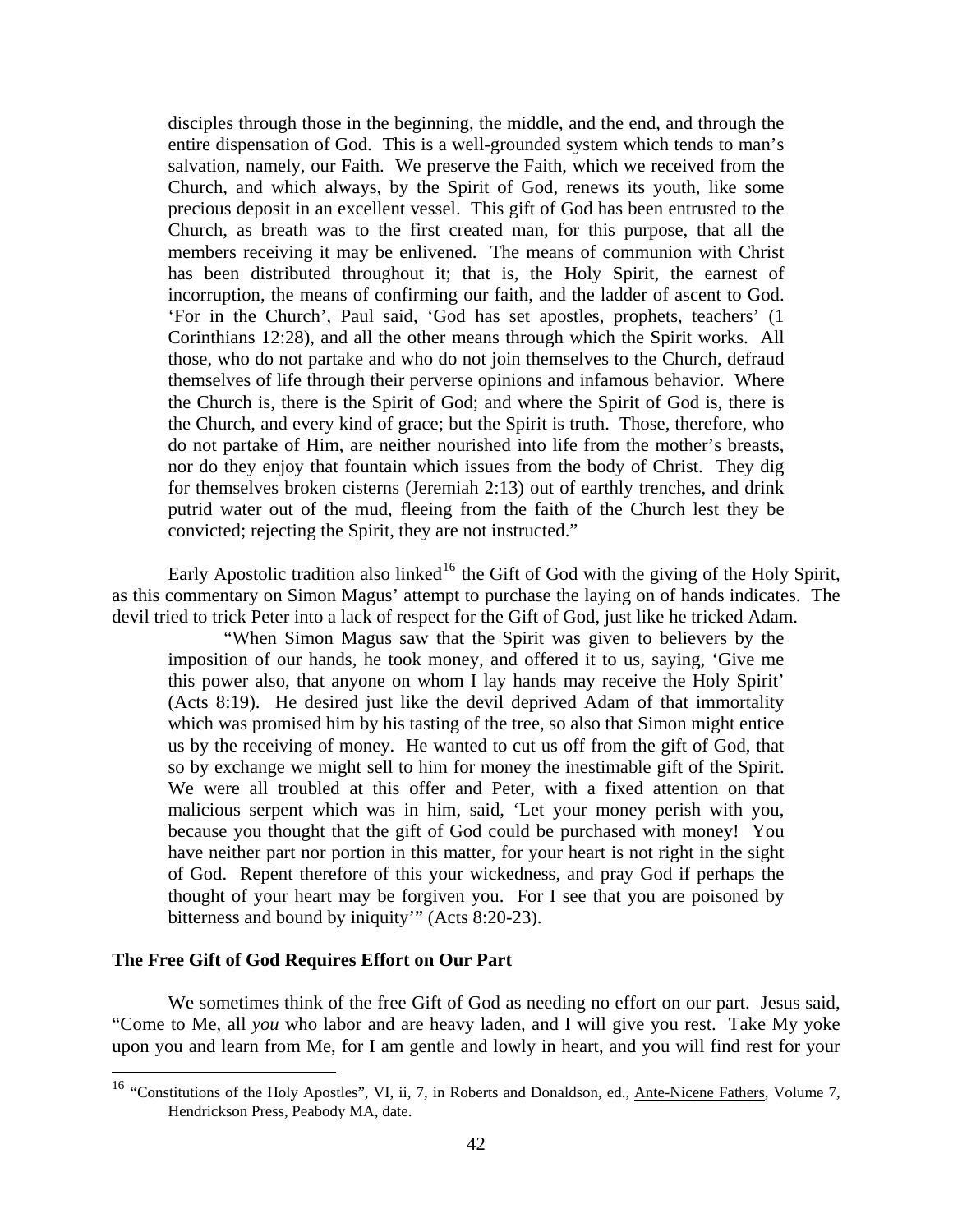souls. For My yoke *is* easy and My burden is light" (Matthew 11:28-30). Therefore all we need to do is kick back and enjoy the Christian life, right? That's not what the Apostles did; they worked very hard with their Gifts. In this context, James the Lord's brother (and one of the Seventy Apostles) stated that "Faith without works is dead" (James 2:26).

John Chrysostom reflected<sup>[17](#page-9-0)</sup> on the free Gift of God; many people don't appreciate it. Put to sleep by luxury, we dwell on the things of this world. We become like spoiled nestlings who want to remain in the nest forever, even though it makes us feebler the longer we stay.

"Seeing we have come to enjoy so great a benefit, we ought to be ever mindful of it, and continually to consider in our minds the free gift of God, and to reflect upon what we have been delivered from, what we have obtained. So we shall be thankful; so we shall heighten our love toward Him. What do we say? We are called to the kingdom of the Son of God — and are we full of yawning, scratching, and dozing? If it were necessary that we should leap into ten thousand deaths every day, shouldn't we endure it all? For the sake of business we do all manner of things; when we are going to share the kingdom of the Only-Begotten, will we not spring down upon ten thousand swords? Would we not leap into fire? What is strange is that when about to depart, we moan and would gladly dwell among the things which are here, being a lover of the body. What is this all about? Do we regard death as a thing of terror? The cause of this is luxury and ease; for he that lives a hard life wishes for wings, and to be freed from these things. We are like the spoiled nestlings, which want to remain in the nest forever. But the longer they remain, the feebler they become."

Chrysostom also noted<sup>[18](#page-9-1)</sup> that Paul considered Timothy to be dejected, and he tried to rouse him up. Just as fire requires fuel, so grace requires our cheerful readiness; otherwise we quench the Spirit and neglect the Gift of God.

"Notice how greatly dispirited and dejected Paul considered Timothy to be. He almost says, 'Don't think that I despise you, but be assured that I do not condemn you, nor have I forgotten you. Consider, at any rate, your mother and your grandmother. It is because I know that you have unfeigned faith that I put you in remembrance' (2 Timothy 1:5). It requires much zeal to stir up the gift of God. As fire requires fuel, so grace requires our cheerful readiness, that it may be always fervent. 'Therefore I remind you to stir up the gift of God which is in you through the laying on of my hands' (2 Timothy 1:6); that is, the grace of the Spirit, which you have received, for presiding over the Church, for the working of miracles and for every service. This grace it is in our power to kindle or to extinguish; elsewhere Paul says, 'Don't quench the Spirit' (1 Thessalonians 5:19). By sloth and carelessness it is quenched, and by watchfulness and diligence it is kept alive. It is in us indeed, but we need to make it more vehement; that is, fill it with confidence, joy and delight. We need to stand manfully! God has not given us the spirit of fear, but of power, of love, and of a sound mind' (2 Timothy 1:7). That is, we did not receive the Spirit, that we should shrink from exertion, but that we may speak with boldness. To many He gives a spirit of fear, as we read in the

<span id="page-9-1"></span>

<span id="page-9-0"></span><sup>&</sup>lt;sup>17</sup> John Chrysostom, <u>Homilies on Colossians</u>, II, v. 15.<br><sup>18</sup> John Chrysostom, <u>Homilies on 2 Timothy</u>, I, vv. 5-7.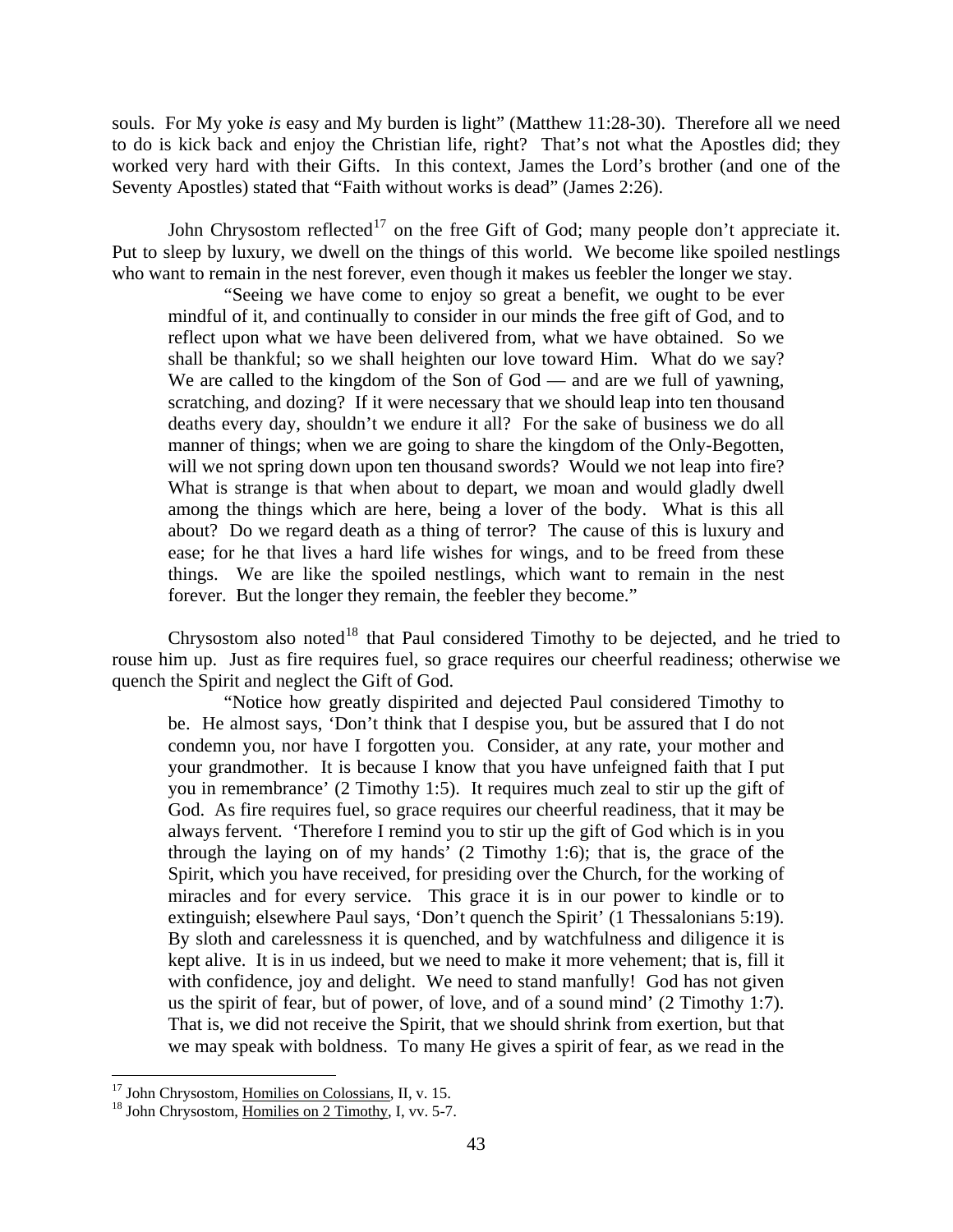wars of the Conquest. 'A spirit of fear fell upon them' (Exodus 15:16). That is, he infused terror into them. But to us He has given a spirit of power and of love toward Himself; this is of grace."

Chrysostom further noted<sup>[19](#page-10-0)</sup> how the Apostles contributed to the Gift of God that they had received out of their own effort in order to retain the Gift.

"Since the Apostles were going to hear from the Holy Spirit after Pentecost, why did they need to accompany Christ, when they would not retain His words? This was because the Spirit didn't teach them; He called to their mind what Christ had said earlier. It contributes a lot to the glory of Christ, that they were referred to the memory of the words He had spoken to them. At the first it was of the Gift of God that the grace of the Spirit lighted upon them so largely and abundantly; but after that, it was of their own virtue that they retained the Gift. They displayed a shining life, much wisdom, great labors, and despised this present life, and thought nothing of earthly things, but were above them all. They were like a sort of light-winged eagle, soaring high by their works; they reached to heaven itself and by these things, they possessed the unspeakable grace of the Spirit."

Chrysostom also noted<sup>[20](#page-10-1)</sup> that there needs to be some effort on our part after we receive the Gift of God. We need to work at becoming friends of God by our own diligence in what we do.

"How strict the search will be on Judgment Day as to purity of life! How does that suffice to introduce us into the kingdom? The absence of it gives up the man to destruction, though he has ten thousand miracles and signs to show. Nothing is as pleasing to God as an excellent course of life. 'If you love Me', He declares, 'Keep My commandments' (John 14:15). He didn't say, 'work miracles'. Again, 'You are My friends', not when you cast out demons, but 'if you do whatever I command you' (John 15:14). Working miracles comes of the Gift of God; but keeping His Commandments comes after the Gift of God, from our own diligence. Let us strive to become friends of God, and not remain enemies to Him."

# **Other Aspects of the Gift of God**

When Man was created by the Trinity, They said, "Let Us make man in Our image, according to Our likeness" (Genesis 1:26). Yet man today does not often express anything like the likeness of God. The image and likeness of God was a Gift of God to man, but man has fallen away from his Gift.

Gregory of Nyssa stated<sup>[21](#page-10-2)</sup> that at the Fall of Man, the godly beauty of the soul, which was an imitation in the likeness of God, was disfigured with the ugliness of sin like fine steel blackened with rust. Reason counsels man to wash this off and return to what he was like in the

<span id="page-10-0"></span><sup>&</sup>lt;sup>19</sup> John Chrysostom, Homilies on John, XXIII, 3.

<span id="page-10-2"></span><span id="page-10-1"></span><sup>&</sup>lt;sup>20</sup> John Chrysostom,  $\overline{\text{Homiles on Hebrews}}$ , XXIV, 9. <sup>21</sup> Gregory of Nyssa, "On Virginity", Chapter 12, in Ascetic and Moral Works, II.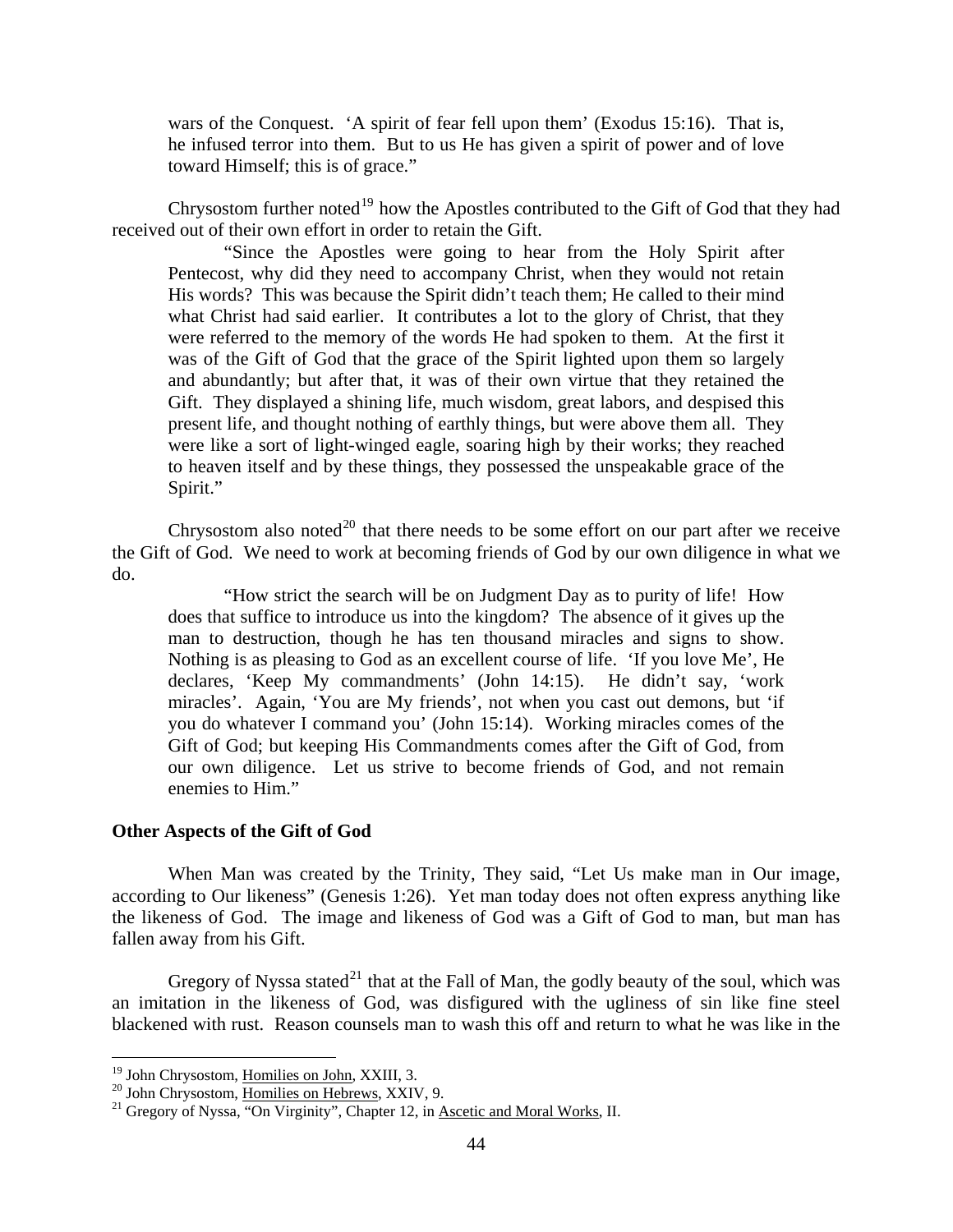beginning. This is not our work at all, but it is the great Gift of God. This is not far away, but it is within us, but it is stifled beneath the cares and pleasures of life.

"A man in building a house for himself may omit to make any way for light to enter; he will necessarily be in darkness, though he cuts himself off from the light voluntarily. Similarly he who generated evil in man, had for his choice the Good and the Beautiful lying all around him in the nature of things( ); yet he willfully cut out a new way for himself against this nature, and in the act of turning away from virtue, he created the usage of evil. Observe that there is no such thing in the world as evil irrespective of a will. Every creature of God is good, and nothing of His is 'to be rejected'; all that God made was 'very good' (Genesis 1:31, 1 Timothy 4:4). The habit of sinning entered, with fatal quickness, into the life of man; and from that small beginning spread into this infinitude of evil. The godly beauty of the soul which was an imitation of the Archetypal Beauty, like fine steel blackened with the vicious rust, preserved no longer the glory of its familiar essence, but was disfigured with the ugliness of sin. As those who have slipped and fallen heavily into mud, and have all their features so smeared with it, that their nearest friends do not recognize them, so this creature has fallen into the mire of sin and lost the blessing of being an image of the imperishable Deity. He has clothed himself instead with a perishable and foul resemblance to something else; Reason counsels him to put it away by washing it off in the cleansing water of this calling. When the earthly envelopment is removed, the soul's beauty will again appear. The putting off of this strange earthly baggage is equivalent to the return to that which is familiar and natural; such a return becomes like the creation in the beginning. This likeness to the divine is not our work at all; it is not the achievement of any faculty of man; it is the great gift of God bestowed upon our nature at the moment of our birth. Human efforts can only go so far as to clear away the filth of sin, and so cause the buried beauty of the soul to shine again.

This truth is taught in the Gospel, when our Lord says, to those who can hear what Wisdom speaks beneath a mystery, that 'the Kingdom of God is within you' (Luke 17:21, Romans 14:17). The Divine good is not something apart from our nature, and is not removed far away from those who have the will to seek it. It is in fact within each of us, ignored indeed, and unnoticed while it is stifled beneath the cares and pleasures of life, but found again whenever we can turn our power of conscious thinking towards it. Consider the searching for the lost coin (Luke 15:8). The widowed soul reaps no benefit from the other virtues (called silver coins in the Parable), if that one other is not among them. The Parable suggests that a candle should first be lit, signifying doubtless our reason which throws light on hidden principles. Then in one's own house, that is, within oneself, we should search for that lost coin; and by that coin the Parable hints at the image of our King, not yet hopelessly lost, but hidden beneath the dirt. The dirt is the impurities of the flesh, which, being swept and purged away by carefulness of life leave a clear view of the object of our search. The soul herself who finds this rejoices over it and with her the neighbors, whom she calls in to share with her in this delight. All those powers which are the housemates and neighbors of the soul, when the image of the mighty King is revealed in all its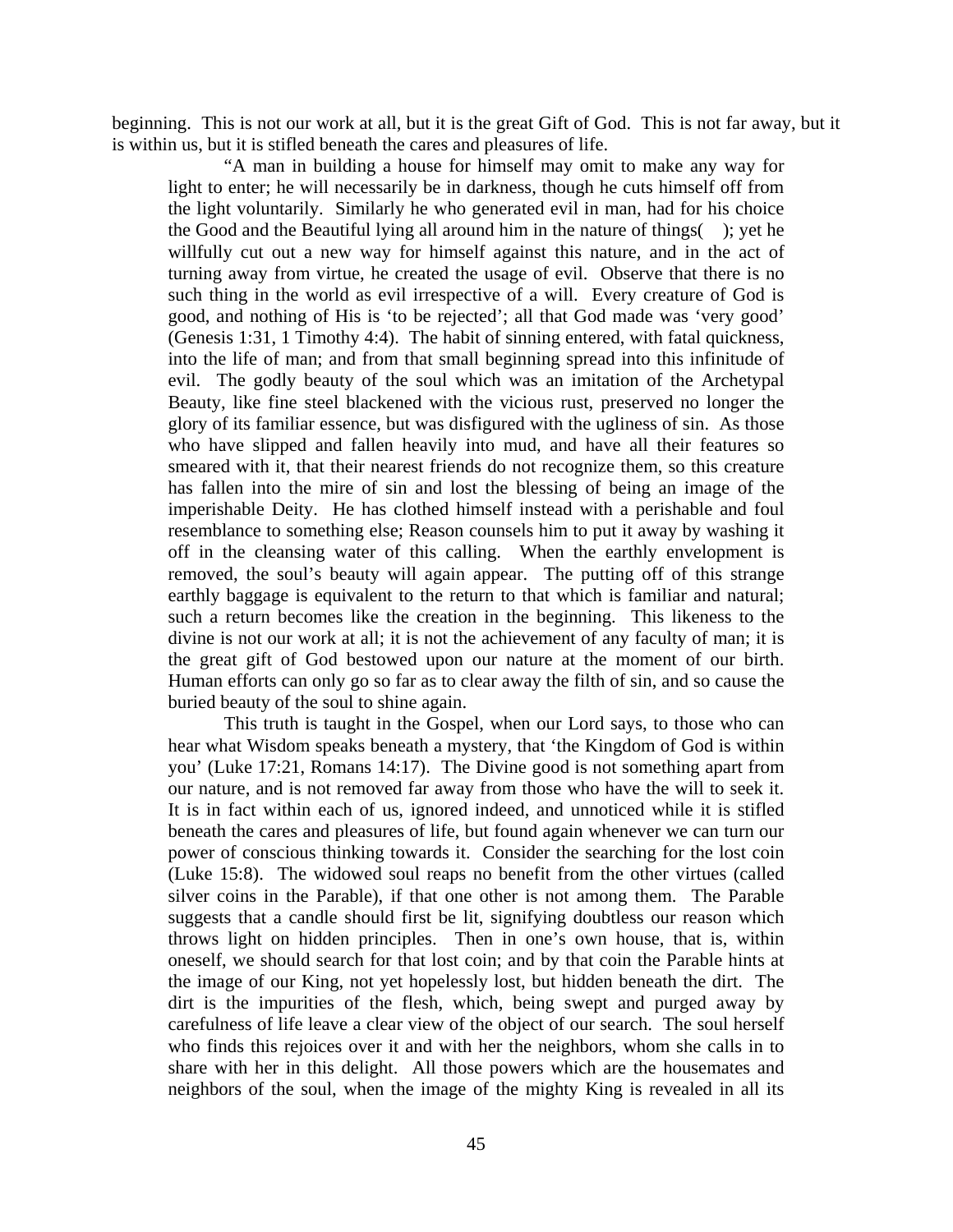brightness at last, will then be converted to that divine delight and festivity, and will gaze upon the ineffable beauty of the recovered one. 'Rejoice with me', she says, 'because I have found the coin which I had lost' (Luke 15:9). The neighbors are the soul's familiar powers, both reasoning and appetite, grief and anger, and are well called her friends also. It is fit that they should all rejoice in the Lord when they all look towards the Beautiful and the Good, and do everything for the glory of God, no longer instruments of sin. If such is the lesson of this Finding of the lost, that we should restore the divine image from the foulness which the flesh wraps round it, let us become that which the First Man was at the moment when he first breathed. What was that? He was destitute of his covering of dead skins, but he could gaze without shrinking upon God's countenance. He did not yet judge what was lovely by taste or sight; he found in the Lord alone all that was sweet. He used the helpmeet given him only for this delight, as Scripture signifies when it said that 'he knew her not' (Genesis 4:1) until he was driven out of the garden."

There are other Gifts of God, such as the service that we are privileged to give to Him out of gratitude for what He has done for us.

John Chrysostom pointed out<sup>[22](#page-12-0)</sup> some terms that are used frequently, but loosely. In English translations, these terms are looser still. Many of these terms are a translation of the Greek word *diakonian*, from which we get the English word "deaconate". This deaconate is also a Gift of God since it is from the Holy Spirit.

"What is the difference between a working, a gift and a ministry? They are just different names for the same thing. A gift that is a ministry, Paul calls 'an operation' also. 'Thus fulfill your ministry -- literally deaconate'; (2 Timothy 4:5); and, 'I glorify my ministry – again literally deaconate' (Romans 11:13). Writing to Timothy, Paul says, 'Therefore I put you in remembrance that you stir up the Gift of God, which is in you' (2 Timothy 1:6). Again, he said, 'for he that wrought in Peter for the Apostleship to the circumcised, also worked effectively in me toward the Gentiles' (Galatians 2:8). Do you see you that he implies that there is no difference in the gifts of the Father, and the Son, and the Holy Spirit? Not confounding the Persons, but declaring the equal honor of the Essence. What the Spirit bestows, God also works; and the Son likewise ordains and grants. If the one were inferior to the other, he would not have set it down this way.

Chrysostom stated<sup>[23](#page-12-1)</sup> that even the lesser gifts are still the Gifts of God, even if they don't have the same impact as Apostleship. Even some of our own good deeds are Gifts of God.

"What are  $\text{Helpers}^{24}$  $\text{Helpers}^{24}$  $\text{Helpers}^{24}$ , Administrators? (1 Corinthians 12:28) They support the weak! Is this then a gift, tell me? In the first place, this too is of the Gift of God, apt for a patron's role and the dispensing of spiritual things; besides he calls many of our own good deeds, gifts. He does not mean for us to lose heart, but

<u>.</u>

 $^{22}$  John Chrysostom, Homilies on 1 Corinthians, XXIX, 4.

<span id="page-12-2"></span><span id="page-12-1"></span><span id="page-12-0"></span><sup>23</sup> John Chrysostom, <u>Homilies on 1 Corinthians</u>, XXXII, 3.<br><sup>24</sup> Helpers (Greek: *antilempseis*) is a general word meaning to help; Administrators (Greek: *kuberneseis*) refers to a helmsman steering a ship; similarly an administrator steers a group of people.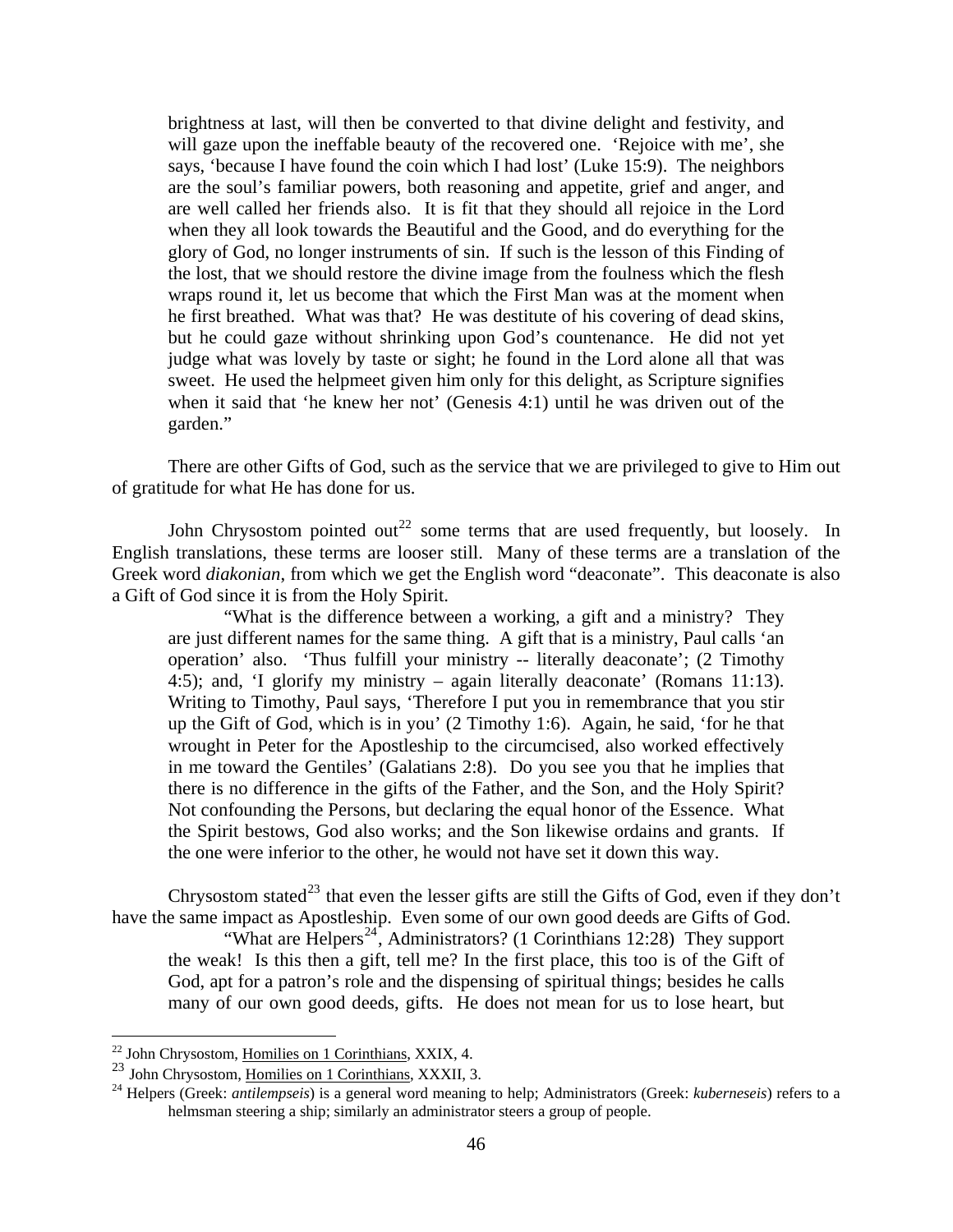<span id="page-13-0"></span>shows that in every case we need God's help. Paul prepares us to be thankful, and thereby makes us more forward, stirring up our minds."

Paul said, "The Gifts and calling of God are irrevocable" (Romans 11:29). What does this mean? To use the Gifts, we need the help of the Holy Spirit; but if we've fallen into sin, will the Holy Spirit stick around to help? Our own effort is important in maintaining a good relationship with God. Suppose we've returned from some serious sin, like the Prodigal Son (Luke 15:11-32); will the Gifts return, that we used to have? This is all dependent on the mercy of God and the conditions of our repentance, but the answer is usually, "Yes!"

# **Living Water**

The term "living water" (Greek: *udor zon*) means water that is moving as if alive. It was used synonymously for running water and the spiritual term that Jesus referred to as living water. For example, the servants of Isaac dug a well that contained<sup>[25](#page-13-1)</sup> "living water" (Genesis 26:19 LXX). Also In the  $1<sup>st</sup>$  century document, The Teaching of the Twelve Apostles, the Church was given instruction<sup>[26](#page-13-2)</sup> to baptize in "living water" if at all possible, meaning running water.

Concerning baptism, baptize as follows: Having first said all these things<sup>[27](#page-13-3)</sup>, baptize in the name of the Father, and the Son, and the Holy Spirit, in living water. But if you don't have living water, baptize in other water; and if you can't baptize in cold water, use warm water. If you have neither, pour out water three times on the head in the name of Father, Son and Holy Spirit. Before the baptism let the baptizer and the baptized fast, and whatever others can; but you shall order the baptized to fast one or two days before.

Zechariah used the spiritual living water in a play on words with running water also. Referring to the end of this age, "In that day living water shall come forth out of Jerusalem; half of it toward the former sea, and half of it toward the latter sea: and so shall it be in summer and spring" (Zechariah 14:8). Jeremiah stated that the Lord's people had forsaken Him, the fountain of living water, and created broken cisterns that can hold no water (Jeremiah 2:13, 17:13). The spiritual form of living water will continue into the Age to Come (Revelation 7:17).

#### **What is the Living Water?**

 $\overline{a}$ 

"Living Water" centers on the Person and operation of the Holy Spirit. The Holy Spirit is not a lesser god than the Father, but like the Son, He is consubstantial – of one Essence – with the Father and the Son. Consider what some of the Church Fathers have had to say about the Holy Spirit and "Living Water".

Irenaeus of Lyons pointed out<sup>[28](#page-13-4)</sup> the relationship of the persons of the Trinity to each other, where the Holy Spirit is the living water that Jesus referred to.

<span id="page-13-1"></span><sup>&</sup>lt;sup>25</sup> The same root words are used in Genesis  $26:19$  as in John 4:10.

<span id="page-13-2"></span><sup>&</sup>lt;sup>26</sup> "The Teaching of the Twelve Apostles", Chapter 7, in Roberts & Donaldson, ed., <u>Ante-Nicene Fathers</u>, Volume 7, Hendrickson Publishers, Peabody, MA 01961, 1995.

<span id="page-13-3"></span> $^{27}$  That is, Chapters 1-6 of the above document.

<span id="page-13-4"></span><sup>28</sup> Irenaeus, Against Heresies, V, xviii, 2.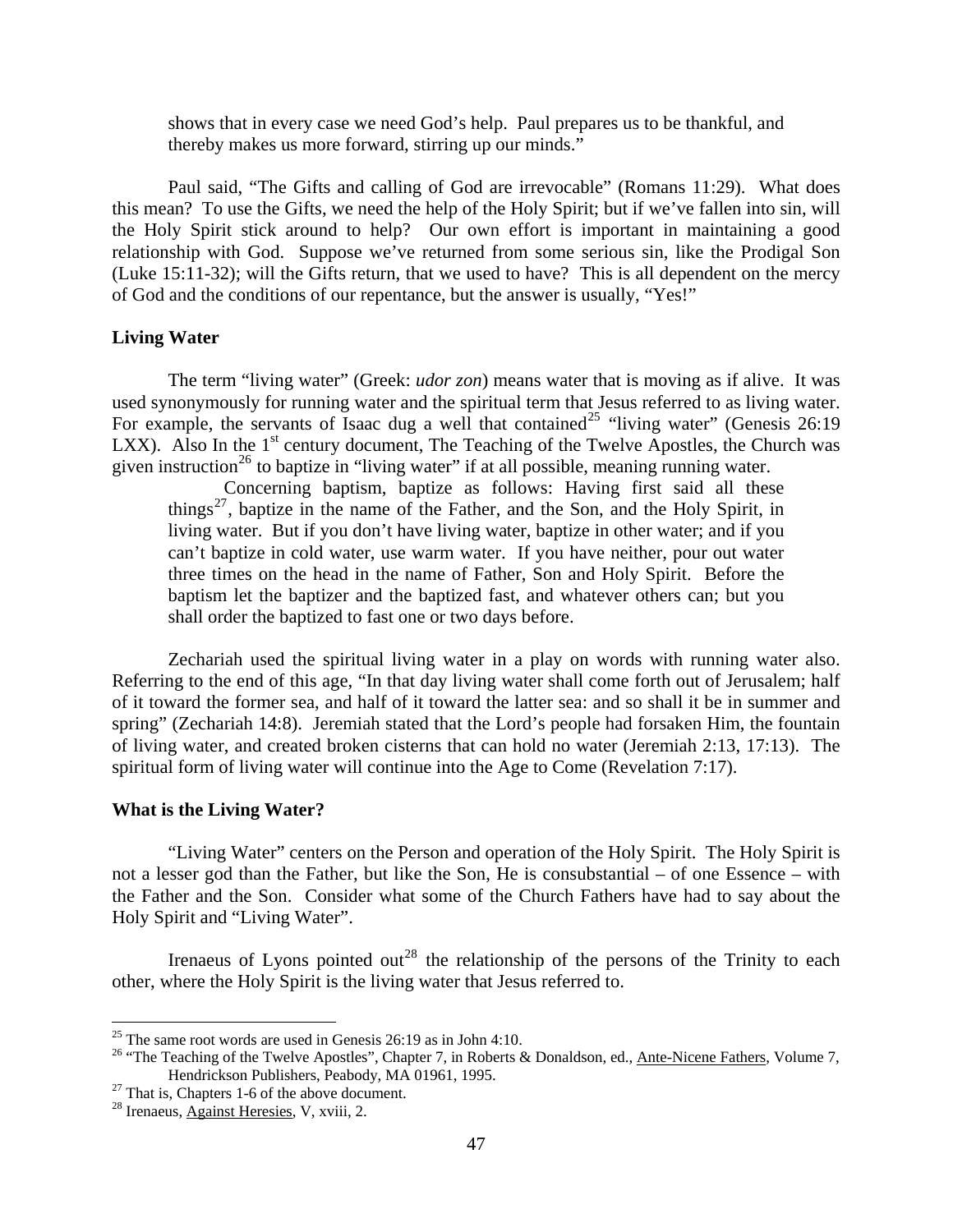"The Word borne by the Father grants the Spirit to all as the Father wills. To some He gives after the manner of creation what is made; but to others He gives after the manner of adoption, that is, what is from God, namely generation. Thus one God the Father is declared, who is above all, through all, and in all. The Father is indeed above all, and He is the Head of Christ; but the Word is through all things, and is Himself the Head of the Church. The Spirit is in us all, and He is the living water, which the Lord grants to those who rightly believe in Him, love Him, and who know that 'there is one God and Father of all, who *is* above all, and through all, and in us all'" (Ephesians 4:6).

Ambrose of Milan stated<sup>[29](#page-14-0)</sup> that the living water is the Holy Spirit, and that "the Fount" could refer to the Father, the Son or the Holy Spirit. The Fount and the living water are not created things, but they are the Grace of God. This is the water of the Grace of the Spirit that David thirsted for.

"As the Father is the Fount of Life, so too, many have stated that the Son is signified as the Fount of Life; he says, 'with You *is* the Fountain of Life; in Your light (i.e. in Your Son) we see light' (Psalm 36:9). That is the Fount of the Holy Spirit, for the Spirit is Life, as the Lord says, 'The words which I speak to you are Spirit and they are Life' (John 6:63), for where the Spirit is, there also is Life; and where Life is, the Holy Spirit is."

"Many, however, consider that the Father only is signified by the Fount. Let them, however, notice what the Scripture says, 'With You is the Well or Fountain of Life'. That is, the Son is with the Father; since the Word was with God, Who was in the beginning, and was with God."

"But whether in this place one understands the Fount to be the Father or the Son, we certainly do not understand a fount of that water which is created, but the Fount of that divine grace, that is, of the Holy Spirit, for He is the living water. Therefore the Lord said, 'If you knew the gift of God, and Who He is that said to you, Give me a drink, you would have asked Him, and He would have given you living water'" (John 4:10).

"This was the water for which the soul of David thirsted, like the hart that desires the fountains of waters (Psalm 42:1), not thirsting for the poison of serpents. The water of the grace of the Spirit is living, that it may purify the inner parts of the mind, may wash away every sin of the soul, and may purify the transgression of hidden faults."

"Lest anyone should speak of the littleness of the Spirit, and try to establish a difference in greatness, arguing that water seems to be a small part of a Fount, examples taken from creatures seem are not suitable for application to the Godhead. In this comparison taken from creatures, let them learn that not only is the Holy Spirit called Water, but also a River, as we read, 'Out of his heart shall flow rivers of living water. But this He spoke concerning the Spirit, Whom those believing in Him would receive' (John 7:38-39), who were about to believe in Him".

<span id="page-14-0"></span><sup>&</sup>lt;sup>29</sup> Ambrose of Milan, On the Holy Spirit, I, xv, 172-175.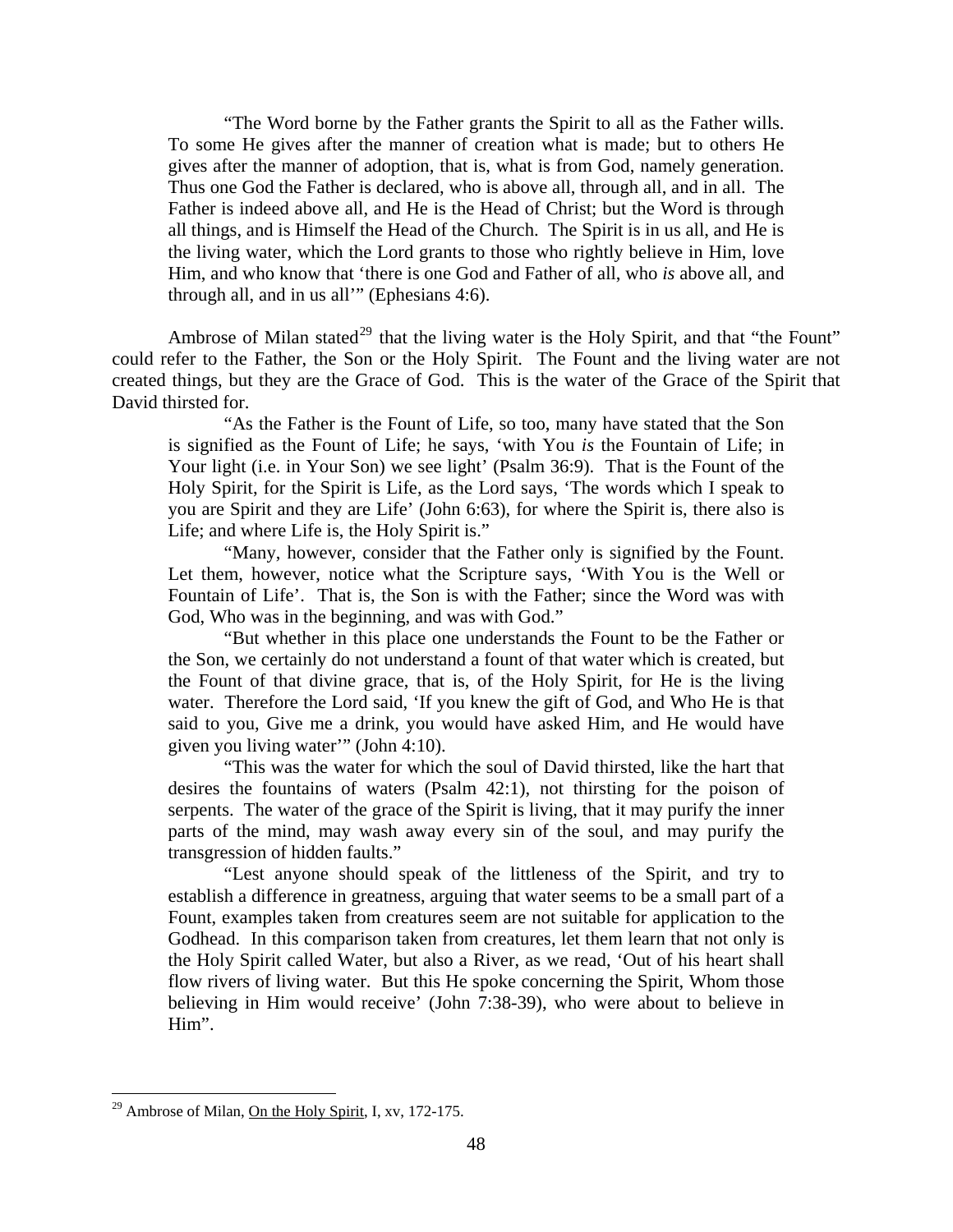Cyprian of Carthage, addressing heretics of his day, stated<sup>[30](#page-15-0)</sup> that the heretics don't have the fountain and river of living water. Heretics claim that the Orthodox are against unity; the Orthodox reply by refusing to accept unity at any price.

"The Lord cries out loud, 'If anyone thirsts, let him come to Me and drink. He who believes in Me, as the Scripture has said, out of his heart will flow rivers of living water' (John 7:37-38). Where is he to come who is thirsty? Shall he come to the heretics, where there is no fountain and river of living water at all? Or shall he come to the Church, which is one, and which is founded on one who has received the keys of it by the Lord's voice? It is she who holds and possesses alone all the power of her spouse and Lord. In her we preside; for her honor and unity we fight; her grace, as well as her glory, we defend with faithful devotedness. By divine permission we water the thirsting people of God; we guard the boundaries of the living fountains. If we hold the right of our possession, if we acknowledge the sacrament of unity, why are we considered deviators from the truth? Why are we judged betrayers of unity? The faithful, saving, holy water of the Church cannot be corrupted and adulterated, as the Church herself also is uncorrupted, chaste, and modest. If heretics are devoted to the Church and established in the Church, they may use both her baptism and her other saving benefits. But if they are not in the Church, if they act against the Church, how can they baptize with the Church's baptism?"

Ambrose of Milan stated<sup>[31](#page-15-1)</sup> that the river flowing from the Throne of God is the Holy Spirit, and we drink from this river when we believe in Christ. This river is not material water, but the Power of God.

"It is not a trivial matter that we read that a river flows from the throne of God. We read John's words, 'He showed me a river of living water, clear as crystal, proceeding out of the throne of God and of the Lamb. In the middle of its street, and on either side of the river, was the Tree of Life, which bore twelve kinds of fruits, each *tree* yielding its fruit every month. The leaves of the tree were for the healing of all nations'" (Revelation 22:1-2).

"This is certainly the River proceeding from the throne of God, that is, the Holy Spirit, Whom he drinks who believes in Christ, as He Himself says, 'If anyone thirsts, let him come to Me and drink. He who believes in Me, as the Scripture has said, out of his heart will flow rivers of living water. But this He spoke of the Spirit' (John 7:37-38). Therefore the river is the Spirit."

"The Spirit, then, is in the throne of God, for the water does not wash the throne of God. Whatever you may understand by that water, David did not say that it was above the throne of God, but above the heavens, 'Let the waters which are above the heavens praise the Name of the Lord' (Psalm 148:4). Let them praise, he says, not let it praise. If he had intended us to understand the element of water, he would certainly have said, 'Let it praise'; by using the plural he intended the Powers to be understood."

<span id="page-15-1"></span><span id="page-15-0"></span>

<sup>&</sup>lt;sup>30</sup> Cyprian of Carthage, <u>Epistles</u>, LXXII, 11.<br><sup>31</sup> Ambrose of Milan, <u>On the Holy Spirit</u>, III, xx, 153-155.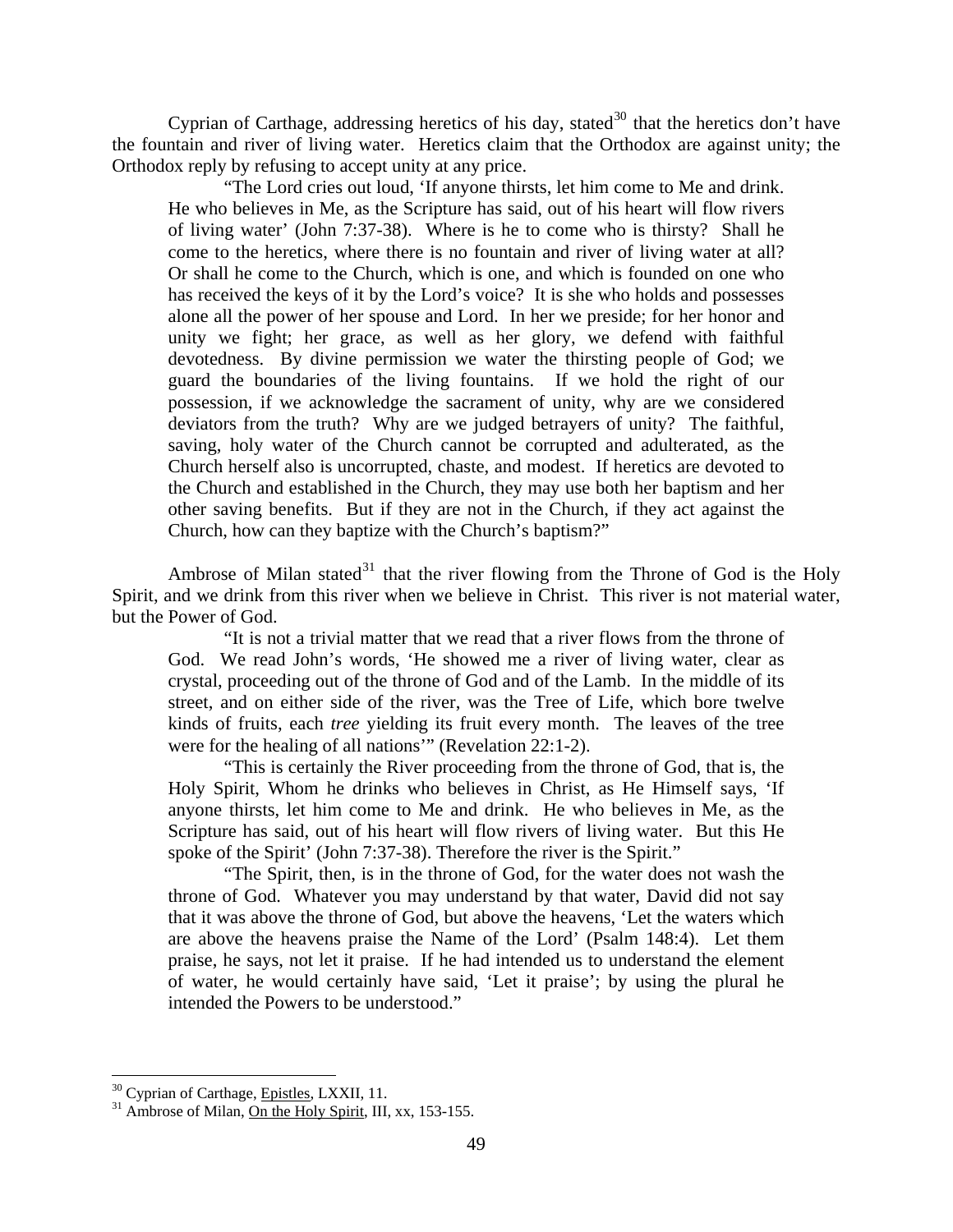Cyprian of Carthage wrote<sup>[32](#page-16-0)</sup> about the connection of living water to Baptism. Just as Baptism is done once, so drinking living water quenches one's thirst forever, since the Holy Spirit is received by Baptism.

"As often as water is named alone in the Holy Scriptures, baptism is referred to, as we see in Isaiah: 'Do not remember the former things, or consider the ancient things. Behold, I will do new things, which will now spring forth; and you shall know them. I will even make a way in the wilderness, and rivers in the dry land, to give drink to My chosen race, My people whom I have preserved to tell forth My praises' (Isaiah 43:18-21 LXX). God foretold that among the Gentiles, in places which previously had been dry, rivers should afterwards flow plenteously, and should provide water for the elect people of God, that is, for those who were made sons of God by the generation of baptism. Moreover, it is again predicted that the Jews, if they should thirst and seek after Christ, should drink with us, that is, should attain the grace of baptism. 'If they shall thirst, He shall lead them through the desert; He shall bring water for them out of the rock; the rock shall be split, and the water shall flow, and my people shall drink' (Isaiah 48:21 LXX). This is fulfilled in the Gospel, when Christ, who is the Rock, is split by a stroke of the spear in His passion. Christ admonished us on what was announced by the prophet, 'If any man thirsts, let him come to Me and drink. He who believes in Me, as the Scripture has said, out of his heart will flow rivers of living water'. That it might be clearer that the Lord is speaking there, not of the cup, but of baptism, the Scripture adds, 'But this He spoke concerning the Spirit, whom those believing in Him would receive' (John 7:37-39). The Holy Spirit is received by baptism; thus those who are baptized, and have attained to the Holy Spirit, attain the drinking of the Lord's cup. Let it disturb no one, that when the divine Scripture speaks of baptism, it says that we thirst and drink. The Lord also says, 'Blessed are those who hunger and thirst for righteousness' (Matthew 5:6); because what is received with a thirsting desire is drunk more fully and plentifully. The Lord also speaks to the Samaritan woman, 'Whoever drinks of this water shall thirst again; but whoever drinks of the water that I shall give him, will never thirst' (John 4:13-14). By this is also signified the very baptism of saving water, which is once received, and is not again repeated. But the cup of the Lord is always both thirsted for and drunk in the Church."

On the last day, that great day of the feast, Jesus stood and cried out, saying, "If anyone thirsts, let him come to Me and drink. He who believes in Me, as the Scripture has said, out of his heart will flow rivers of living water" (John 7:37-38).

John Chrysostom took<sup>[33](#page-16-1)</sup> a closer look at what Jesus said. The rivers refer to the largeness and abundance of grace. Elsewhere living water is called eternal life, where by "living", He means always working. The grace of the Spirit, when it has entered into the mind and has been established, springs up more than any fountain.

"Why did Jesus do this 'on the last day, that great day'? Both the first day and the last were 'great', while the intermediate days they spent rather in

<span id="page-16-0"></span> $32$  Cyprian of Carthage, Epistle to Caecilius, LXII, 8.  $33$  John Chrysostom, Homilies on John, LI, 1.

<span id="page-16-1"></span>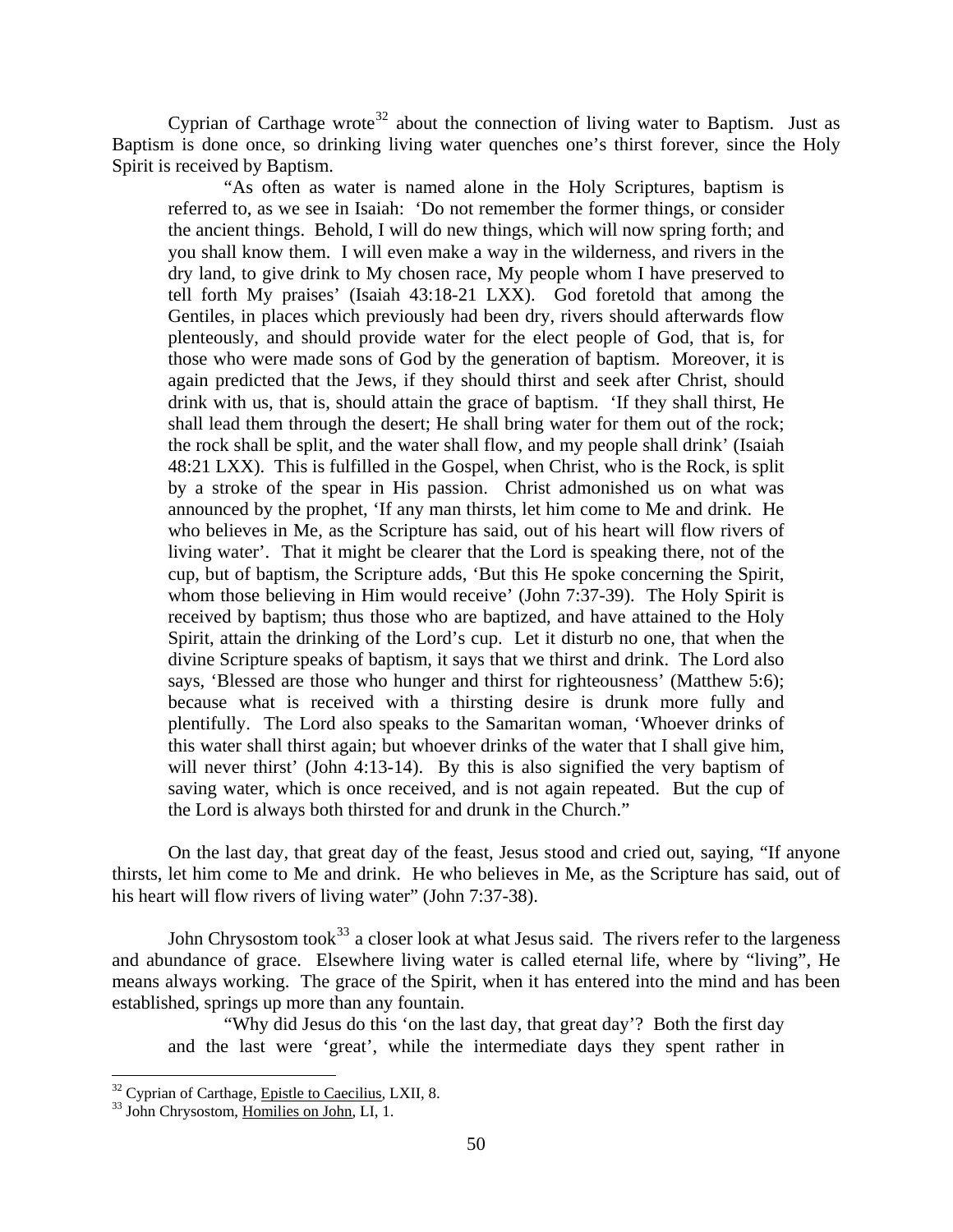<span id="page-17-0"></span>enjoyment. But on that last day they were all collected together. He didn't come on the first day, and told the reason to His brethren (John 7:1-9); He didn't come on the second or third days either, lest His words should be wasted, the hearers being about to over indulge. But on the last day when they were returning home He gave them supplies for their salvation, partly showing to us His boldness, and partly for the greatness of the multitude. To show that He spoke not of material drink, He added, 'He who believes in Me, as the Scripture has said, out of his heart will flow rivers of living water' (John 7:38). In another place He says, 'I have not hidden Your truth within my heart' (Psalm 40:10). But where does the Scripture say, that 'rivers of living water shall flow from his heart?' Nowhere! What then does it mean, 'He that believes on Me, as the Scripture says?' Here we must place a stop, so that the, 'rivers shall flow from his heart', may be an assertion of Christ. Because many said, 'This is the Christ' (John 7:26, 41); and, 'When the Christ comes, will He do more signs than these which this Man has done?' (John 7:31), He shows that it is necessary to have a correct knowledge, and to be convinced not so much from the miracles as from the Scriptures. Many, in fact, who saw Him working marvels received Him not as Christ; and were ready to say, 'Don't the Scriptures say that Christ comes of the seed of David?' And they continually dwelt on this. Christ desired to show that He did not shun the proof from the Scriptures, and constantly referred them to the Scriptures. He said, 'Search the Scriptures' (John 5:39); and again, 'It is written in the Prophets, And they shall be taught by God' (John 6:45); and, 'Moses accuses you' (John 5:45); and here, 'As the Scripture has said, rivers shall flow from his heart', alluding to the largeness and abundance of grace. In another place He said, 'A fountain of water springing up into everlasting life' (John 4:14); that is to say, 'he shall possess much grace'; elsewhere He calls it, 'eternal life', but here, 'living water'. He calls that 'living' which is always working; for the grace of the Spirit, when it has entered into the mind and has been established, springs up more than any fountain, never fails, doesn't become empty. To signify therefore its unfailing supply and unlimited operation, He has called it 'a well' and 'rivers'; not one river but numberless; He has represented its abundance by the expression, 'springing'. One may clearly perceive what is meant, if he will consider the wisdom of Stephen, the tongue of Peter, the vehemence of Paul. Nothing endured them, nothing withstood them, not the anger of multitudes, not the risings up of tyrants, not the plots of demons, not daily deaths, but as rivers born along with a great rushing sound, so they went on their way hurrying all things with them."

#### **Living Water in Operation**

<u>.</u>

Following are some miscellaneous insights from the Church Fathers into the operation of the Holy Spirit as "Living Water" in our lives.

John Chrysostom compared<sup>[34](#page-17-1)</sup> the life of the Apostle Paul to living water. Even though he was persecuted and harassed everywhere he went, his life was like sailing a calm sea due to the "winds" of the Holy Spirit.

<span id="page-17-1"></span><sup>34</sup> John Chrysostom, Commentary on Acts, LV, v. 29.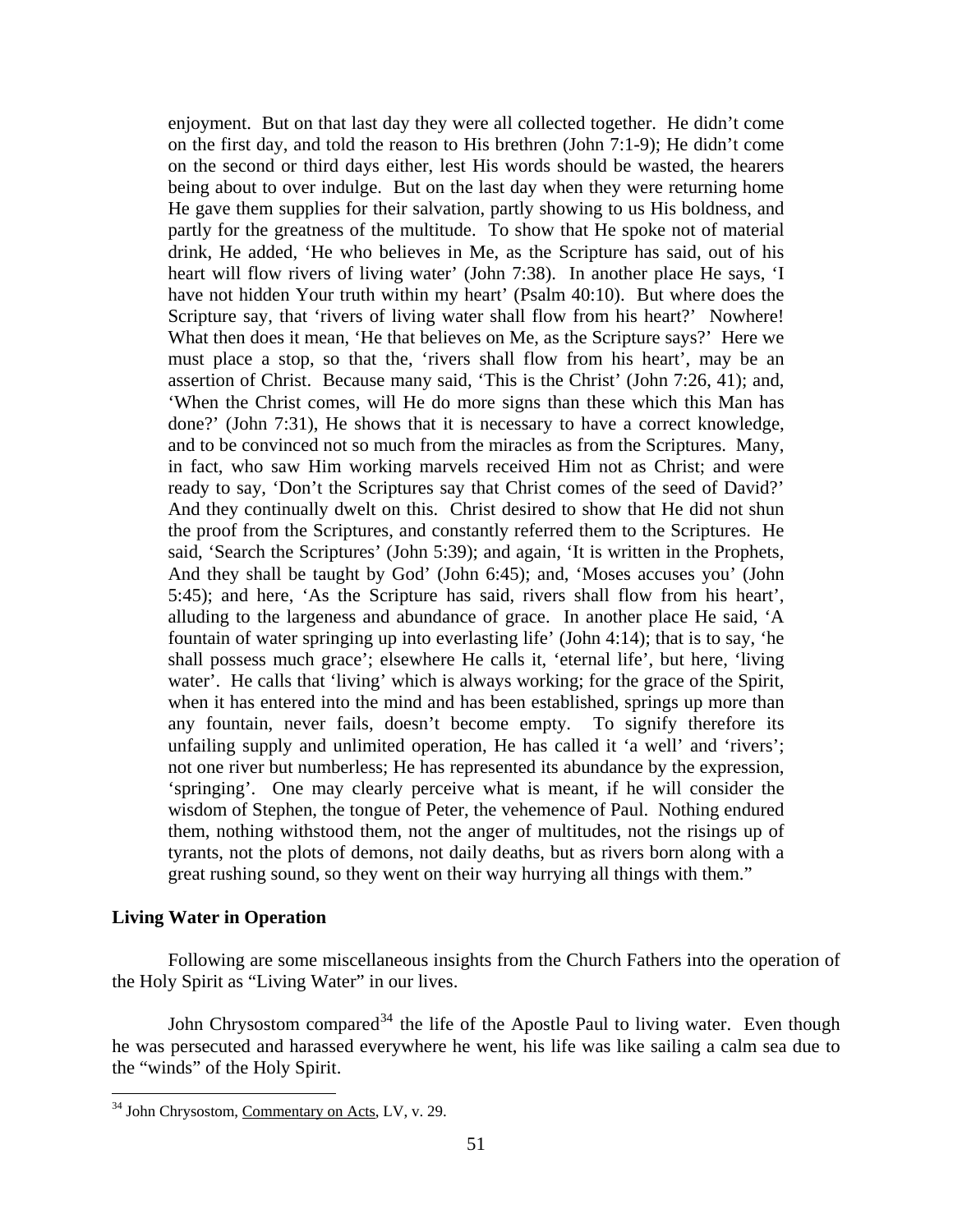"Paul's words are like the ocean, but nothing is equal to them. One would not be mistaken in calling Paul's heart a sea and a heaven, the one for purity, the other for depth. He is a sea, having for its voyagers not those who sail from city to city, but those from earth to heaven; if anyone sails on this sea, he will have a prosperous voyage. On this sea, the winds of the Holy Spirit carry souls along; no waves are here, no rock, no monsters; all is calm. It is a sea which is calmer and more secure than a harbor, having a pure fountain sweeter, brighter and more transparent than the sun. He, who wishes to descend into this sea, doesn't need divers, or oil, but much loving-kindness; he will find in it all the good things that are in the kingdom of Heaven. He will even be able to become a king, to take the whole world into his possession, and to be in the greatest honor. He who sails on this sea will never undergo shipwreck, but will know all things well. We need to know the depth, or else not venture. If we are to sail on this sea, let us come wellprepared. Paul said, 'I could not speak to you as to spiritual, but as to carnal, as to babies in Christ' (1 Corinthians 3:1). Let no one who is without endurance sail on this sea. Let us provide for ourselves ships, that is, zeal, earnestness, prayers, that we, may pass over the sea in quiet. For indeed this is the living water. It's like getting a mouth of fire; such a mouth does that man get who knows Paul well."

Athanasius of Alexandria stated<sup>[35](#page-18-0)</sup> that the nearness of Jesus' Divinity brought living water to those close by. His disciples were continually nourished by this and the Canaanite woman came to belief in Him by this, and she was rewarded accordingly.

"Let us be nourished with living bread, by faith and love to God, knowing that without faith it is impossible to be partakers of such bread. When Jesus called all men to him, He said, 'If anyone thirsts, let him come to Me and drink' (John 7:37). He spoke of the faith without which a man cannot receive such food; 'He who believes in Me, as the Scripture has said, out of his heart will flow rivers of living water' (John 7:38). To this end He continually nourished His believing disciples with His words, and gave them life by the nearness of His divinity. But to the Canaanite woman, because she was not yet a believer, He didn't even reply, although she stood greatly in need of food from Him. He did this not from scorn; far from it; the Lord loves men and is good, and on that account He went to the coasts of Tyre and Sidon where the Canaanite woman lived. Because of her unbelief, and because she was of those who did not have the word, there would have been nothing gained for her to offer her supplication before she believed; but by her faith she would support her petition. 'He who comes to God must believe that He is, and *that* He rewards those who diligently seek Him'; and 'without faith it is impossible to please Him' (Hebrews 11:6). She was an unbeliever before; He shows that, 'It is not good to take the children's bread and throw *it* to the little dogs' (Matthew 15:26). She was convinced by the power of the word, and changed her ways, also gaining faith; for the Lord no longer spoke to her as a dog, but conversed with her as a human being, saying, 'O woman, great is your faith!' Since she believed, He granted to her the fruit of faith, and said, 'Let it be to you as you desire." And her daughter was healed from that very hour'" (Matthew 15:28)

<u>.</u>

<span id="page-18-0"></span><sup>35</sup> Athanasius of Alexandria, Festal Letters, VII, 7.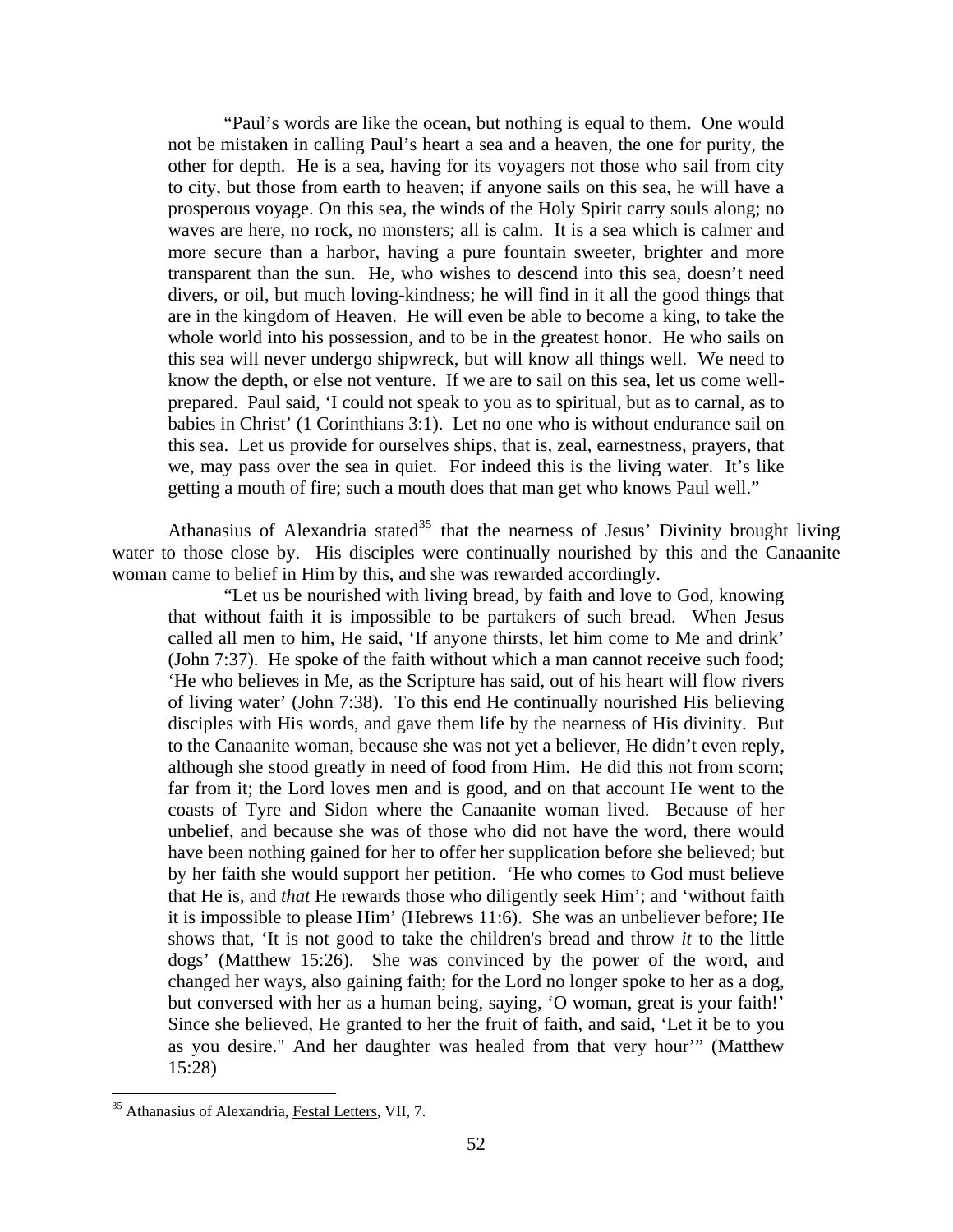<span id="page-19-0"></span>Hilary of Poitiers pointed out<sup>[36](#page-19-1)</sup> that Jesus thirsted in His human nature at the same time that He was giving out living water in His Divine nature. There was no conflict between His two natures.

"It may be said, 'We find Jesus giving way to weeping, hunger and thirst; must we not suppose Him liable to all the other affections of human nature?' If we do not understand the mystery of His tears, hunger, and thirst, let us remember that He Who wept also raised the dead to life; He did not weep for the death of Lazarus, but rejoiced; He Who thirsted, gave from Himself rivers of living water. He could not be parched with thirst, if He was able to give the thirsty drink. He Who hungered condemned the tree which offered no fruit for His hunger; but how could His nature be overcome by hunger if He could strike the green tree barren by His word? Beside the mystery of weeping, hunger and thirst, if the flesh He assumed, that is, His entire manhood, was exposed to our weaknesses, even then it was not left to suffer from their loss of dignity. His weeping was not for Himself; His thirst needed no water to quench it; His hunger no food to sustain it. It is never said that the Lord ate or drank or wept when He was hungry, or thirsty, or sorrowful. He conformed to the habits of the body to prove the reality of His own body, to satisfy the custom of human bodies by doing as our nature does. When He ate and drank, it was a concession, not to His own necessities, but to our habits."

Ambrose of Milan made an analogy<sup>[37](#page-19-2)</sup> between the Old Testament as a deep well of living water that it was difficult to draw from, and the New Testament as a river of living water.

"Elijah went first to Beersheba, to the mysteries and sacraments of the divine and holy Law; next he was sent to the brook, to the stream of the river, which makes glad the City of God. You perceive the two Testaments of the One Author; the old Scripture as a well deep and obscure, where you can only draw with labor. It is not full, for He Who was to fill it had not yet come, Who afterwards said, 'I have not come to destroy but to fulfill the Law and the Prophets' (Matthew 5:17). So we are asked by the Lord to pass over to the stream, for he who drinks of the New Testament, not only is a river, but also 'from his heart shall flow rivers of living water' (John 7:38). That is, rivers of understanding, rivers of meditation, spiritual rivers, which dried up in the times of unbelief, lest the sacrilegious and unbelieving should drink."

# **The Garden of Living Waters**

The Church is sometimes referred to as a Garden with a well of "Living Water", such as in Solomon's Song of Songs. This "Living Water" – being the Holy Spirit – is just not available to those outside the Church. Those outside the Church usually aren't interested anyway, because they are not interested in God.

<span id="page-19-1"></span> $36 \over 337$  Hilary of Poitiers, <u>On the Trinity</u>, X, 24.<br> $37$  Ambrose of Milan, Epistles, LXIII, 78.

<span id="page-19-2"></span>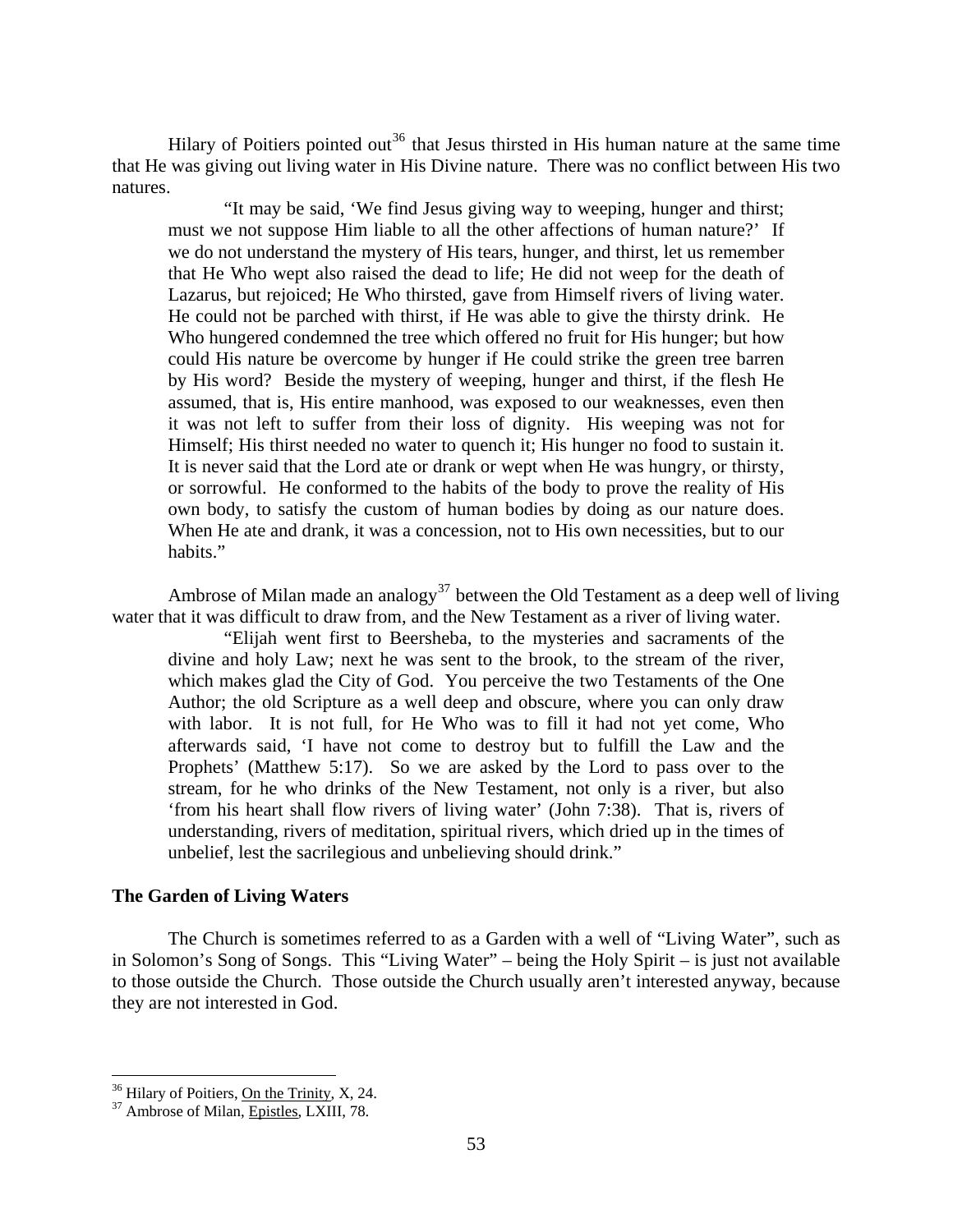Cyprian of Carthage stated<sup>[38](#page-20-0)</sup> that Christ was referred to in the Song of Solomon as a Garden with a well of living water (Song of Solomon 4:12-15). This Garden is enclosed and the fountain is sealed against outsiders – heretics like Novatian. Peter concurred using the figure of Noah's Ark. Paul stated this also in describing the Church. This well of living water is available to the Church and is not available to the synagogues of heretics.

"The Holy Spirit declares that the Church is one in the Song of Songs, saying, in the person of Christ, 'My dove, my undefiled, is one; she is the only one of her mother, she is the choice one of her that bore her' (Song of Solomon 6:9). Concerning which also He says again, 'A garden enclosed is my sister, my spouse; a spring sealed up, a well of living water'. But if the spouse of Christ, which is the Church, is a garden enclosed; a thing that is closed up cannot lie open to strangers and profane persons. If it is a sealed fountain, he who is outside has no access to the spring, neither can he drink or be sealed. The well also of living water, if it is one and the same within, he who is outside cannot have life and be sanctified from that water of which it is only granted to those who are within to make any use, or to drink. Peter showed this and set forth that the Church is one, and that only they who are in the Church can be baptized. He said, 'In the Ark of Noah, a few, that is, eight souls, were saved through water; the like figure is that baptism now saves us' (1 Peter 3:20-21), proving that the one Ark of Noah was a type of the one Church. The Apostle Paul more openly and clearly said the same thing, 'Christ also loved the church and gave Himself for her, that He might sanctify and cleanse her with the washing of water by the word' (Ephesians 5:25- 26). If the Church is one, which is loved by Christ, and is alone cleansed by His washing, how can he who is not in the Church be either loved by Christ, or washed and cleansed by His washing?"

"Therefore, since the Church alone has the living water, and the power of baptizing and cleansing man, he who says that anyone can be baptized and sanctified by Novatian<sup>[39](#page-20-1)</sup> must first show that Novatian is in the Church or presides over the Church. The Church is one, and she cannot be both inside and outside. If she is with Novatian, she was not with Cornelius. But if she was with Cornelius, who succeeded the bishop Fabian by lawful ordination, and whom, beside the honor of the priesthood, the Lord glorified also with martyrdom, Novatian is not in the Church. Novatian cannot be reckoned as a bishop, succeeding no one, and despising the evangelical and apostolic tradition, to spring from himself. He who has not been ordained in the Church cannot have or hold to the Church in any way."

<span id="page-20-0"></span><sup>38</sup> Cyprian of Carthage, Epistle to Magnus, LXXV, 2-3.

<span id="page-20-1"></span><sup>&</sup>lt;sup>39</sup> See [http://en.wikipedia.org/wiki/Novatianism.](http://en.wikipedia.org/wiki/Novatianism) Novatian was a priest who opposed the election of Pope Cornelius after the assassination of Pope Fabian in 251 AD. His followers went so far as the elect Novatian as an AntiPope. The major point of difference was over receiving back into the Church those who had lapsed during intense persecution. Novatian said "No!" But the Church, and Pope Cornelius said that the Church must show mercy.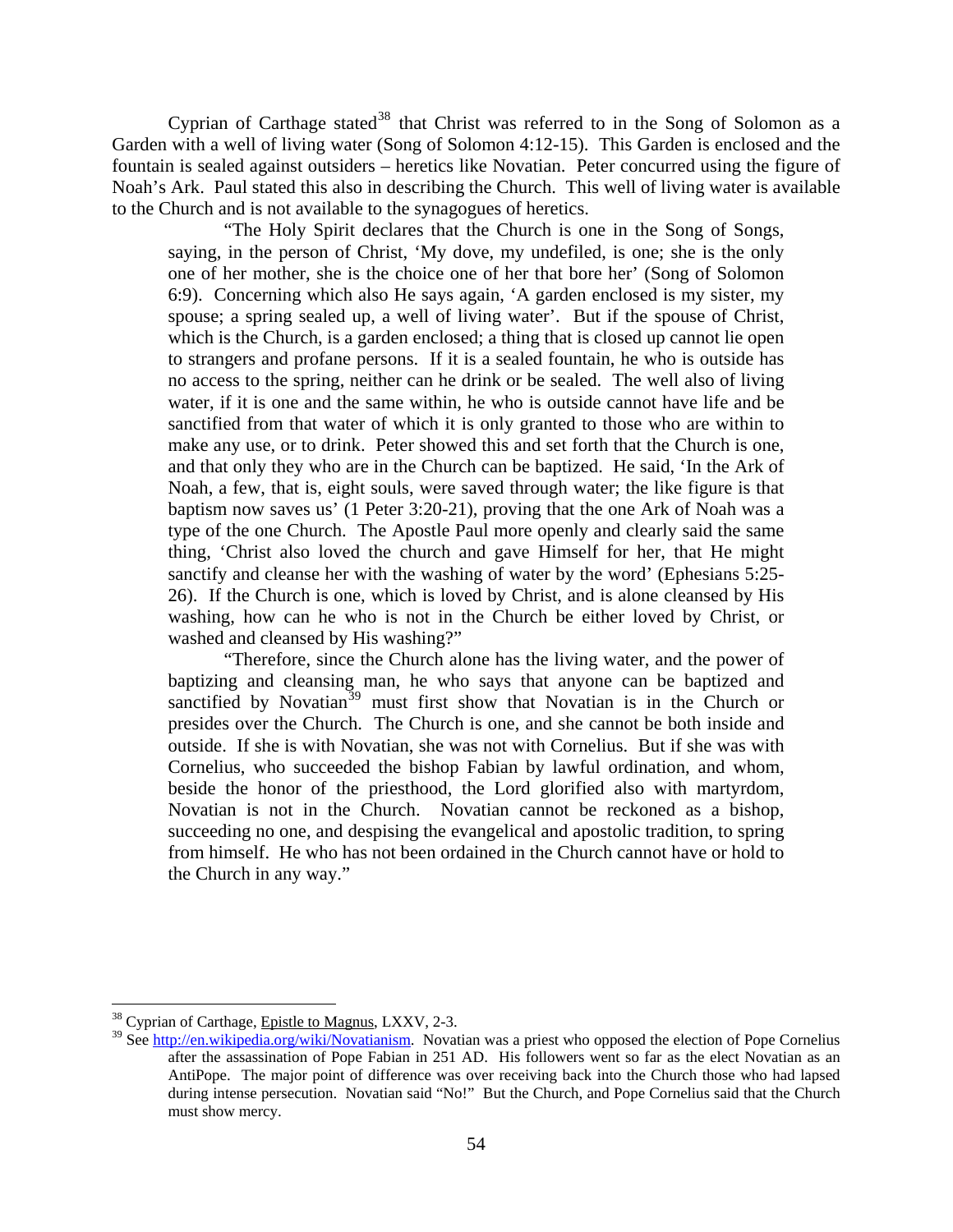#### <span id="page-21-0"></span>**Broken Cisterns versus Living Water**

Whereas the Church is described as a Garden with a fountain of living water, synagogues of heretics are described as broken cisterns that can't hold water. Following are some accounts of  $3<sup>rd</sup>$  and  $4<sup>th</sup>$  century heretics related to how they differ from the grace of the living water of the Holy Spirit.

Cyprian of Carthage continued to  $\text{say}^{40}$  $\text{say}^{40}$  $\text{say}^{40}$  that the Lord permits heretics to come in order to test our hearts to discern the truth. The end result is that the righteous and the unrighteous are already divided before the Day of Judgment. The heretics promise the grace of living water while they have forsaken the fountain of living water.

"Heresies not only have come frequently, but continue to do so, while a discordant faithlessness does not maintain unity. The Lord permits these things so that, while our hearts and minds are tested to discriminate truth, the sound faith of those that are approved may shine with clear light. The Holy Spirit warns, 'There must also be heresies among you, that those who are approved may be recognized among you' (1 Corinthians 11:19). Thus the faithful are approved; thus the treacherous are detected. Thus even here, before the Day of Judgment, the souls of the righteous and of the unrighteous are already divided, and the chaff is separated from the wheat. The heretics are they who of their own accord, without any divine arrangement, set themselves as prelates without any law of ordination, who assume to themselves the name of bishop, although no one gives them the episcopate. These are the ones the Holy Spirit points out in the Psalms as sitting in the seat of pestilence (Psalm 1:1), deceiving with serpent's tongue, and artfully corrupting the truth. Their speech creeps like a cancer, their discourse forms a deadly poison in the heart of everyone."

"Against people of this kind the Lord cries; from these He restrains and recalls His erring people, saying, 'Don't listen to the words of the false prophets; they speak a vision of their own heart, not from the mouth of the Lord. They say to those who reject the word of the Lord, there shall be peace to you. To everyone who walks after their own lusts and to everyone who walks in the error of his heart, they have said that no evil shall come upon him. I have not spoken to them, yet they prophesied. If they had stood in My counsel, and if they had listened to My words, then would they have turned my people from their evil practices' (Jeremiah 23:16-22 LXX). The Lord points out, 'They have forsaken Me, the fountain of living waters, and hewn themselves cisterns -- broken cisterns that can hold no water' (Jeremiah 2:13 LXX). Although there can be no other baptism but one, they think that they can baptize; although they forsake the fountain of life, they promise the grace of living and saving water. Men are not washed among them, but rather are made foul; sins are not purged away, but are even accumulated. Such a nativity does not generate sons to God, but to the devil. By a falsehood they are born, and they do not receive the promises of truth. Begotten of treachery, they lose the grace of faith. They cannot attain to the reward of peace, since they have broken the Lord's peace with the madness of discord."

<span id="page-21-1"></span><sup>&</sup>lt;sup>40</sup> Cyprian of Carthage, Treatises, I, 10-11.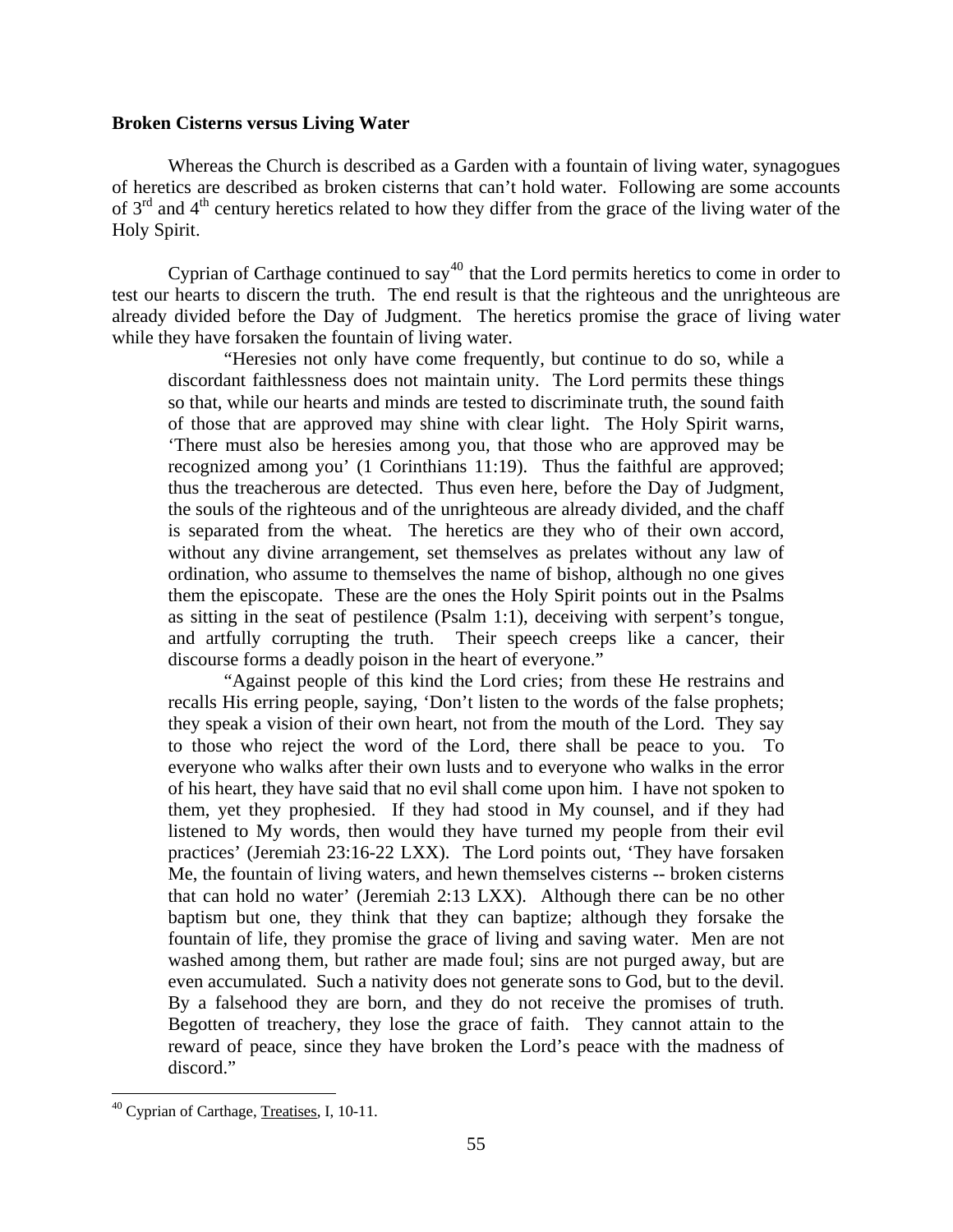Athanasius of Alexandria stated<sup>[41](#page-22-0)</sup> that life and wisdom are proper to the Essence of the Fountain of living waters. To say, like the Arians, that "Once the Son was not" is to say that once the Fountain was dry. This is clearly heretical.

"If God is the Fountain of wisdom and life, as He says, 'They have forsaken Me, the Fountain of living waters' (Jeremiah 2:13); and again, 'A glorious high throne from the beginning, is the place of our sanctuary. O Lord, the Hope of Israel, all who forsake You shall be ashamed. Those who depart from Me shall be written in the earth, because they have forsaken the Lord, the Fountain of living waters' (Jeremiah 17:12-13). And, 'You have forsaken the Fountain of wisdom' (Baruch 3:12). This implies that life and wisdom are proper to the Essence of the Fountain; It was never at any time without existence, but was always. Now the Son is all this, who says, 'I am the Life' (John 14:6) and, 'I Wisdom dwell with prudence' (Proverbs 8:12). Is it not heretical to say, 'Once the Son was not?' This is the same as saying, 'Once the Fountain was dry, destitute of Life and Wisdom'. A fountain it would then cease to be; for what begets not from itself, is not a fountain. What a load of baloney! God promises that those who do His will shall be as a fountain where the water never fails."

Basil the Great eloquently stated<sup>[42](#page-22-1)</sup> that the Arians were shepherds of the Philistines for introducing the terms "unbegotten" and "begotten", and claiming that there was a time when the Everlasting was not. They have forsaken the Fountain of living water for broken cisterns.

"Friends godly and well beloved, I implore you to beware of the shepherds of the Philistines. Don't let them choke your wills without your knowledge; don't let them foul the purity of your knowledge of the faith. This is always their object, not to teach simple souls lessons drawn from Holy Scripture, but to mar the harmony of the truth by heathen philosophy. Is not he an open Philistine who is introducing the terms 'unbegotten' and 'begotten' into our Faith, and who asserts that there was once a time when the Everlasting was not; that He who is by nature and eternally a Father became a Father; that the Holy Spirit is not eternal? He bewitches our Patriarch's sheep that they may not drink 'of the fountain of water springing up into everlasting life' (John 4:14). Instead they will rather bring upon themselves the words of the prophet, 'They have forsaken Me, the fountain of living waters, and hewn themselves cisterns -- broken cisterns that can hold no water' (Jeremiah 2:13). All the while they ought to confess that the Father is God, the Son God, and the Holy Spirit God, as they have been taught by the divine words, and by those who have understood them in their highest sense. Against those who cast it in our teeth that we are Tritheists, let it be answered that we confess one God not in number but in nature."

Gregory of Nyssa pointed out<sup>[43](#page-22-2)</sup> that anytime that we put limits on God, such as saying that He is with our group and not with others, we worship what we do not know. This also applied to the heretics that Gregory was dealing with.

<span id="page-22-0"></span><sup>&</sup>lt;sup>41</sup> Athanasius of Alexandria, <u>Four Discourses against the Arians</u>, I, vi, 19.<br><sup>42</sup> Basil the Great, <u>Letters</u>, VIII, 2.<br><sup>43</sup> Gregory of Nyssa, <u>Against Eunomius</u>, III, 5.

<span id="page-22-1"></span>

<span id="page-22-2"></span>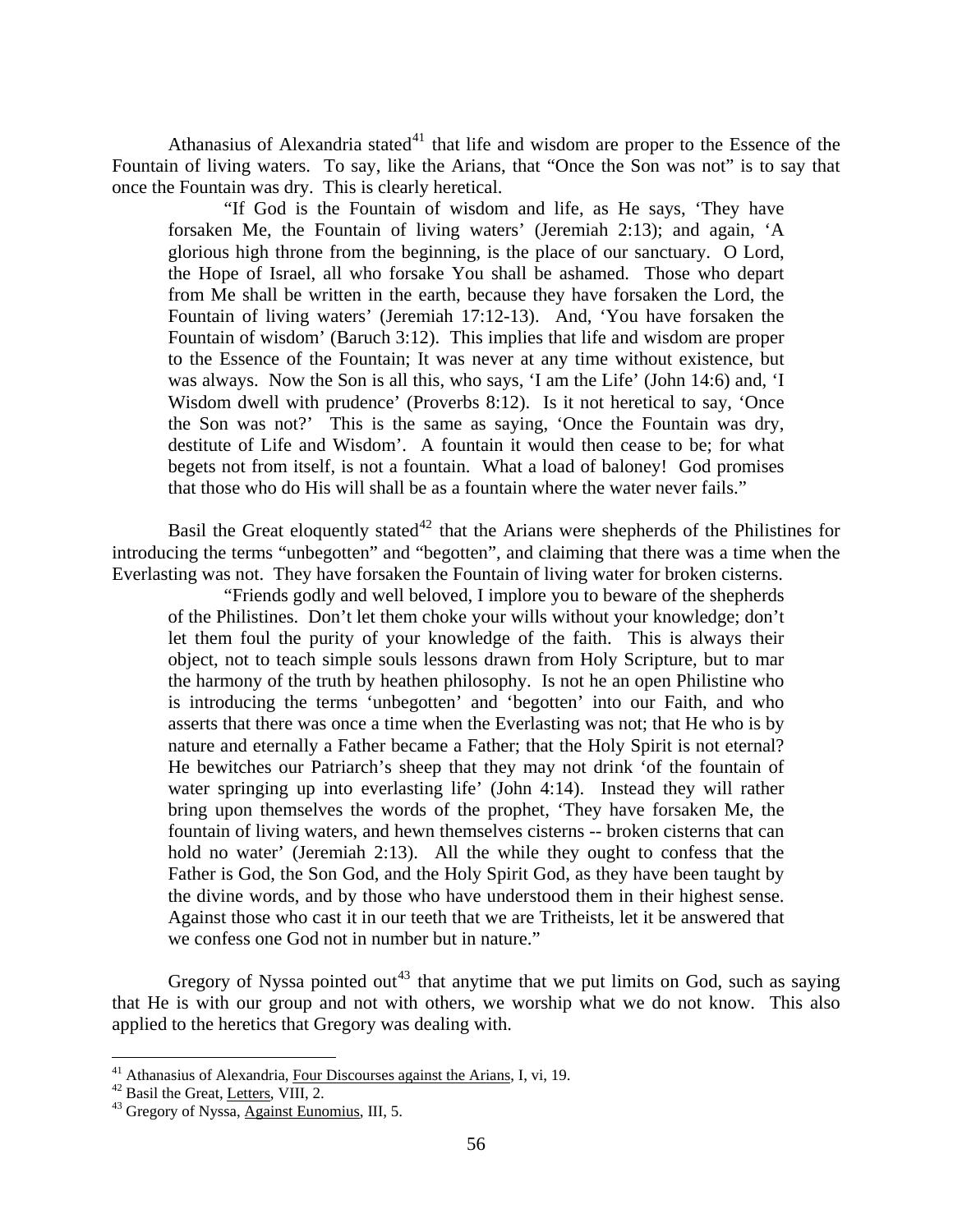<span id="page-23-0"></span>"We know the loftiness of the glory of Him Whom we worship, by the fact that we are not able by reasoning to comprehend in our thoughts the incomparable character of His greatness. That saying of our Lord to the Samaritan woman is brought forward against us by our enemies; but it might more properly be addressed to them. The words, 'You worship what you do not know' (John 4:22), the Lord speaks to the Samaritan woman, prejudiced as she was by corporeal ideas in her opinions concerning God. To her the phrase well applies, because the Samaritans, thinking that they worship God, yet supposing the Deity to be corporeally settled in place<sup>[44](#page-23-1)</sup>, adore Him in name only, worshipping something else, and not God. Nothing is Divine that is conceived as being circumscribed; it belongs to the Godhead to be in all places, and to pervade all things, and not to be limited by anything. Those who fight against Christ find the phrase they use against us turned into an accusation of themselves. Just as the Samaritans supposed the Deity to be compassed round by some circumscription of place, and were rebuked by the words they heard, so one might well say to these new Samaritans. In supposing the Deity to be limited by the absence of generation, as it were by some local limit, they do service to Him as God, but don't know that the infinity of God exceeds all the significance and comprehension that names can furnish."

# **In Spirit and In Truth**

#### **Intro needed left off here**

Basil the Great pointed out<sup>[45](#page-23-2)</sup> that worship "in Spirit and in truth" plainly means by the Truth Himself. The Holy Spirit is inseparable from the Father and the Son.

"Just as the Father is seen in the Son, so is the Son in the Spirit. The 'worship in the Spirit' suggests the idea of the operation of our intelligence being carried on in the light, as may be learned from the words spoken to the woman of Samaria. Deceived as she was by the customs of her country into the belief that worship was local, our Lord, with the object of giving her better instruction, said that worship ought to be offered 'in Spirit and in Truth' (John 4:23), plainly meaning by the Truth, Himself. As we speak of the worship offered in the Image of God the Father as worship in the Son, so too do we speak of worship in the Spirit as showing in Himself the Godhead of the Lord. In our worship the Holy Spirit is inseparable from the Father and the Son."

Hilary of Poitiers stated<sup>[46](#page-23-3)</sup> that God, being Spirit, must be worshipped in Spirit; He becomes both the object and the means of true worship. If we concentrate just on "God is Spirit", we may end up denying not just the Name of the Holy Spirit, but also the gift and working of the Holy Spirit. As Spirit, God cannot be confined to a location, such as a temple or a hill, since He is omnipresent.

<sup>&</sup>lt;sup>44</sup> That is, on Mt Gerazim.

<span id="page-23-3"></span><span id="page-23-2"></span><span id="page-23-1"></span><sup>&</sup>lt;sup>45</sup> Basil the Great, <u>On the Spirit</u>, XXVI, 64.<br><sup>46</sup> Hilary of Poitiers, On the Trinity, II, 31.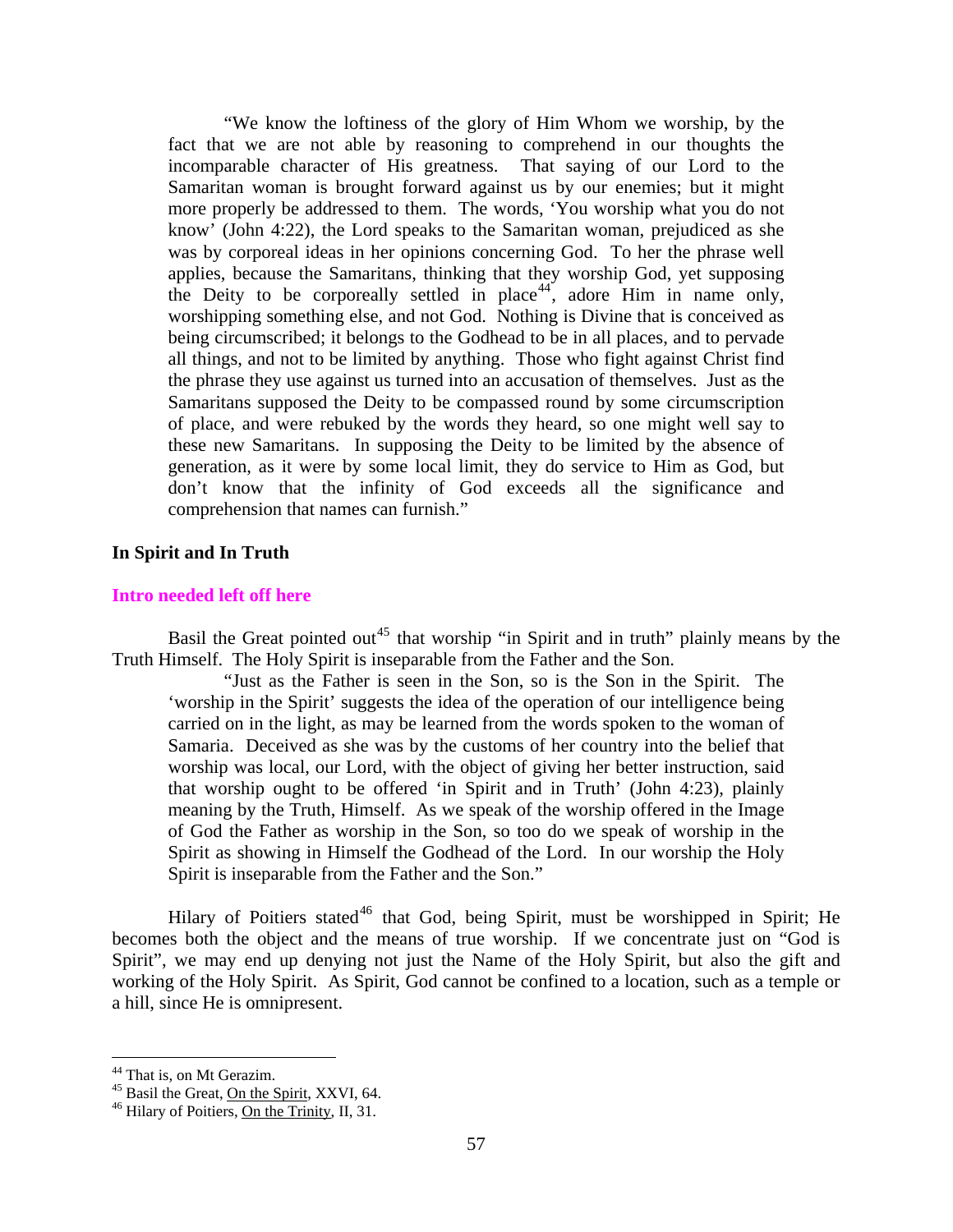"The words, 'For God is Spirit' (John 4:24), need careful examination as to their sense and their purpose. Every saying has a preceding event and an aim which must be ascertained by study of the meaning. We must bear this in mind lest, on the strength of the words, 'God is Spirit', we deny not only the Name, but also the work and the gift of the Holy Spirit. The Lord was speaking with a woman of Samaria, and He had come to be the Redeemer for all mankind. After He had spoken at length of the living water, of her five husbands, and of him whom she then had who was not her husband, the woman answered, 'Lord, I perceive that You are a prophet. Our fathers worshiped on this mountain, and you Jews say that in Jerusalem is the place where one ought to worship' (John 4:19- 20). The Lord replied, 'Woman, believe Me, the hour is coming when you will neither on this mountain, nor in Jerusalem, worship the Father. You worship what you do not know; we know what we worship, for salvation is of the Jews. But the hour is coming, and now is, when the true worshipers will worship the Father in spirit and truth; for the Father is seeking such to worship Him. God *is* Spirit, and those who worship Him must worship in spirit and truth' (John 4:21-24). We see that the woman, her mind full of inherited tradition, thought that God must be worshipped either on a mountain, as at Samaria, or in a temple, as at Jerusalem. Samaria in disobedience to the Law had chosen a site upon the mountain for worship, while the Jews regarded the temple founded by Solomon as the home of their Faith, and the prejudices of both confined the all-embracing and illimitable God to the crest of a hill or the vault of a building. God is invisible, incomprehensible, immeasurable; the Lord said that the time had come when God should be worshipped neither on a mountain nor in a temple. Spirit cannot be cabined or confined; it is omnipresent in space and time, and under all conditions present in its fullness. Therefore, He said, they are the true worshippers who shall worship in the Spirit and in truth. These, who are to worship God the Spirit in the Spirit, shall have the One for the means, the Other for the object, of their reverence. Each of the Two stands in a different relation to the worshipper. The words, 'God is Spirit', do not alter the fact that the Holy Spirit has a Name of His own, and that He is the Gift to us. The woman who confined God to hill or temple was told that God contains all things and is self-contained; He, the Invisible and Incomprehensible, must be worshipped by invisible and incomprehensible means. The imparted gift and the object of reverence were clearly shown when Christ taught that God, being Spirit, must be worshipped in the Spirit; He revealed what freedom and knowledge, what boundless scope for adoration, lay in this worship of God, the Spirit, in the Spirit."

Irenaeus of Lyons spoke<sup>[47](#page-24-0)</sup> of the Eucharist as the ultimate expression of worshipping God in Spirit and in truth. It is a pure sacrifice; the accompanying incense is the prayers of the saints; and we present our bodies as a living sacrifice, offering the fruit of our lips.

"Those who have become acquainted with the secondary (i.e., under Christ) Constitutions of the Apostles, are aware that the Lord instituted a new oblation in the new covenant. 'From the rising of the sun even to the going down My Name has been glorified among the Gentiles; and in every place incense is

<u>.</u>

<span id="page-24-0"></span><sup>&</sup>lt;sup>47</sup> Irenaeus, Fragments from the Lost Writings of Irenaeus, 37.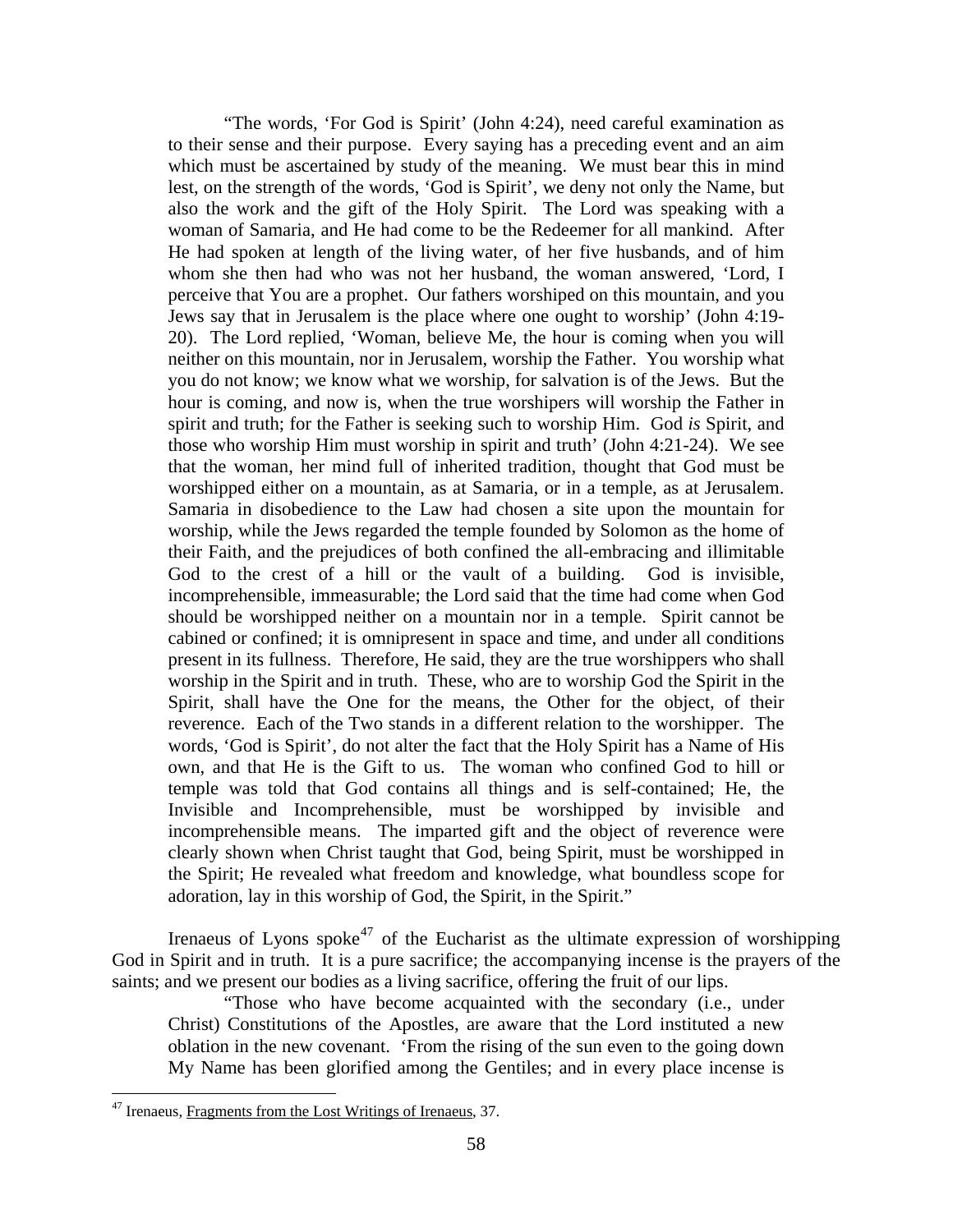offered to My Name, and a pure offering' (Malachi 1:11 LXX). John also declares, 'The incense is the prayers of the saints' (Revelation 5:8). Then again, Paul exhorts us 'to present our bodies a living sacrifice, holy, acceptable to God, which is our reasonable service' (Romans 12:1). Again, 'Let us continually offer the sacrifice of praise to God, that is, the fruit of our lips' (Hebrews 13:15). Now those oblations are not according to the Law, the handwriting of which the Lord took out of the way by nailing it to the cross (Colossians 2:14); but they are according to the Spirit, for we must worship God 'in spirit and in truth' (John 4:24). Therefore the oblation of the Eucharist is not a carnal one, but a spiritual one; and in this respect it is pure. For we make an oblation to God of the bread and the cup of blessing, giving Him thanks in that He has commanded the earth to bring forth these fruits for our nourishment. When we have perfected the oblation, we invoke the Holy Spirit, that He may exhibit this sacrifice, both the bread the body of Christ, and the cup the blood of Christ, in order that the receivers of these antitypes may obtain remission of sins and life eternal. Those persons, then, who perform these oblations in remembrance of the Lord, do not fall in with Jewish views; but, performing the service after a spiritual manner, they shall be called sons of wisdom."

Gregory the Great stated<sup>[48](#page-25-0)</sup> that we pray in the mind and the Spirit as the Holy Spirit makes intercession for us with groaning which cannot be uttered.

"It is the Spirit in Whom we worship, and in Whom we pray. Scripture says, God is a Spirit, and they that worship Him must worship Him in Spirit and in truth. Again, we don't know what we should pray for as we ought; but the Spirit Itself makes intercession for us with groaning which cannot be uttered. I will pray with the Spirit and I will pray with the understanding also; that is, in the mind and in the Spirit. Therefore to adore or to pray to the Spirit seems to me to be simply Himself offering prayer or adoration to Himself. What godly or learned man would disapprove of this? In fact the adoration of One is the adoration of the Three, because of the equality of honor and Deity between the Three."

Basil the Great pointed out<sup>[49](#page-25-1)</sup> that "in Spirit" means leading us to the full knowledge of God. This leads to truth, where the Spirit shows the glory of the Only Begotten, from the One Spirit through the One Son to the One Father.

"By means of the power that enlightens us, we fix our eyes on the beauty of the image of the invisible God, and through the image are led up to the supreme beauty of the spectacle of His Majesty. Then the Spirit of knowledge is with us inseparably, in Himself bestowing on them, that love the vision of the truth, the power of beholding the Image, not making the exhibition from without, but in Himself leading on to the full knowledge. 'No man knows the Father except the Son' (Matthew 11:27). And so, 'no one can say that Jesus is the Lord except by the Holy Spirit' (1 Corinthians 12:3). It is not said through the Spirit, but by the Spirit; and 'God is a spirit, and they that worship Him must worship Him in spirit and in truth' (John 4:24). As it is written 'in Your light we shall see

<span id="page-25-0"></span><sup>&</sup>lt;sup>48</sup> Gregory Nazianzen, *Fifth Theological Oration on the Holy Spirit*, 12.

<span id="page-25-1"></span><sup>&</sup>lt;sup>49</sup> Basil the Great, **On the Spirit**, XVIII, 47.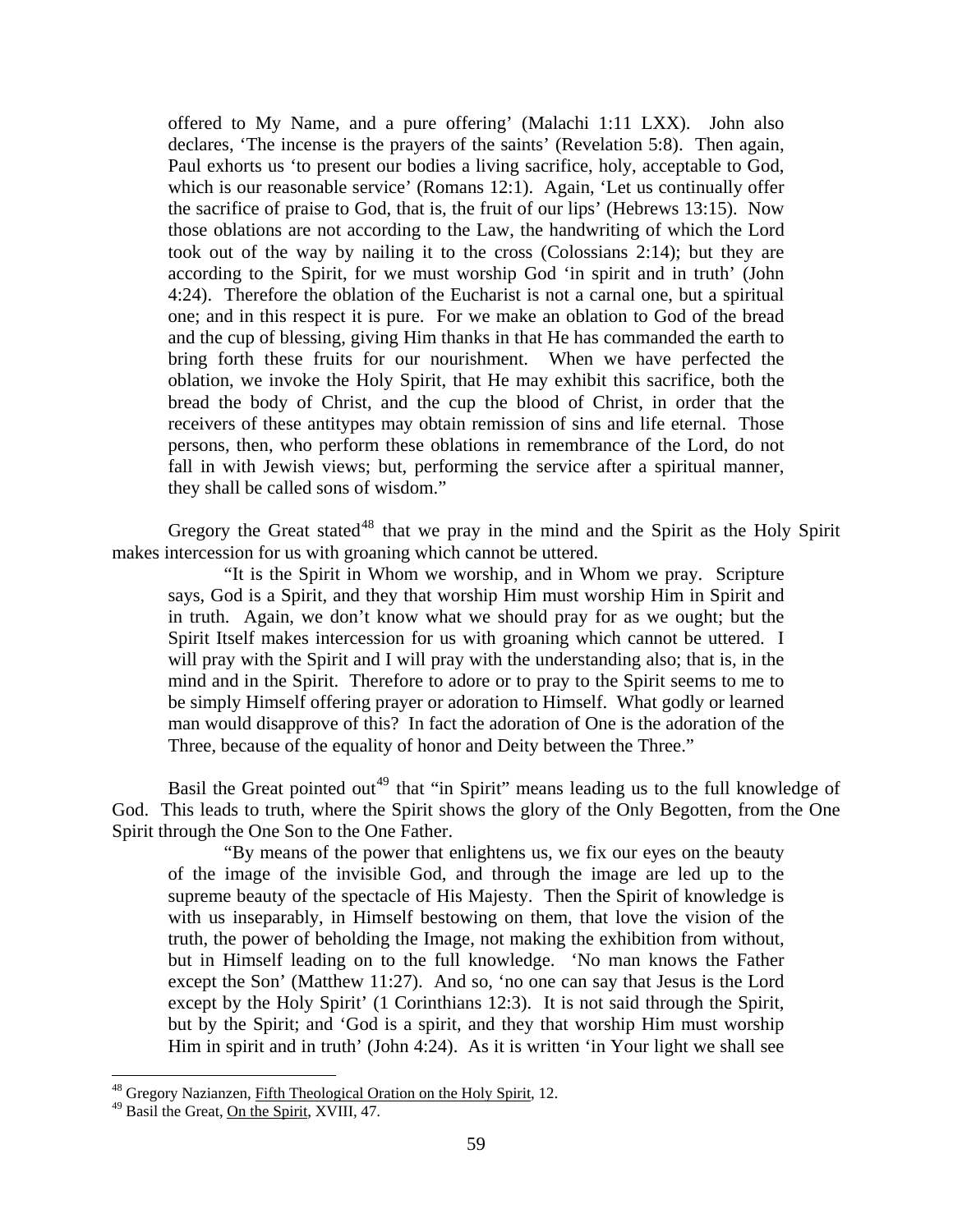<span id="page-26-0"></span>light' (Psalm 36:9 LXX); namely by the illumination of the Spirit, 'the true Light which gives light to every man coming into the world' (John 1:9). The result is that in Himself He shows the glory of the Only Begotten, and on true worshippers He in Himself bestows the knowledge of God. Thus the way of the knowledge of God lies from One Spirit through the One Son to the One Father. Conversely the natural Goodness, the inherent Holiness and the royal Dignity extend from the Father through the Only-begotten to the Spirit. Thus there is acknowledgment of the hypostases, and the true teaching of the Monarchy is not lost."

# **Sacrifices in Spirit and Truth**

Basil the Great stated<sup>[50](#page-26-1)</sup> that true worship still involves sacrifice, but sacrifice in the Spirit. Jacob and Moses did this, and the Spirit is truly the place of the saints. We are not able to do this just anywhere, but only in the place that the Lord chooses.

"We find the Psalmist, even in reference to God, saying 'Be to me a protecting God, and a strong hold to save me' (Psalm 71:3 LXX) and concerning the Spirit 'Behold, there is a place by me; you shall stand upon the rock' (Exodus 33:21 LXX). Plainly meaning the place or contemplation in the Spirit wherein, after Moses had entered there, he was able to see God intelligibly revealed to him. This is the special and peculiar place of true worship; for it is said, 'Pay attention that you don't offer your whole-burnt-offerings in any place which you shalt see; except in the place which the Lord your God shall choose' (Deuteronomy 12:13- 14 LXX). Now what is a spiritual burnt offering? 'The sacrifice of praise' (Psalm 50:14 LXX). And in what place do we offer it? In the Holy Spirit. Where have we learned this? From the Lord himself in the words, 'The true worshippers will worship the Father in spirit and in truth' (John 4:23). This place Jacob saw and said, 'The Lord is in this place' (Genesis 28:16). It follows that the Spirit is truly the place of the saints and the saint is the proper place for the Spirit; we offer ourselves for the indwelling of God, and we are called God's Temple (1 Corinthians 6:19). So Paul speaks in Christ, 'We speak in the sight of God in Christ' (2 Corinthians 2:17), and Christ in Paul, as Paul says, 'Since you seek a proof of Christ speaking in me' (2 Corinthians 13:3). So also in the Spirit he speaks mysteries (1 Corinthians 14:2), and again the Spirit speaks in him" (1 Peter 1:11).

Tertullian stated<sup>[51](#page-26-2)</sup> that we both pray in spirit and sacrifice in spirit, which is what God requires.

"We are the true worshippers and the true priests, who pray in spirit and sacrifice in spirit. Prayer is a victim proper and acceptable to God, which assuredly He has required, which He has looked forward to for Himself! This *victim*, devoted from the whole heart, fed on faith, tended by truth, entire in innocence, pure in chastity, garlanded with love, we ought to escort with the

1

<span id="page-26-1"></span><sup>&</sup>lt;sup>50</sup> Basil the Great, <u>On the Spirit</u>, XXVI, 62.<br><sup>51</sup> Tertullian, <u>On Prayer</u>, III, iii, 28.

<span id="page-26-2"></span>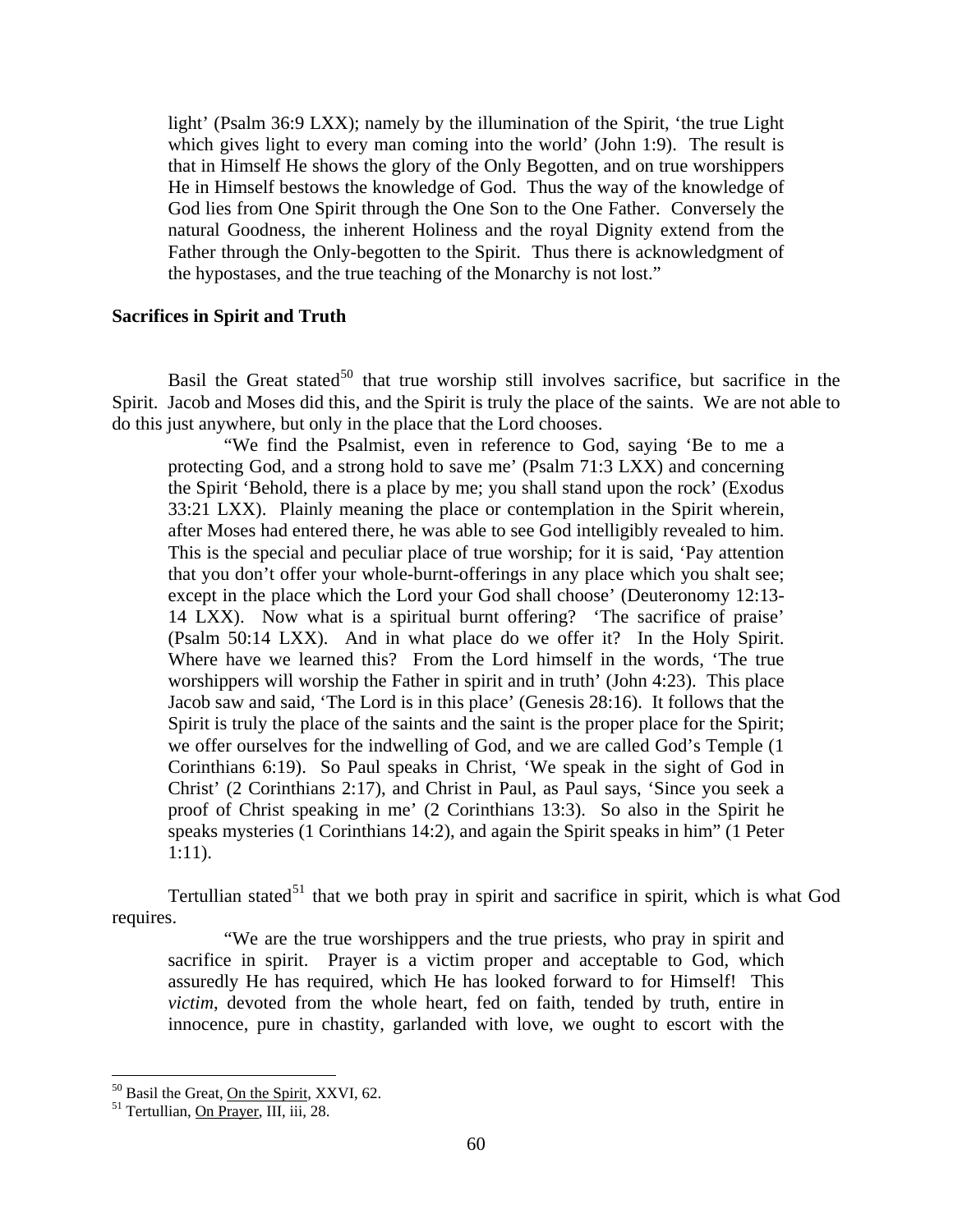<span id="page-27-0"></span>pomp of good works, amid psalms and hymns, to God's altar, to obtain for us all things from God."

John Chrysostom noted<sup>[52](#page-27-1)</sup> the connection between "sacrifice" and offering "in Spirit and truth". We offer sacrifices today, but not bloody ones. We also do this in Spirit and truth, and our mode of offering these sacrifices was foreshadowed in the Old Testament.

"Those, who have Christ as High Priest, ought to be greatly superior. As great as the difference is between Christ and Aaron, so great should it be between us and the Jews. We have our victim, our priest, our sacrifice on high; let us bring such sacrifices as can be offered on that altar. All bloody sacrifices have been done away with; in their place is 'the reasonable service' (Romans 12:1). But what is 'the reasonable service'? The offerings made through the soul; those made through the spirit. 'God *is* Spirit, and those who worship Him must worship in spirit and truth' (John 4:24). These are things which have no need of a body, no need of instruments, or of special places, where everyone is himself the Priest. Sacrifices are such as moderation, temperance, mercifulness, enduring illtreatment, long-suffering, humbleness of mind. These sacrifices one may see in the Old Testament shadowed beforehand. 'Offer the sacrifice of righteousness' (Psalm 4:5 LXX); 'Offer to God the sacrifice of praise' (Psalm 50:14 LXX); 'The sacrifice of praise will glorify Me' (Psalm 50:23 LXX); 'the sacrifice to God is a broken spirit' (Psalm 51:17 LXX); and 'what does the Lord require of us but to listen to Him? (Micah 6:8 LXX). 'Sacrifice and offering You did not desire; then I said, behold I come and delight to do Your will, O my God!' (Psalm 40:6-8); also 'Why do you bring Me frankincense from Sheba?' (Jeremiah 6:20 LXX); and 'Take away from Me the noise of your songs, For I will not hear the melody of your stringed instruments' (Amos 5:23). But instead of these, 'I desire mercy and not sacrifice, and the knowledge of God more than burnt offerings' (Hosea 6:6). We see with what kind of 'sacrifices God is well pleased' (Hebrews 13:16). We also see that already from the beginning, the one kind of offering has been replaced by the other."

# **The Harvest**

 $\overline{a}$ 

Jesus said, "My food is to do the will of Him who sent Me, and to finish His work. Do you not say, 'There are still four months and *then* comes the harvest'? Behold, I say to you, lift up your eyes and look at the fields, for they are already white for harvest! And he who reaps receives wages, and gathers fruit for eternal life, that both he who sows and he who reaps may rejoice together. For in this the saying is true: 'One sows and another reaps.' I sent you to reap that for which you have not labored; others have labored, and you have entered into their labors" (John 4:34-38).

What does Jesus mean by "the harvest"? There are two aspects of harvest referred to in the Scriptures: one going on right now and another comes at the end of the age. Referring to the first aspect, Jesus said to His disciples, "The harvest truly *is* plentiful, but the laborers *are* few. Therefore pray the Lord of the harvest to send out laborers into His harvest" (Matthew 9:37-38,

<span id="page-27-1"></span><sup>52</sup> John Chrysostom, Homilies on Hebrews, XI, 5.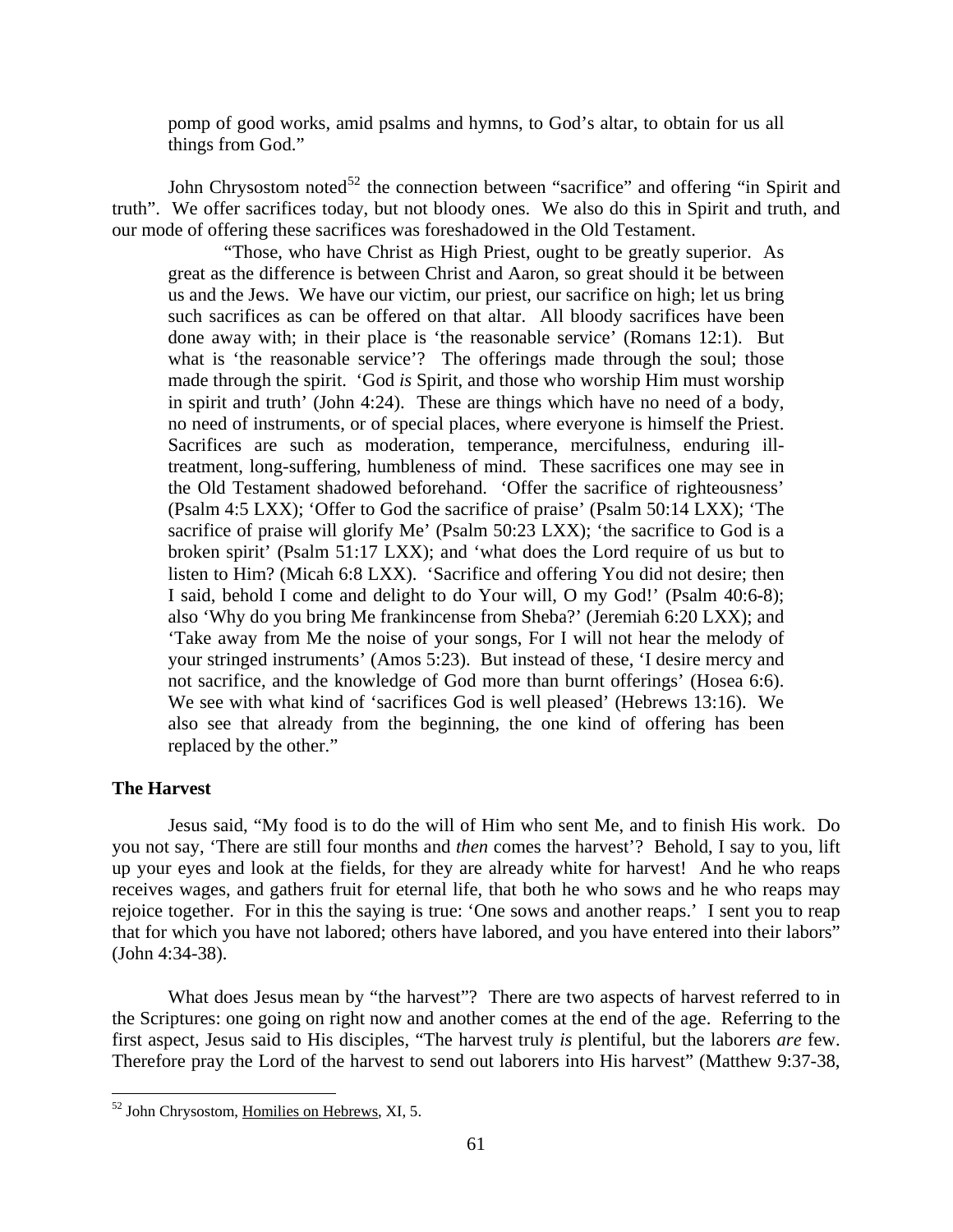<span id="page-28-0"></span>Luke 10:2). It is this first harvest that Jesus spoke to His disciples about after meeting Photini at the well in Sychar.

The second aspect of harvest was illustrated by Moses with the Feast of Tabernacles<sup>[53](#page-28-1)</sup>, which was also called the Feast of Harvest (Exodus 23:16). Joel prophesied that this will be a Judgment Day event (Joel 3:11-17). The Apostle John describes some of the events of that harvest (Revelation 14:14-20). In the meantime, the tares, which resemble wheat, grow up with the wheat until that second harvest, where they will be separated (Matthew 13:24-30, 36-43).

John Chrysostom noted<sup>[54](#page-28-2)</sup> that Jesus used the terms: "fields" and "white for harvest" for two reasons: to keep what He said clearly before our minds, and to sweeten the idea.

"Why did Jesus call them 'fields' and 'white for harvest', instead of plainly saying that 'They were coming to believe and were ready to receive the Word, having been instructed by the Prophets; and now bringing forth fruit? He does this all through the Gospel; the Prophets employ the same method, saying many things in a metaphorical manner. What may be the cause of this? The grace of the Spirit did not ordain it to be so without a reason. There are two reasons."

- 1. "That the teaching may be more vivid, and bring what is said more clearly before our eyes. When our minds lays hold of a familiar image, it is more aroused; it beholds them as it were in a picture; and it is occupied by them to a greater degree."
- 2. "That the statement may be sweetened, and that the memory of what is said may be more lasting. Just stating something does not subdue and bring in an ordinary hearer so much as narration by objects, and the representation of experience. This was most wisely effected by the parable."

# **The Harvest in Our Days**

 $\overline{a}$ 

We have a harvest going on in our day also, but this harvest is dwarfed by the harvest at the end of the age. The "harvest" in our day also involves a lot of sowing, where we won't see the exact results until the end of the age – and then we will be really surprised at what the Lord has done with our work.

Irenaeus of Lyons stated<sup>[55](#page-28-3)</sup> that those who sowed the seed that the Apostles reaped in Sychar were the Patriarchs and Prophets, who had prepared the people to accept Christ.

"The saying is true, that one sows and another reaps. Jesus sent His Apostles forward to reap that on which they had not labored; other men labored, and they entered into their labors (John 4:37-38). Who, then, are they that have labored, and have helped forward the dispensations of God? It is clear that they are the Patriarchs and Prophets, who prefigured our faith, and disseminated

<span id="page-28-1"></span> $53$  To see the details of how the Feast of Tabernacles, along with the Day of Atonement, fits into the harvest at the end of this age, see Mark Kern, The Meaning and Prophetic Significance of the Hebrew Feast Days, St Athanasius Press, 2009.<br><sup>54</sup> John Chrysostom, <u>Homilies on John</u>, XXXIV, 2.

<span id="page-28-3"></span><span id="page-28-2"></span><sup>55</sup> Irenaeus of Lyons, Against Heresies, IV, xxiii, 1.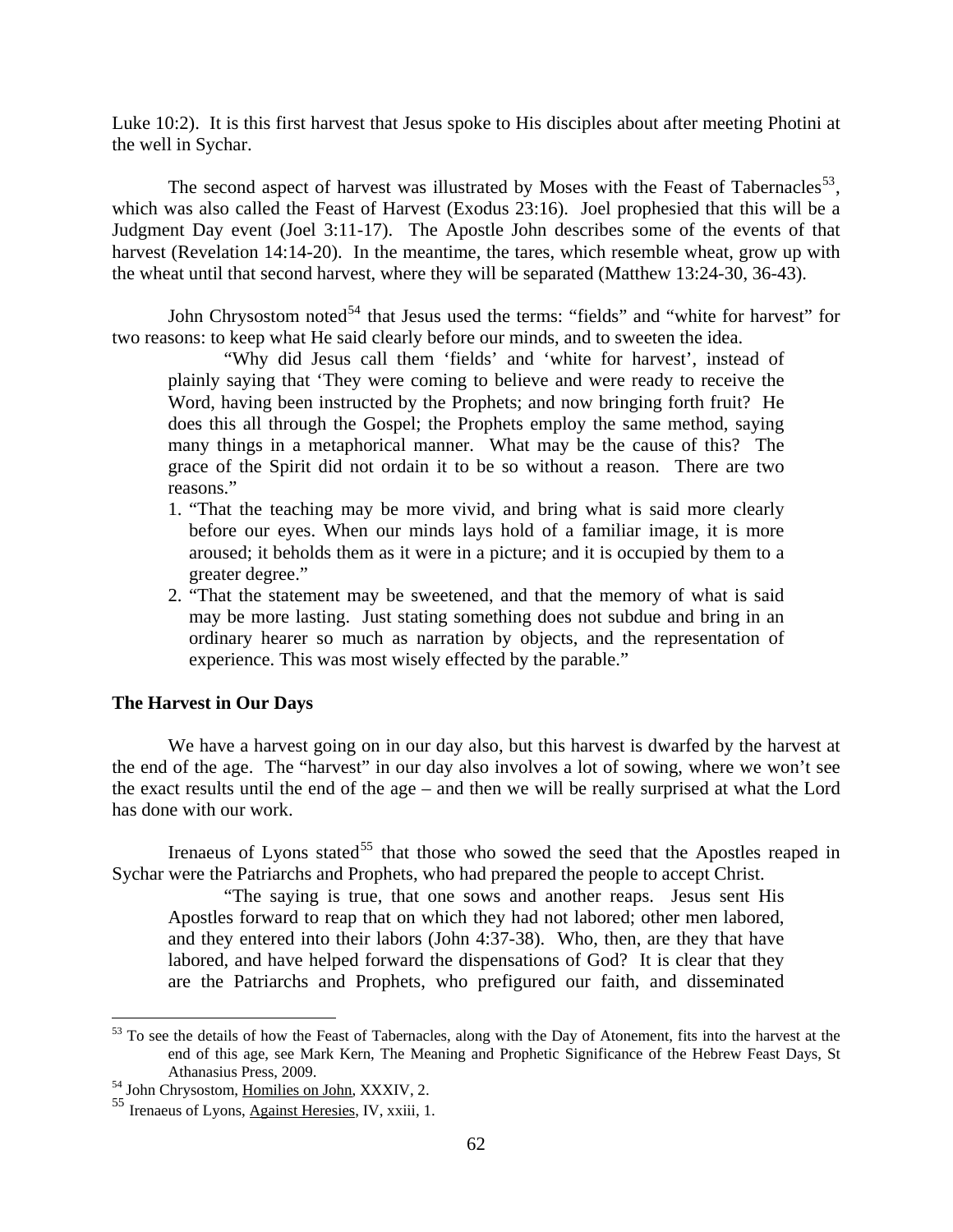through the earth the advent of the Son of God, who and what He should be. Thus posterity, possessing the fear of God, might easily accept the advent of Christ, having been instructed by the Prophets."

John Chrysostom pointed out<sup>[56](#page-29-0)</sup> that Jesus sent out the Twelve Apostles for the harvest in the  $1<sup>st</sup>$  century with little help. Instead of additional workers, He gave them additional power for the tasks at hand.

"Jesus said He to His disciples, 'The harvest truly *is* plentiful, but the laborers *are* few. Therefore pray the Lord of the harvest to send out laborers into His harvest'" (Matthew 9:37-38).

"Note how He points out the necessity. That is, it was not to the sowing, but to the reaping that He sent them. 'Other men labored, and you have entered into their labors'" (John 4:38).

"Of what laborers does He speak here? Of the Twelve Apostles! He had said, 'The laborers are few'; did He add to their number? No; He sent them out alone. Why then did He say, 'Pray the Lord of the harvest, that He would send laborers into His harvest'; and made no addition to their number? Because though they were only twelve, He made them many from that time forward, not by adding to their number, but by giving them power."

"To signify how great the gift is, He said, 'Pray the Lord of the harvest'; and indirectly declares it to be His own prerogative. Having said, 'Pray the Lord of the harvest'; when they had not made any prayer, He Himself at once ordains them. He reminded them of the sayings of John the Baptist, the threshing floor, the Person winnowing, the chaff, and of the wheat (Matthew 3:12). From this it is clear that He is the husbandman, He the Lord of the harvest, He is the master and owner of the prophets. If He sent them to reap, clearly it was not to reap what belongs to another, but what He had sown by the prophets."

"Not in this way only was He indirectly encouraging them, in calling their ministry a harvest; He also made them able for the ministry. 'When He had called His twelve disciples to *Him,* He gave them power *over* unclean spirits, to cast them out, and to heal all kinds of sickness and all kinds of disease'" (Matthew 10:1).

Chrysostom also pointed out<sup>[57](#page-29-1)</sup> the meaning of the first Pentecost of the Church. For 1500 years the harvesting of the wheat was celebrated in the form of two loaves made from the new wheat. At this Pentecost, the Holy Spirit shows that the two loaves are Jew and Gentile, and a harvest is in process that drew in many people.

"Do you perceive the type of Pentecost? This is the time when the sickle was to be put to the barley harvest, and the ingathering was made. Notice the reality, when the time was come to put in the sickle of the word. Just as the keenedged sickle came, so the Spirit came down. Listen to the words of Christ, 'Lift up your eyes, and look on the fields, for they are white already for harvest' (John 4:35). Again, 'The harvest truly *is* plentiful, but the laborers *are* few' (Matthew 9:37). Just as the first-fruits of this harvest, He Himself took our nature, and bore

<span id="page-29-0"></span><sup>&</sup>lt;sup>56</sup> John Chrysostom, Homilies on Matthew, XXXII, 4.

<span id="page-29-1"></span> $\frac{57 \text{ John Chrysostom}}{\text{Common Acts, IV, v. 2.}}$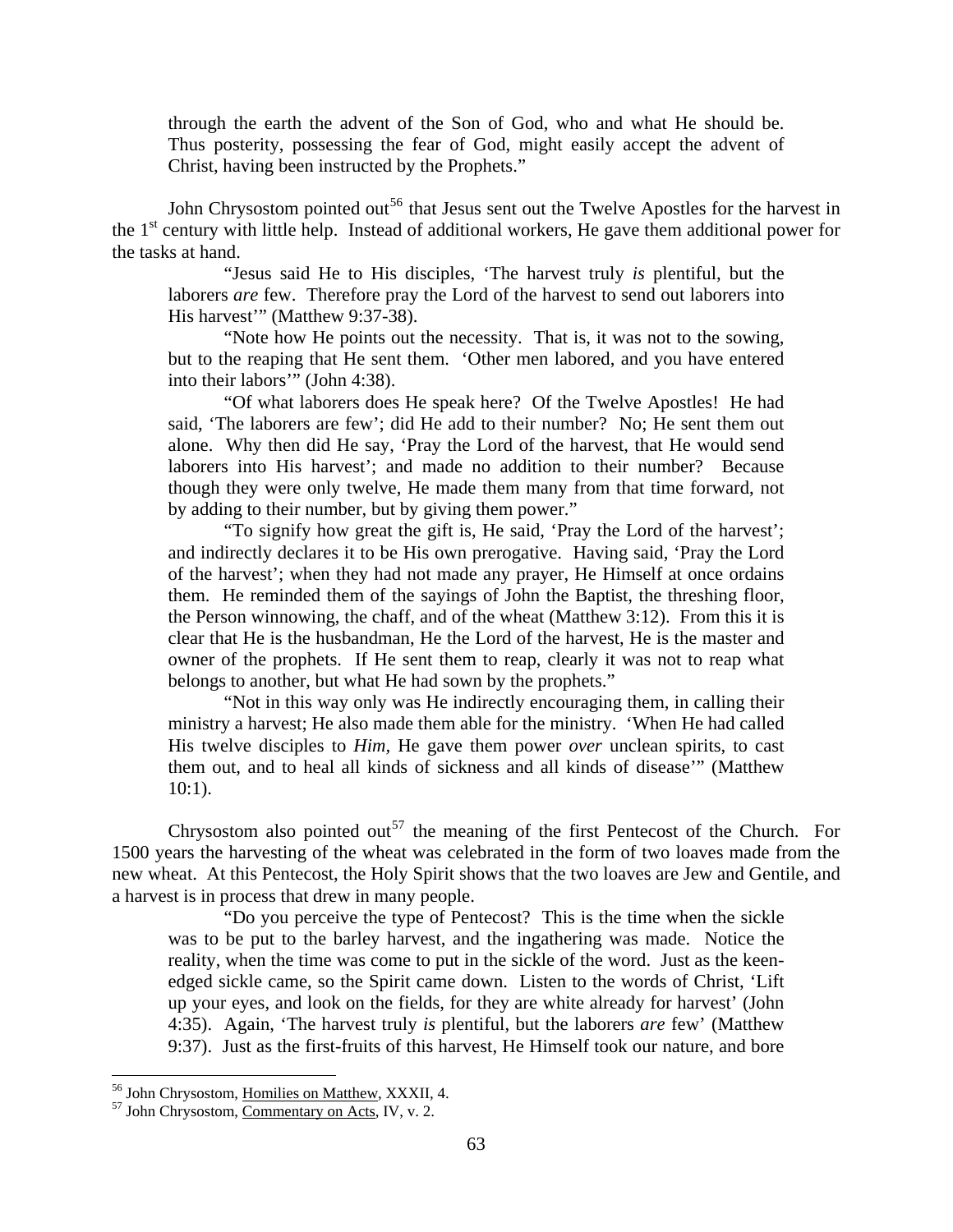<span id="page-30-0"></span>it up on high. He first put in the sickle. Therefore He calls the Word the Seed Luke 8:11). 'When the day of Pentecost was fully come' (Acts 2:1); that is, when at the Pentecost, while about it. It was essential that the present events likewise should take place during the feast, that those who had witnessed the crucifixion of Christ, might also behold these."

## **The Harvest at the End of the Age**

#### **Intro needed**

Jesus' disciples came to Him, 'Explain to us the parable of the tares of the field'. He answered and said to them: 'He who sows the good seed is the Son of Man. The field is the world, the good seeds are the sons of the kingdom, but the tares are the sons of the wicked one. The enemy who sowed them is the devil, the harvest is the end of the age, and the reapers are the angels. Therefore as the tares are gathered and burned in the fire, so it will be at the end of this age. The Son of Man will send out His angels, and they will gather out of His kingdom all things that offend, and those who practice lawlessness, and will cast them into the furnace of fire. There will be wailing and gnashing of teeth. Then the righteous will shine forth as the sun in the kingdom of their Father. He, who has ears to hear, let him hear!' (Matthew 13:36-43).

John Chrysostom explained<sup>[58](#page-30-1)</sup> what Jesus meant by calling the gathering of the Samaritans in Sychar a harvest; but the end of the age is also a greater harvest. In one case He was distinguishing the Apostles as reapers from the Prophets as sowers; but at the same time, it is He Himself who has done both the sowing and the reaping.

"Elsewhere Jesus said, the harvest has already come; as when He said of the Samaritans, 'Lift up your eyes and look at the fields, for they are already white for harvest' (John 4:35). Again, 'The harvest truly *is* plentiful, but the laborers *are* few' (Matthew 9:37). Why did He say there that the harvest has already come, while here He said, it is yet to be?"

"Having said, 'One sows, and another reaps' (John 4:35), does He here say, it is He Himself that sows? There He was speaking to distinguish the Apostles from the Prophets in the case of the Jews and Samaritans. It certainly was He who sowed through the prophets also."

"At times He calls this same thing harvest and sowing, naming it with respect now to one thing, now to another. When He is speaking of the conviction and obedience of His converts, He calls the thing 'a harvest', as though He had accomplished everything. But when He is seeking the fruit of their hearing (as He was with the Samaritans at Sychar), He calls it seed, and the end, and harvest. Why did He say elsewhere, that 'the righteous are caught up first?' (1) Thessalonians 4:16-17) They are indeed caught up first; but Christ having come, those others are given over to punishment, and the righteous depart into the kingdom of heaven. But He Himself has come to judge all men here; having passed sentence upon these, like some king, He rises with His friends, leading them to that blessed portion."

<span id="page-30-1"></span><sup>58</sup> John Chrysostom, Homilies on Matthew, XLVII, 1.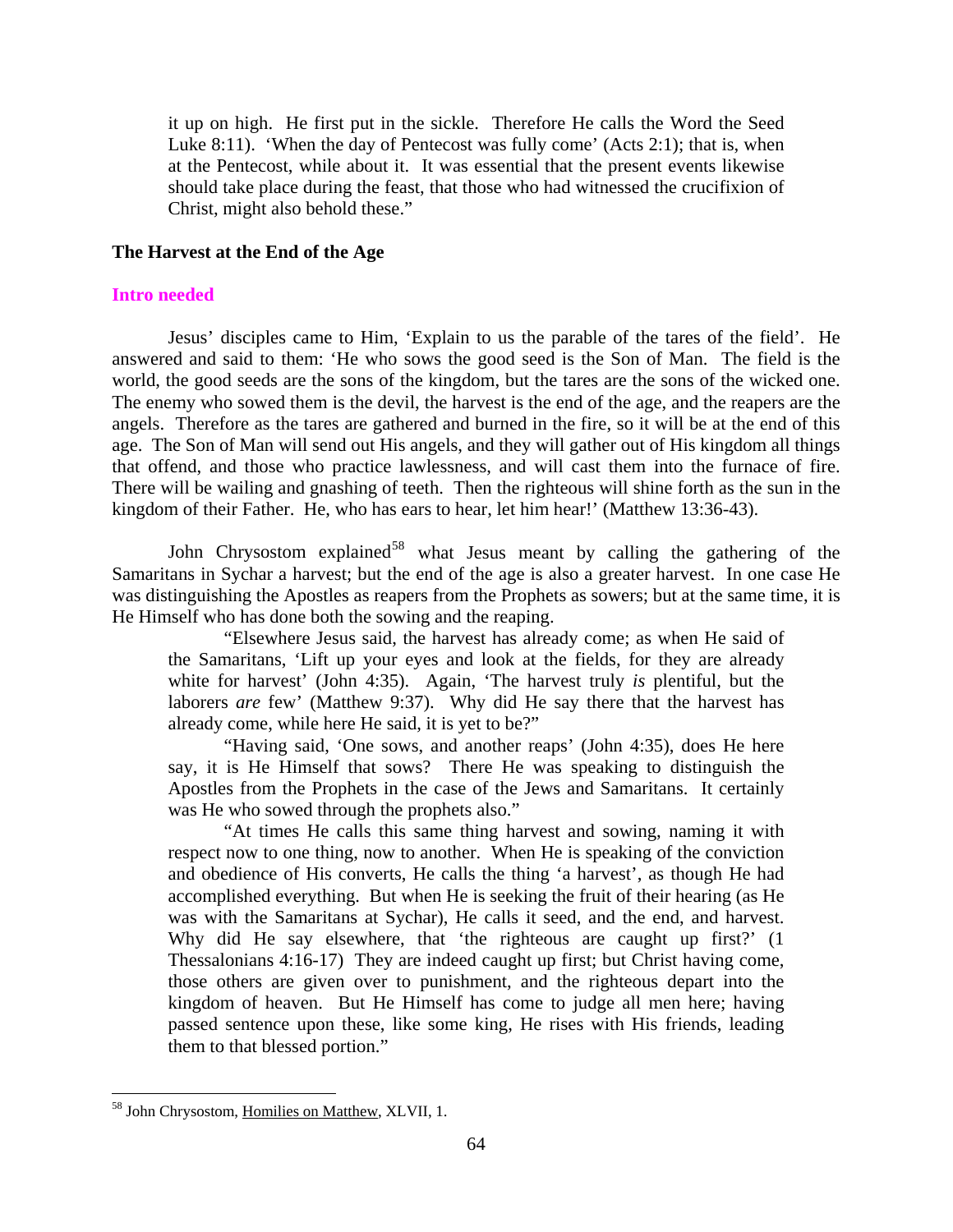Hilary of Poitiers stated<sup>[59](#page-31-0)</sup> that part of the recognition of the final harvest at the end of the age is the recognition that Jesus is the Son of God. This is not an earthly vision, but a heavenly one. One does not necessarily see this by looking at Christ's human flesh, but by recognizing the power of His Divinity.

"Jesus said, 'He that has seen Me has seen the Father also' (John 14:9). He was not speaking of a bodily manifestation, of perception by the eye of flesh, but by that eye of which He had once spoken: 'Do you not say, "There are still four months and *then* comes the harvest?" Behold, I say to you, lift up your eyes and look at the fields, for they are already white for harvest!' (John 4:35) The season of the year, the fields white for harvest are allusions equally incompatible with an earthly and visible prospect. He was asking them lift the eyes of their understanding to contemplate the bliss of the final harvest. And so it is with His present words, 'He that has seen Me has seen the Father also'. It was not the fleshly body, which He had received by birth from the Virgin, that could show to them the image and likeness of God. The human aspect which He wore could be no aid towards the mental vision of the incorporeal God. But God was recognized in Christ, by such as recognized Christ as the Son on the evidence of the powers of His Divine nature; and recognition of God the Son produces recognition of God the Father. The Son is in such a sense the Image, as to be One in kind with the Father, and yet to indicate that the Father is His Origin."

Hilary continued to say<sup>[60](#page-31-1)</sup> that the meaning of lifting up our eyes is not to turn our gaze elsewhere, but to fix them once for all on that to which they have been raised.

"The strict sense of the Greek here conveys a different meaning; that is, we have not been lifted up from one object to look on another. Yet the eyes must be lifted up in obedience to the Prophet's words, 'Lift up your eyes on high, and see, who has displayed all these things' (Isaiah 40:26 LXX). The Lord says, 'Lift up your eyes and look on the fields; for they are white for harvest' (John 4:35). The eyes, then, are to be lifted up; not, however, to transfer their gaze elsewhere, but to remain fixed once for all upon that to which they have been raised."

Ambrose of Milan pointed out<sup>[61](#page-31-2)</sup> that the harvest comes at the close of the year. Similarly is the harvest of the Church at the close of the age.

"The primeval state of the world as of all things has passed away, that the venerable old age of faith might follow. Let those whom this touches find fault with the harvest, because its abundance comes late; let them find fault with the vintage, because it is at the close of the year; let them find fault with the olive, because it is the latest of fruits."

"Our harvest is the faith of souls; the grace of the Church is the vintage of merits, which from the beginning of the world flourished in the Saints. In the last age, this has spread itself over the people, that all might notice that the faith of Christ has entered minds which were unlearned. There is no crown of victory

<sup>59</sup> Hilary of Poitiers, On the Trinity, VII, 37.

<span id="page-31-1"></span><span id="page-31-0"></span><sup>60</sup> Hilary of Poitiers, Homilies on the Psalms, CXXXI, 2. 61 Ambrose of Milan, Letters, XVIII, 28-29.

<span id="page-31-2"></span>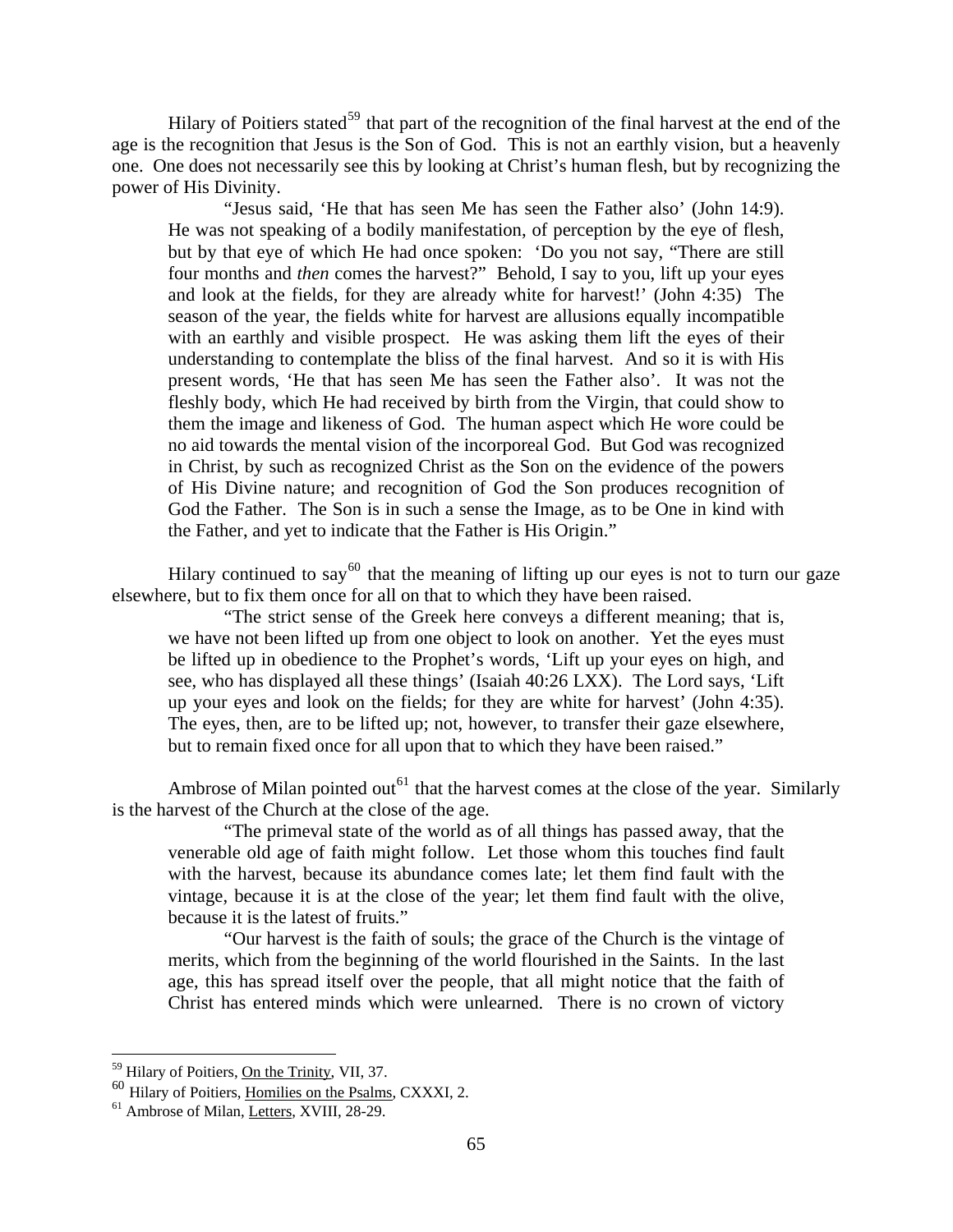without an adversary; but since the opinion has been exploded, which before prevailed, that which was true is rightly preferred."

Leo the Great stated<sup>[62](#page-32-0)</sup> that in this present life almsgiving is a sowing of seed that we will reap at harvest time. No one shall be disappointed at that harvest and little sums from little means shall produce as much as great sums from great means.

"Let no one flatter himself on any merits of a good life, if works of charity are lacking in him, and let him not trust in the purity of his body, if he is not cleansed by the purification of almsgiving. 'Almsgiving atones for sin' (Ecclesiasticus 3:30 LXX), kills death, and extinguishes the punishment of perpetual fire. But he who has not been fruitful in this shall have no indulgence from the great Recompenser. 'He, that shuts his ears to the cry of the poor, will also cry himself, and not be heard' (Proverbs 21:13). Tobias, while instructing his son in the precepts of godliness, says, 'Give alms from your possessions to all who live uprightly, and do not let your eye begrudge the gift when you make it. Do not turn your face away from any poor man, and the face of God will not be turned away from you' (Tobit 4:7 LXX). This virtue makes all virtues profitable; for by its presence it gives life to that very faith, by which 'the just lives' (Habakkuk 2:4). Faith is 'dead without works' (James 2:26), because the reason for works consists in faith, so the strength of faith consists in works. 'As we have opportunity', Paul says, 'let us do good to all, especially to those who are of the household of faith'. 'But let us not grow weary while doing good, for in due season we shall reap if we do not lose heart' (Galatians 2:9-10). The present life is the time for sowing, and the day of retribution is the time of harvest, when everyone shall reap the fruit of his seed according to the amount of his sowing. No one shall be disappointed in the produce of that harvesting, because it is the heart's intentions rather than the sums expended that will be reckoned up. Little sums from little means shall produce as much as great sums from great means."

<span id="page-32-0"></span> $62$  Leo the Great, Pope of Rome, Sermons, X, 4.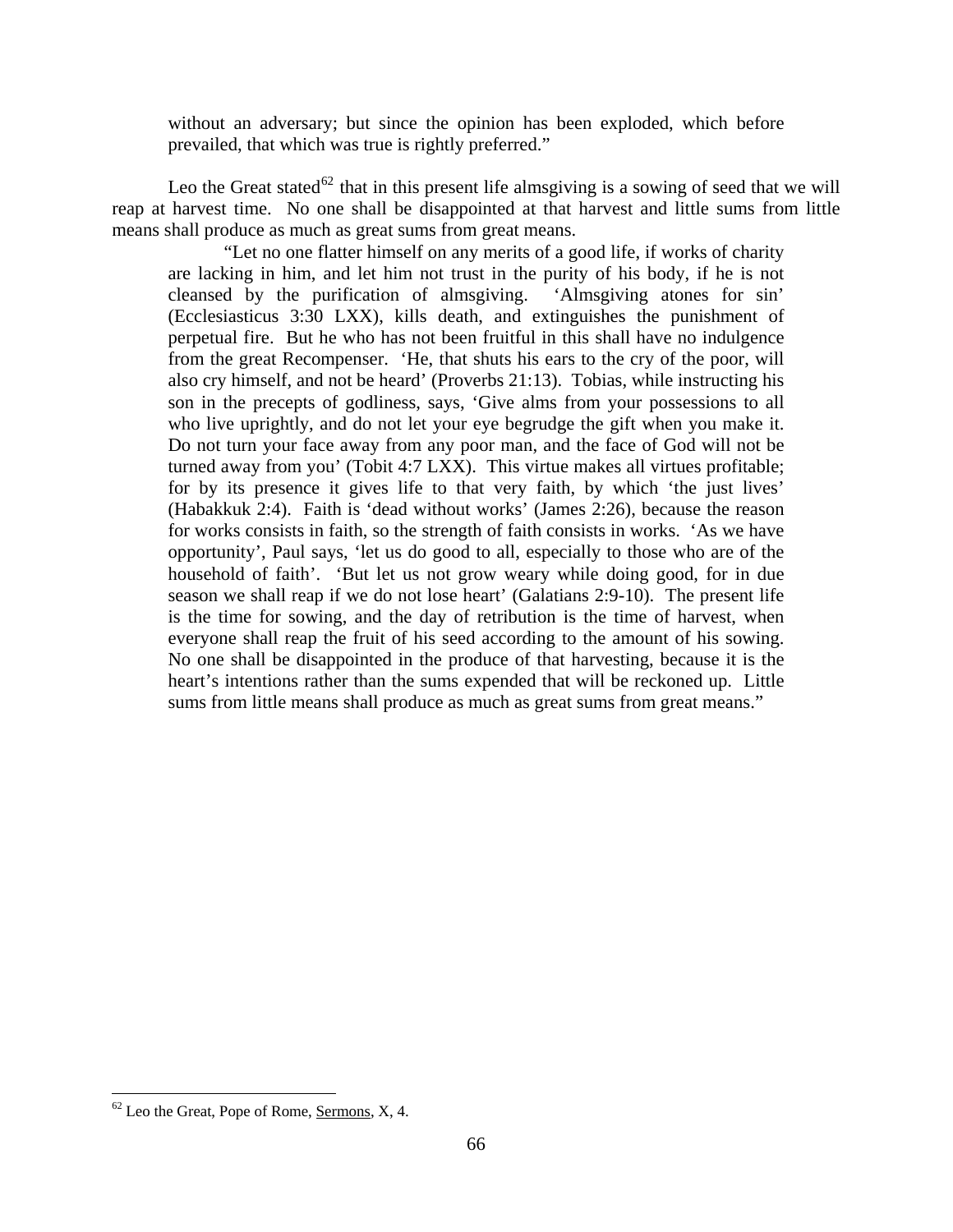# *THE CHURCH IN ANTIOCH*

**May 22, 2011 5th Sunday of Pascha Revision E** 

#### <span id="page-33-0"></span>**Epistle: Acts 11:19-30**

 Today's Epistle lesson focuses on the beginning of the church in Antioch. [This is the Antioch in Syria, not the Antioch in Pisidia that the Apostle Paul visited later in Acts 13:14]. Located where it was (i.e. Syria), it has always been an Arab church and still is today. When the old city of Antioch was destroyed in about the  $14<sup>th</sup>$  Century, the Church moved to Damascus, and is still located there on the street called "Straight" (Acts 9:11).

 The time span of the Epistle lesson covers about 13 years from the death of Stephen (31 AD) in v.19 to the death of James Zebedee (44 AD) in 12:1-2. Immediately after the death of Stephen, everyone was scattered by the bloodbath organized by the Jewish leaders, where Deacon Stephen, Deacon Nicanor and 200 others were stoned on the same day (Acts 7:59-8:4). The Seventy, the Twelve and others began preaching to Jews only at first. Two weeks ago, we saw the effects of Deacon Philip's preaching to the Samaritans (Acts 8:5-8). When James and the Apostles in Jerusalem heard that the Samaritans had received the Word of God – sown perhaps by Photini, reaped by Philip – they sent Peter and John to lay hands on them that they might receive the Holy Spirit. Today we call this chrismation. Later on, Peter was involved with the chrismation and baptism of the Gentiles in Caesarea at the request of Cornelius (Acts. 10).

 Meanwhile, beginning shortly after 31 AD, men from Cyprus and Cyrene who were also scattered at the death of Stephen, began preaching to the Greek speaking Gentiles in Antioch also. Over the span of a few years, a great number had believed and turned to the Lord (11:21). From the Scriptures, the men we know who were from (the island of) Cyprus and Cyrene (in Northern Africa) were:

| <b>NAME</b>     | <b>FROM</b> | <b>LATER BISHOP OF</b> | <b>NOTES</b>               |
|-----------------|-------------|------------------------|----------------------------|
| Simon           | Cyrene      |                        | Carried Jesus' cross-Mark  |
|                 |             |                        | 15:21                      |
| Rufus           | Cyrene      | Thebes                 | Son of Simon-Mark 15:21    |
| Alexander       | Cyrene      | (heretic)              | Son of Simon-Mark 15:21    |
| Lucius          | Cyrene      | Laodicea               | Acts 13:1                  |
| Aristobulus     | Cyprus      | <b>Britain</b>         | Barnabas' brother; Peter's |
|                 |             |                        | father-in-law-Romans 16:10 |
| <b>Barnabas</b> | Cyprus      | <b>Cyprus</b>          | Acts 12-15                 |

Copyright © Mark Kern 2001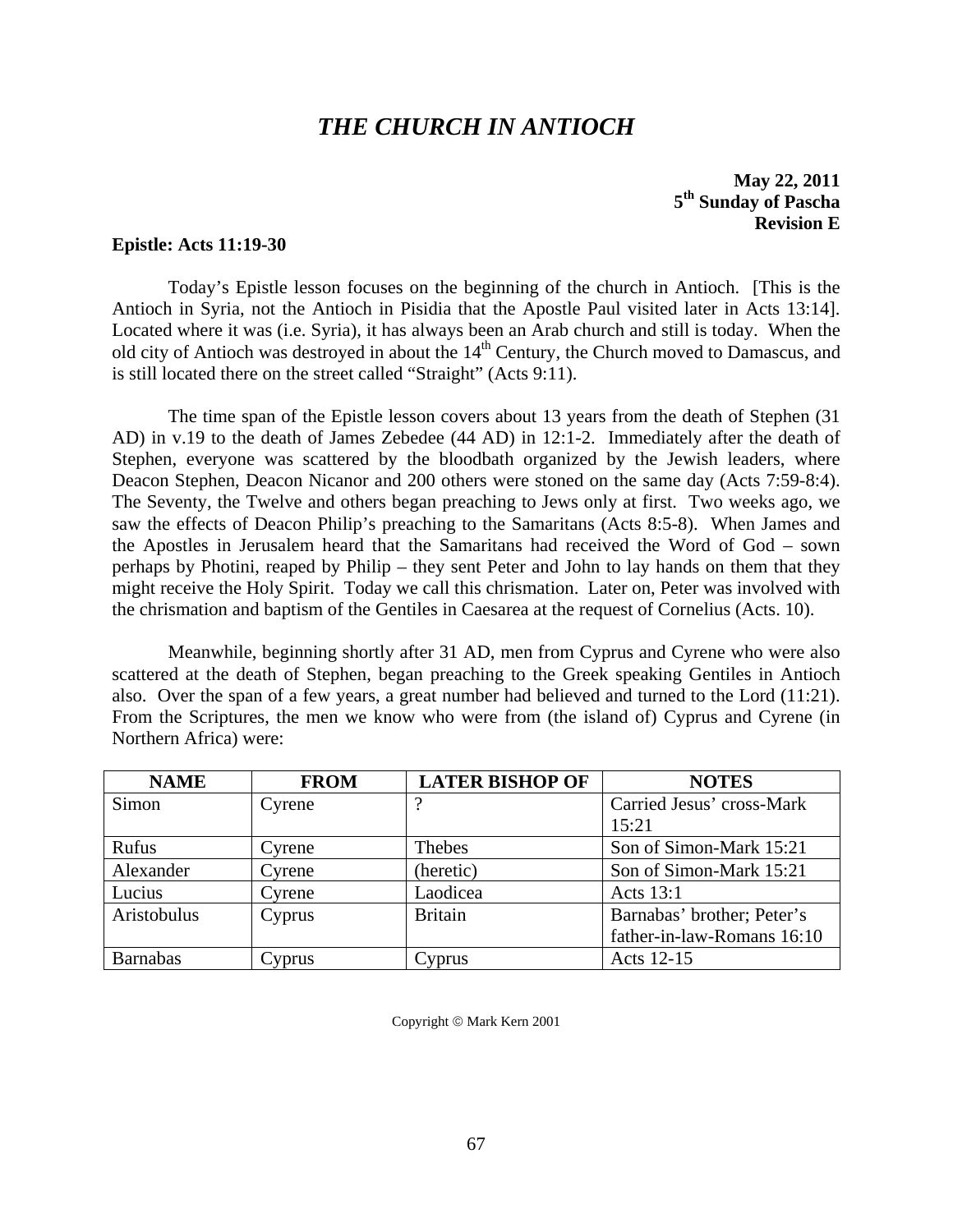All of the above were members of the original Seventy and were referred to, in the early church, as the "lesser apostles" as opposed to the Twelve who were called the "great apostles." The name Simon of Cyrene (Mark 15:21) is a Greek name that is equivalent to the Hebrew name "Simeon." Simeon, called Niger (or black) in Acts 13:1, may be the same person (as being a black man coming from North Africa).

 Of the six people listed above, all of the first five may have been involved in starting the church in Antioch. John Chrysostom (4<sup>th</sup> Century) notes that when the text states, "the hand of the Lord was with them" (v.21), this means that the men from Cyprus and Cyrene performed miracles, further suggesting that the Seventy were involved. Barnabas was not, but when the news of the great number of people (including Gentiles) turning to the Lord reached the church in Jerusalem, James and the apostles in Jerusalem sent Barnabas to investigate. This was similar to the sending of Peter and John to chrismate the converts of Deacon Philip in Samaria (Acts 8:14) and the Lord sending Peter to chrismate and baptize Cornelius and those with him (Acts 10:19-21, 44-48). Barnabas may have been chosen to go because his brother Aristobulus was involved.

 Chrysostom also speculates on why Barnabas was sent to Antioch, whereas Peter and John were sent to Samaria following Deacon Philip's evangelism (Acts 8:14). Chrysostom felt that it was because of the Jews in Jerusalem that they sent Barnabas. That is, the Jews in Jerusalem didn't want to make it obvious that they were evangelizing Gentiles, so they didn't send the "pillars" (Galatians 2:9, but instead sent one of the "lesser Apostles." (Compare the attitude of the Jewish Christians in Jerusalem who are very zealous for the Mosaic Law: Acts 21:20-21). Following today's Epistle lesson, James (Zebedee) was killed by Herod (Acts 12:2) and Peter was imprisoned (Acts 12:3). When Peter escaped from prison (Acts 12:6-11), he "departed and went to another place" (Acts 12:17). According to tradition, he slowly made his way North and ended up in Antioch with Paul (Galatians 2:11-15). Thus the Apostles in Jerusalem sent Barnabas, but the Lord sent Peter also a little later.

 When Barnabas got to Antioch and saw the grace of God among the Gentiles (Acts 11:23), he encouraged them and then left for Tarsus to get Paul (Acts 11:25). Why? Paul had been sent to Tarsus (his home town, Acts 22:3), by James and the Jerusalem brethren, to get him away from murder plots in Jerusalem (Acts 9:29-30). Paul had been in Tarsus now for about 8 years (Acts 9:31), and Barnabas was one of the brothers in Jerusalem who had welcomed Paul after his conversion (Acts 9:26-27). Both Paul and Barnabas had been educated by Gamaliel in their youth (Acts 22:3) and had known each other a long time.

 But there was another reason why Barnabas went to get Paul. From Acts 22:17-21, just before Paul was sent to Tarsus, he had a vision in the Temple where the Lord told him that He was going to send him to the Gentiles. This vision occurred before Peter's vision of the sheet (Acts 10:9-17) leading up to the baptism of Cornelius. Therefore Paul and the Jerusalem brethren probably didn't know what to do about the vision at the time. But when Barnabas saw the grace of God in Antioch, he went immediately to get the guy who had had the vision about the Gentiles 8 years earlier. And together, Barnabas and Paul spent a year teaching a great many people in Antioch. Following this, Barnabas and Paul were sent out by the church in Antioch on what has come to be known as Paul's First Missionary Journey.